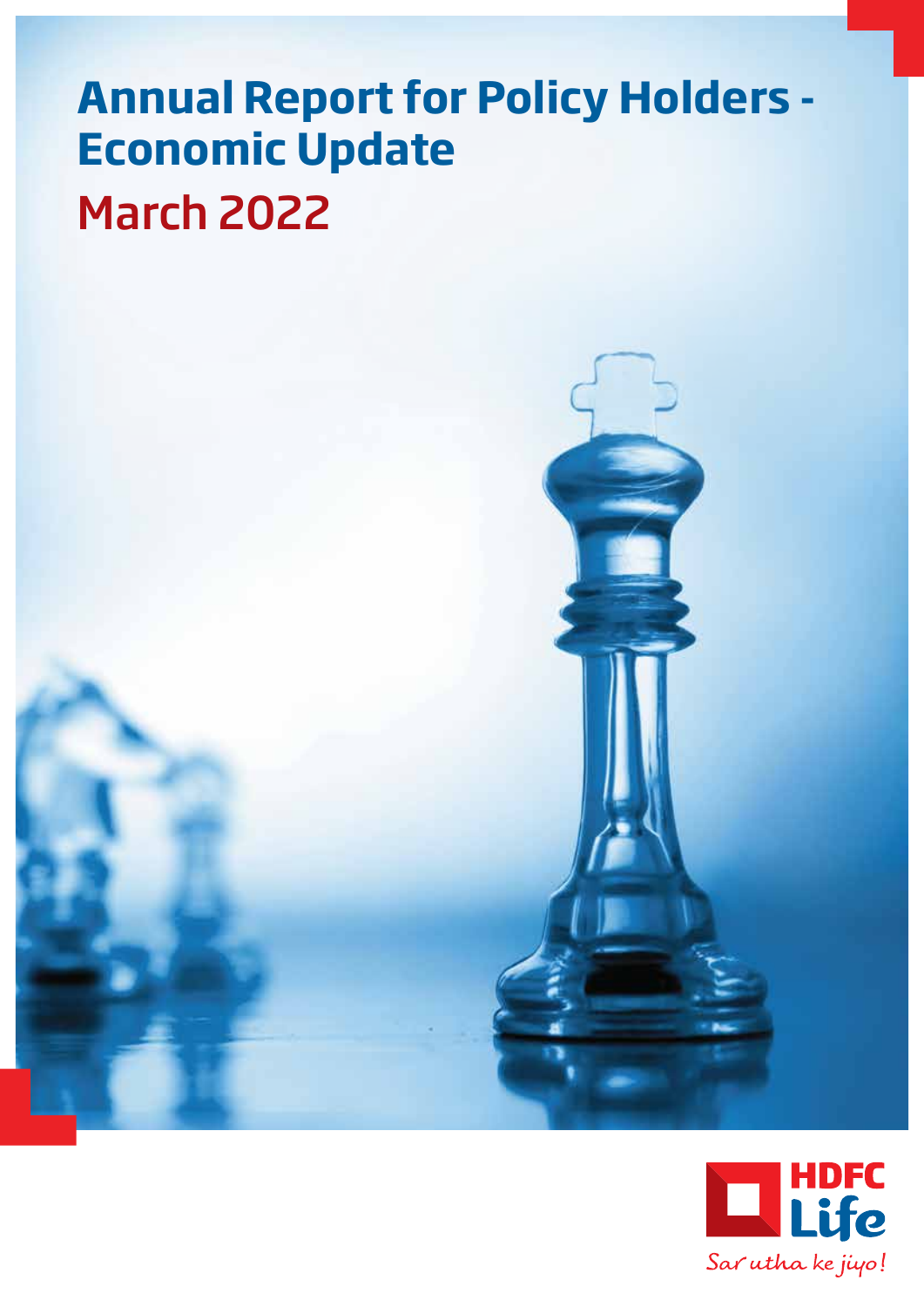# **INDEX**



## **Group Fund Fact Sheet**

| <b>Fund Name</b>                               | <b>SFIN</b>                  | Page No        |
|------------------------------------------------|------------------------------|----------------|
| Balanced Managed Fund - Old Group              | ULGF00411/08/03BalancedMF101 | 3              |
| Defensive Managed Fund - Old Group             | ULGF00311/08/03DefensiveF101 | 4              |
| Liquid Fund - Old Group                        | ULGF00111/08/03LiquidFund101 | 5              |
| Secured Managed Fund - Old Group               | ULGF00211/08/03SecureMgtF101 | 6              |
| Balanced Managed Fund - Life Group             | ULGF02525/02/12BalancedMF101 | $\overline{7}$ |
| Balanced Managed Fund - Pension Group          | ULGF03218/02/12BalancedMF101 | 8              |
| Defensive Managed Fund - Life Group            | ULGF02425/02/12DefensiveF101 | 9              |
| Defensive Managed Fund - Pension Group         | ULGF03118/02/12DefensiveF101 | 10             |
| Growth Fund - Pension Group                    | ULGF03318/02/12GrowthFund101 | 11             |
| Liquid Fund - Life Group                       | ULGF02225/02/12LiquidFund101 | 12             |
| Liquid Fund - Pension Group                    | ULGF02918/02/12LiquidFund101 | 13             |
| Secured Managed Fund - Life Group              | ULGF02325/02/12SecureMgtF101 | 14             |
| Secured Managed Fund - Pension Group           | ULGF03018/02/12SecureMgtF101 | 15             |
| Stable Managed Fund - Old Group                | ULGF00620/06/07StableMgFd101 | 16             |
| Sovereign Fund - Life                          | ULGF01620/06/07SovereignF101 | 17             |
| Sovereign Fund - Pension                       | ULGF01520/06/07SovereignF101 | 18             |
| Stable Managed Fund - Life Group               | ULGF02825/02/12StableMgFd101 | 19             |
| Stable Managed Fund - Pension Group            | ULGF03518/02/12StableMgFd101 | 20             |
| Balanced Managed Fund - Life Group - II        | ULGF04020/02/12BalncdMFII101 | 21             |
| Defensive Managed Fund - Life Group - II       | ULGF03920/02/12DefnsvFdII101 | 22             |
| Liquid Fund - Life Group - II                  | ULGF03620/02/12LiquidFdlI101 | 23             |
| Secured Managed Fund - Life Group - II         | ULGF03820/02/12SecureMFII101 | 24             |
| Stable Managed Fund - Life Group - II          | ULGF03720/02/12StableMFII101 | 25             |
| Balanced Managed Fund - Pension Group - II     | ULGF04611/02/12BalncdMFII101 | 26             |
| Defensive Managed Fund - Pension Group - II    | ULGF04511/02/12DefnsvFdII101 | 27             |
| Liquid Fund - Pension Group - II               | ULGF04311/02/12LiquidFdlI101 | 28             |
| Secure Managed Fund - Pension Group - II       | ULGF04411/02/12SecureMFII101 | 29             |
| Stable Managed Fund - Pension Group - II       | ULGF04811/02/12StableMFII101 | 30             |
| Balanced Managed Fund - Defined Benefit Group  | ULGF01128/03/05BalancedMF101 | 31             |
| Defensive Managed Fund - Defined Benefit Group | ULGF01028/03/05DefensiveF101 | 32             |
| Secured Managed Fund - Defined Benefit Group   | ULGF00928/03/05SecureMgtF101 | 33             |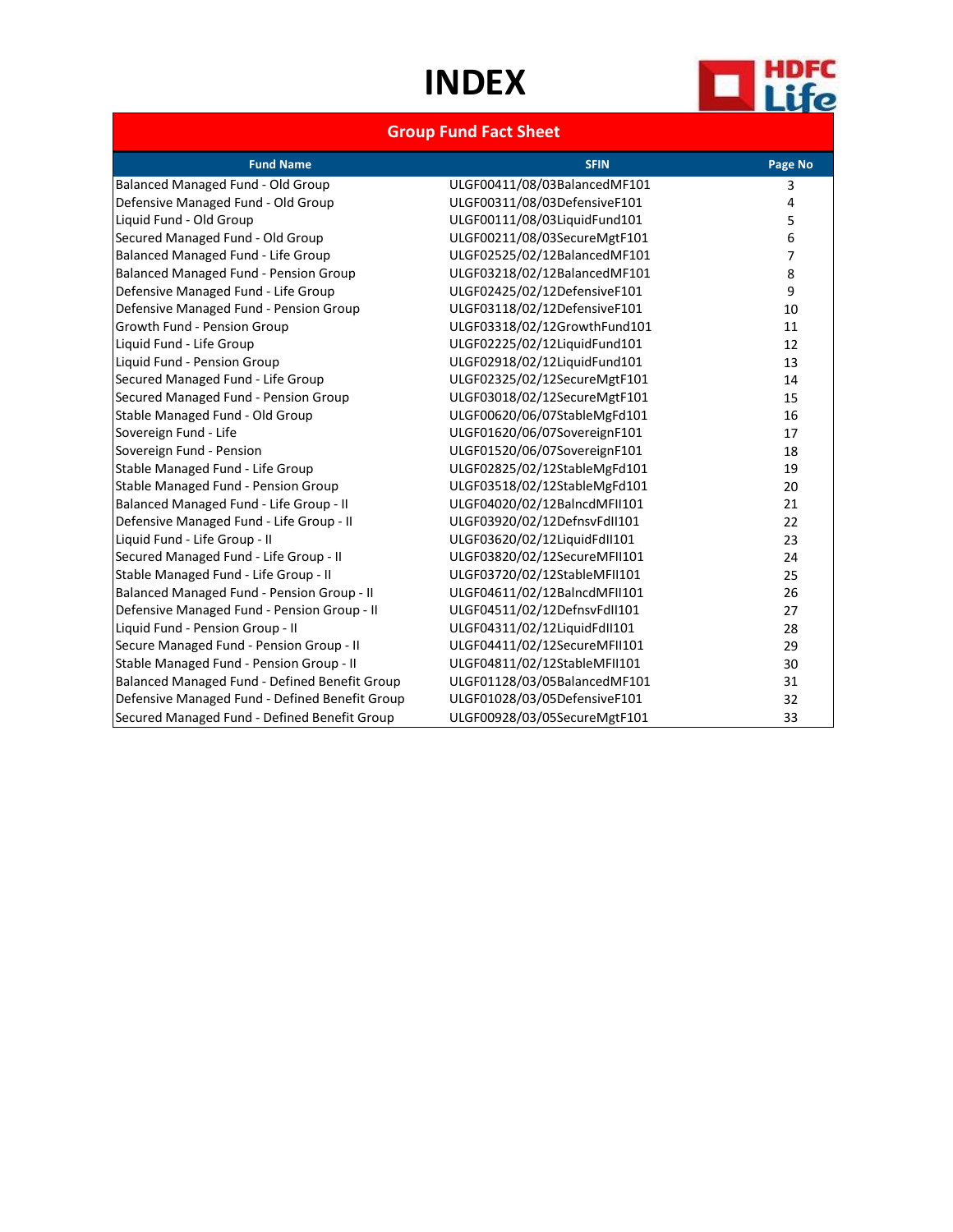

### **Balanced Managed Fund - Old Group as on March 31, 2022**

Fund Objective : To generate long term capital appreciation along with current income from a combined portfolio of equity and debt market instruments. The equity exposure will be between 30%-60%.

| <b>SFIN Code</b>                      | ULGF00411/08/03BalancedMF101 |                 |                               | <b>Equity</b>             | <b>Debt</b>            | <b>MMI &amp; Others</b> | <b>Total</b>         |
|---------------------------------------|------------------------------|-----------------|-------------------------------|---------------------------|------------------------|-------------------------|----------------------|
| <b>Inception Date</b>                 | 23 Jul 2003                  |                 |                               | 39.246.39                 | 43,718.53              | 4.813.82                | 87,778,74            |
| <b>NAV</b>                            | 202.0297                     |                 |                               |                           |                        |                         |                      |
|                                       |                              |                 |                               | <b>Fund Manager</b>       |                        | No. Of Funds Managed    |                      |
| <b>Fund V/s Benchmark Performance</b> |                              |                 |                               |                           | <b>Equity Fund</b>     | <b>Debt Fund</b>        | <b>Balanced Fund</b> |
| <b>Period</b>                         |                              | Returns $(\% )$ | <b>Benchmark Returns (%)#</b> | Mr Kailash Lalwani        | 2                      | 13                      | 25                   |
| Inception                             |                              | 13.15%          | 11.15%                        | Mr Abhishek Agarwal       | $\sim$                 | $\sim$                  | 13                   |
| 10 Years                              |                              | 11.25%          | 10.36%                        |                           |                        |                         |                      |
| 7 Years                               |                              | 9.79%           | 9.27%                         | <b>Asset Category</b>     | <b>F&amp;U</b> Mandate |                         | % of Actual          |
| 5 Years                               |                              | 10.26%          | 9.99%                         | <b>Money Market Insts</b> | 0% to 5%               |                         | 4.32%                |
| 4 Years                               |                              | 11.01%          | 10.60%                        | <b>Public Deposits</b>    | 0% to 15%              |                         | 0.00%                |
| 3 Years                               |                              | 11.48%          | 11.04%                        | Govt. Securities          | 20% to 70%             |                         | 49.81%               |
| 2 Years                               |                              | 22.24%          | 22.68%                        | Corporate Bonds           |                        |                         |                      |
| 1 Year                                |                              | 11.14%          | 11.12%                        | Equity                    | 30% to 60%             |                         | 44.71%               |
| 6 Months                              |                              | 0.07%           | 0.18%                         | Net Current Assets        | $\sim$                 |                         | 1.16%                |
| 1 Month                               |                              | 1.72%           | 1.91%                         |                           |                        |                         |                      |

| <b>Equity</b>             | <b>Debt</b>            | <b>MMI &amp; Others</b>     | <b>Total</b>         |
|---------------------------|------------------------|-----------------------------|----------------------|
| 39.246.39                 | 43.718.53              | 4.813.82                    | 87,778.74            |
|                           |                        |                             |                      |
| <b>Fund Manager</b>       |                        | <b>No. Of Funds Managed</b> |                      |
|                           | <b>Equity Fund</b>     | <b>Debt Fund</b>            | <b>Balanced Fund</b> |
| Mr Kailash Lalwani        | $\mathfrak{D}$         | 13                          | 25                   |
| Mr Abhishek Agarwal       |                        | ۰                           | 13                   |
|                           |                        |                             |                      |
|                           |                        |                             |                      |
| <b>Asset Category</b>     | <b>F&amp;U</b> Mandate |                             | % of Actual          |
| <b>Money Market Insts</b> | 0% to 5%               |                             | 4.32%                |
| <b>Public Deposits</b>    | 0% to 15%              |                             | 0.00%                |
| <b>Govt.</b> Securities   |                        |                             |                      |
| Corporate Bonds           | 20% to 70%             |                             | 49.81%               |
| Equity                    | 30% to 60%             |                             | 44.71%               |

# 45% BSE -100 55% CRISIL Composite Bond Fund Index Note: Returns over 1 year have been annualized.

| <b>Equity</b>                                                  | % to Fund |
|----------------------------------------------------------------|-----------|
| Reliance Industries Limited                                    | 4.49%     |
| <b>Infosys Limited</b>                                         | 3.91%     |
| HDFC Bank Limited                                              | 2.86%     |
| <b>ICICI</b> Bank Limited                                      | 2.43%     |
| Kotak Mahindra MF - Kotak Banking ETF - Dividend Payout Option | 1.98%     |
| Bharti Airtel Ltd                                              | 1.64%     |
| Tata Consultancy Services Limited                              | 1.26%     |
| Larsen & Toubro Limited                                        | 1.26%     |
| Nippon India ETF Bank Bees                                     | 1.23%     |
| Bajaj Finance Ltd                                              | 1.07%     |
| Hindustan Unilever Limited                                     | 1.05%     |
| Axis Bank Limited                                              | 1.04%     |
| <b>ITC</b> Limited                                             | 0.95%     |
| SBI Mutual Fund - SBI ETF Private Bank                         | 0.89%     |
| Kotak Mahindra Bank Limited                                    | 0.84%     |
| <b>ICICI Prudential Private Banks ETF</b>                      | 0.71%     |
| <b>HCL Technologies Limited</b>                                | 0.66%     |
| State Bank of India                                            | 0.64%     |
| <b>UltraTech Cement Limited</b>                                | 0.63%     |
| Maruti Suzuki India Ltd.                                       | 0.63%     |
| Asian Paints (India) Ltd                                       | 0.63%     |
| Bajaj Finserv Ltd                                              | 0.61%     |
| <b>ICICI Prudential IT ETF</b>                                 | 0.57%     |
| <b>Tata Steel Limited</b>                                      | 0.53%     |
| <b>Titan Company Limited</b>                                   | 0.51%     |
| Others                                                         | 11.69%    |

| <b>Debentures / Bonds</b>                     | % to Fund |
|-----------------------------------------------|-----------|
| Housing Development Finance Corporation Ltd   | 4.74%     |
| Export and Import Bank of India               | 3.04%     |
| Power Grid Corporation of India Ltd           | 2.63%     |
| LIC Housing Finance Ltd                       | 2.43%     |
| State Bank of India                           | 2.24%     |
| Indian Railway Finance Corporation Ltd        | 1.52%     |
| Mahindra and Mahindra Financial Services Ltd. | 1.44%     |
| Sikka Ports And Terminals                     | 1.43%     |
| <b>IDFC First Bank Limited</b>                | 1.02%     |
| HDB Financial Services Ltd.                   | 0.87%     |
| Others                                        | 4.51%     |
|                                               |           |
| Total                                         | 25.85%    |

| <b>Government Securities</b>          | % to Fund |
|---------------------------------------|-----------|
| 7.17% GOI Mat 08-Jan-2028             | 4.95%     |
| Gsec C-STRIPS Mat 26-Oct-2022         | 2.23%     |
| 7.26% GOI Mat 14-Jan-2029             | 2.12%     |
| 6.45% GOI Mat 07-Oct-2029             | 1.96%     |
| 6.79% GOI Mat 15-May-2027             | 1.96%     |
| 6.54% GOI Mat 17-Jan-2032             | 1.66%     |
| Gsec C-STRIPS Mat 15-Jun-2022.        | 1.45%     |
| Gsec C-STRIPS Mat 26-Apr-2022         | 0.53%     |
| 8.04% Maharashtra SDL Mat 25-Feb-2025 | 0.50%     |
| 5.63% GOI Mat 12-Apr-2026             | 0.50%     |
| Others                                | 6.08%     |
|                                       |           |
| Total                                 | 23.95%    |

| Deposits, Money Mkt Securities and Net Current Assets. | 5.48%   |
|--------------------------------------------------------|---------|
| <b>Grand Total</b>                                     | 100.00% |
| <b>Debt Parameters</b>                                 |         |
| Portfolio Yield (%)                                    | 5.93%   |
| Avg Maturity (In Months)                               | 52.10   |
| Modified Duration (In Years)                           | 3.38    |

|                                     | Sector Allocation as per NIC 2008<br>% to Fund |
|-------------------------------------|------------------------------------------------|
| Telecommunications                  | 1.69%                                          |
| Civil Engineering                   | 1.74%                                          |
| Mfg of Pharmaceuticals              | 1.96%                                          |
| Mfg of Chemical Products            | 2.42%                                          |
| Electricity, Gas & AC Supply        | 3.95%                                          |
| Mfg of Coke &Refined Petroleum      | 4.75%                                          |
| Other Financial Activities          | 5.52%                                          |
| <b>Computer Programming</b>         | 6.95%                                          |
| <b>Government Securities</b>        | 23.95%                                         |
| <b>Financial Service Activities</b> | 29.56%                                         |
| Others                              | 17.50%                                         |



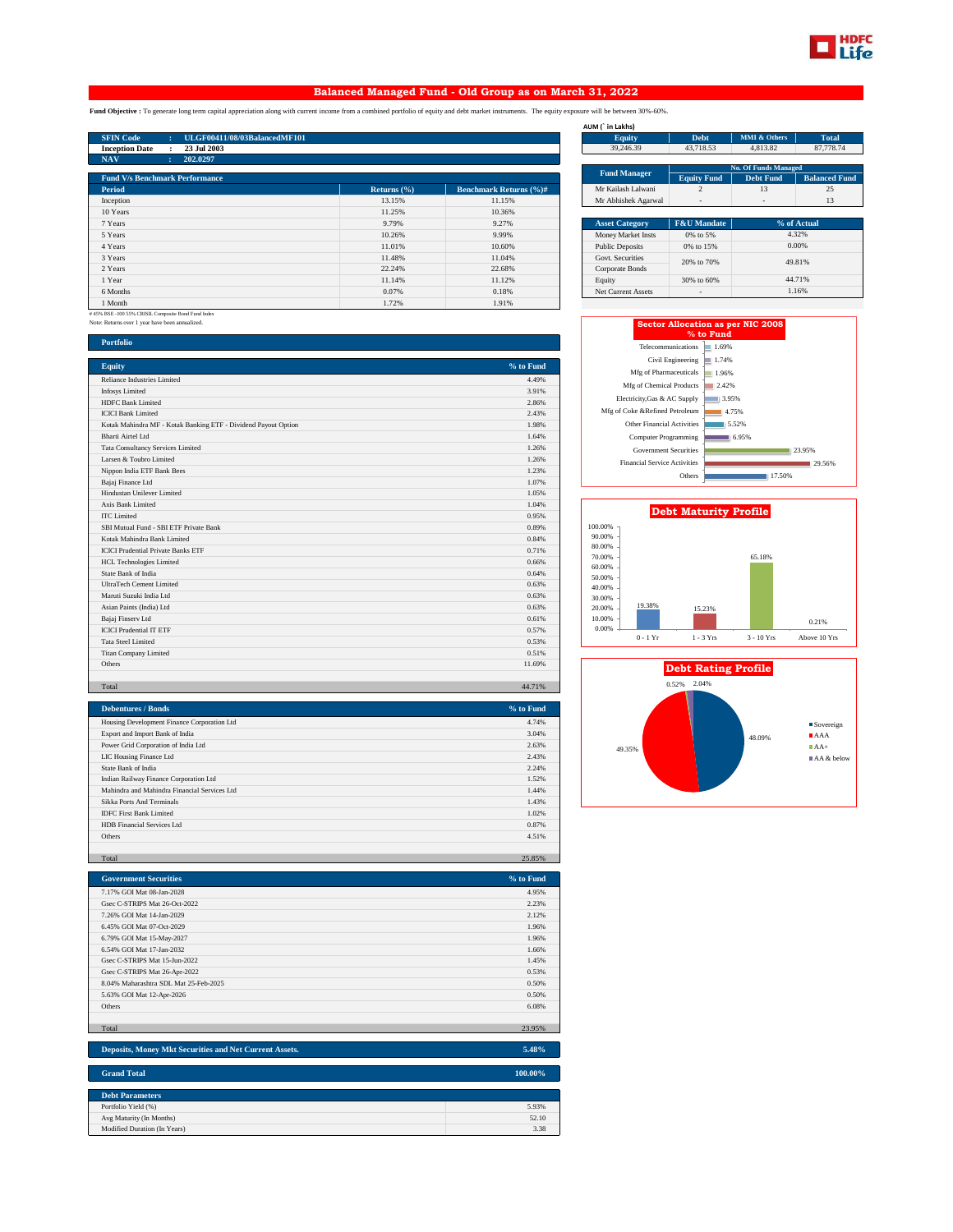

### **Defensive Managed Fund - Old Group as on March 31, 2022**

Fund Objective : To enhance long term returns for a portfolio predominantly invested in fixed income securities by taking a moderate to medium exposure to equity and equity related securities. The equity exposure will be b

|                                       |                              |                 |                               | AUITI III LUNIISI      |                          |                             |                      |
|---------------------------------------|------------------------------|-----------------|-------------------------------|------------------------|--------------------------|-----------------------------|----------------------|
| <b>SFIN Code</b>                      | ULGF00311/08/03DefensiveF101 |                 |                               | Equity                 | <b>Debt</b>              | <b>MMI &amp; Others</b>     | <b>Total</b>         |
| <b>Inception Date</b>                 | 23 Jul 2003                  |                 |                               | 7.498.51               | 23,003.20                | 2.047.62                    | 32,549.33            |
| <b>NAV</b>                            | 124.849                      |                 |                               |                        |                          |                             |                      |
|                                       |                              |                 |                               | <b>Fund Manager</b>    |                          | <b>No. Of Funds Managed</b> |                      |
| <b>Fund V/s Benchmark Performance</b> |                              |                 |                               |                        | <b>Equity Fund</b>       | <b>Debt Fund</b>            | <b>Balanced Fund</b> |
| Period                                |                              | Returns $(\% )$ | <b>Benchmark Returns (%)#</b> | Mr Kailash Lalwani     | $\overline{c}$           | 13                          | 25                   |
| Inception                             |                              | 10.26%          | 9.02%                         | Mr Nishit Dholakia     | 3                        | $\sim$                      | 16                   |
| 10 Years                              |                              | 9.79%           | 9.36%                         |                        |                          |                             |                      |
| 7 Years                               |                              | 8.98%           | 8.62%                         | <b>Asset Category</b>  | <b>F&amp;U</b> Mandate   |                             | % of Actual          |
| 5 Years                               |                              | 8.77%           | 8.64%                         | Money Market Insts     | 0% to 5%                 |                             | 4.38%                |
| 4 Years                               |                              | 9.20%           | 9.22%                         | <b>Public Deposits</b> | 0% to 15%                |                             | 0.00%                |
| 3 Years                               |                              | 9.76%           | 9.63%                         | Govt. Securities       | 50% to 85%               |                             | 70.67%               |
| 2 Years                               |                              | 13.79%          | 14.38%                        | Corporate Bonds        |                          |                             |                      |
| 1 Year                                |                              | 7.95%           | 7.80%                         | Equity                 | 15% to 30%               |                             | 23.04%               |
| 6 Months                              |                              | 0.22%           | 0.62%                         | Net Current Assets     | $\overline{\phantom{a}}$ |                             | 1.91%                |
| 1 Month                               |                              | 0.91%           | 1.06%                         |                        |                          |                             |                      |

# 22.5% BSE -100 77.5% CRISIL Composite Bond Fund Index Note: Returns over 1 year have been annualized.

| <b>Portfolio</b>                   |           |
|------------------------------------|-----------|
|                                    |           |
| <b>Equity</b>                      | % to Fund |
| Reliance Industries Limited        | 2.51%     |
| <b>Infosys Limited</b>             | 2.49%     |
| <b>ICICI Bank Limited</b>          | 2.16%     |
| <b>HDFC Bank Limited</b>           | 2.11%     |
| Tata Consultancy Services Limited  | 1.16%     |
| Bajaj Finance Ltd                  | 1.07%     |
| Larsen & Toubro Limited            | 0.79%     |
| Kotak Mahindra Bank Limited        | 0.71%     |
| <b>Bharti Airtel Ltd</b>           | 0.71%     |
| Axis Bank Limited                  | 0.71%     |
| Housing Devt Finance Corpn Limited | 0.67%     |
| <b>ITC</b> Limited                 | 0.63%     |
| Hindustan Unilever Limited         | 0.52%     |
| Others                             | 6.80%     |
|                                    |           |
| Total                              | 23.04%    |

| <b>Debentures / Bonds</b>                   | % to Fund |
|---------------------------------------------|-----------|
| LIC Housing Finance Ltd                     | 6.80%     |
| Housing Development Finance Corporation Ltd | 4.55%     |
| National Thermal Power Corporation Ltd      | 3.39%     |
| Power Grid Corporation of India Ltd         | 2.82%     |
| Indian Railway Finance Corporation Ltd      | 2.25%     |
| <b>Ultratech Cement Ltd</b>                 | 2.06%     |
| State Bank of India                         | 2.03%     |
| Hindustan Petroleum Corporation Ltd         | 1.52%     |
| Bajaj Finance Ltd                           | 1.34%     |
| Larsen & Toubro Ltd.                        | 1.09%     |
| <b>Others</b>                               | 9.54%     |
|                                             |           |

Total 37.40%

| 7.17% GOI Mat 08-Jan-2028<br>4.94%<br>3.13%<br>7.26% GOI Mat 14-Jan-2029<br>6.45% GOI Mat 07-Oct-2029<br>2.90%<br>Gsec C-STRIPS Mat 26-Oct-2022<br>2.61%<br>2.29%<br>6.54% GOI Mat 17-Jan-2032<br>2.17%<br>7.20% Maharashtra SDL Mat 09-Aug-2027<br>7.65% Tamil Nadu SDL Mat 06-Dec-2027<br>1.53%<br>1.32%<br>6.79% GOI Mat 15-May-2027 |
|-----------------------------------------------------------------------------------------------------------------------------------------------------------------------------------------------------------------------------------------------------------------------------------------------------------------------------------------|
|                                                                                                                                                                                                                                                                                                                                         |
|                                                                                                                                                                                                                                                                                                                                         |
|                                                                                                                                                                                                                                                                                                                                         |
|                                                                                                                                                                                                                                                                                                                                         |
|                                                                                                                                                                                                                                                                                                                                         |
|                                                                                                                                                                                                                                                                                                                                         |
|                                                                                                                                                                                                                                                                                                                                         |
|                                                                                                                                                                                                                                                                                                                                         |
| 1.17%<br>7.72% GOI Mat 25-May-2025                                                                                                                                                                                                                                                                                                      |
| 8.31% Karnataka SDL Mat 14 Nov 2022<br>0.97%                                                                                                                                                                                                                                                                                            |
| <b>Others</b><br>10.24%                                                                                                                                                                                                                                                                                                                 |
|                                                                                                                                                                                                                                                                                                                                         |
| Total<br>33.27%                                                                                                                                                                                                                                                                                                                         |

| Deposits, Money Mkt Securities and Net Current Assets. | $6.29\%$   |
|--------------------------------------------------------|------------|
|                                                        |            |
| <b>Grand Total</b>                                     | $100.00\%$ |
|                                                        |            |

| <b>Debt Parameters</b>       |       |
|------------------------------|-------|
| Portfolio Yield (%)          | 5.89% |
| Avg Maturity (In Months)     | 49.25 |
| Modified Duration (In Years) | 3.22  |

| <b>Equity</b>       | <b>Debt</b>        | <b>MMI &amp; Others</b>     | <b>Total</b>         |
|---------------------|--------------------|-----------------------------|----------------------|
| 7.498.51            | 23,003.20          | 2.047.62                    | 32.549.33            |
|                     |                    | <b>No. Of Funds Managed</b> |                      |
| <b>Fund Manager</b> | <b>Equity Fund</b> | <b>Debt Fund</b>            | <b>Balanced Fund</b> |
|                     |                    |                             |                      |
| Mr Kailash Lalwani  | 2                  | 13                          | 25                   |

| <b>Asset Category</b>     | <b>F&amp;U</b> Mandate   | % of Actual |  |
|---------------------------|--------------------------|-------------|--|
| Money Market Insts        | 0% to 5%                 | 4.38%       |  |
| <b>Public Deposits</b>    | 0% to 15%                | 0.00%       |  |
| Govt. Securities          | 50% to 85%               | 70.67%      |  |
| Corporate Bonds           |                          |             |  |
| Equity                    | 15% to 30%               | 23.04%      |  |
| <b>Net Current Assets</b> | $\overline{\phantom{a}}$ | 1.91%       |  |

|                                      | <b>Sector Allocation as per NIC 2008</b><br>% to Fund |
|--------------------------------------|-------------------------------------------------------|
| Mfg of Basic Metals                  | 0.98%                                                 |
| Mfg of Pharmaceuticals               | 1.03%                                                 |
| Mfg of Chemical Products             | 1.43%                                                 |
| Mfg of Non-metallic mineral Products | 2.58%                                                 |
| Civil Engineering                    | 2.61%                                                 |
| <b>Computer Programming</b>          | 3.82%                                                 |
| Mfg of Coke &Refined Petroleum       | 5.07%                                                 |
| Electricity, Gas & AC Supply         | 7.60%                                                 |
| <b>Financial Service Activities</b>  | 30.82%                                                |
| <b>Government Securities</b>         | 33.27%                                                |
| Others                               | 10.79%                                                |



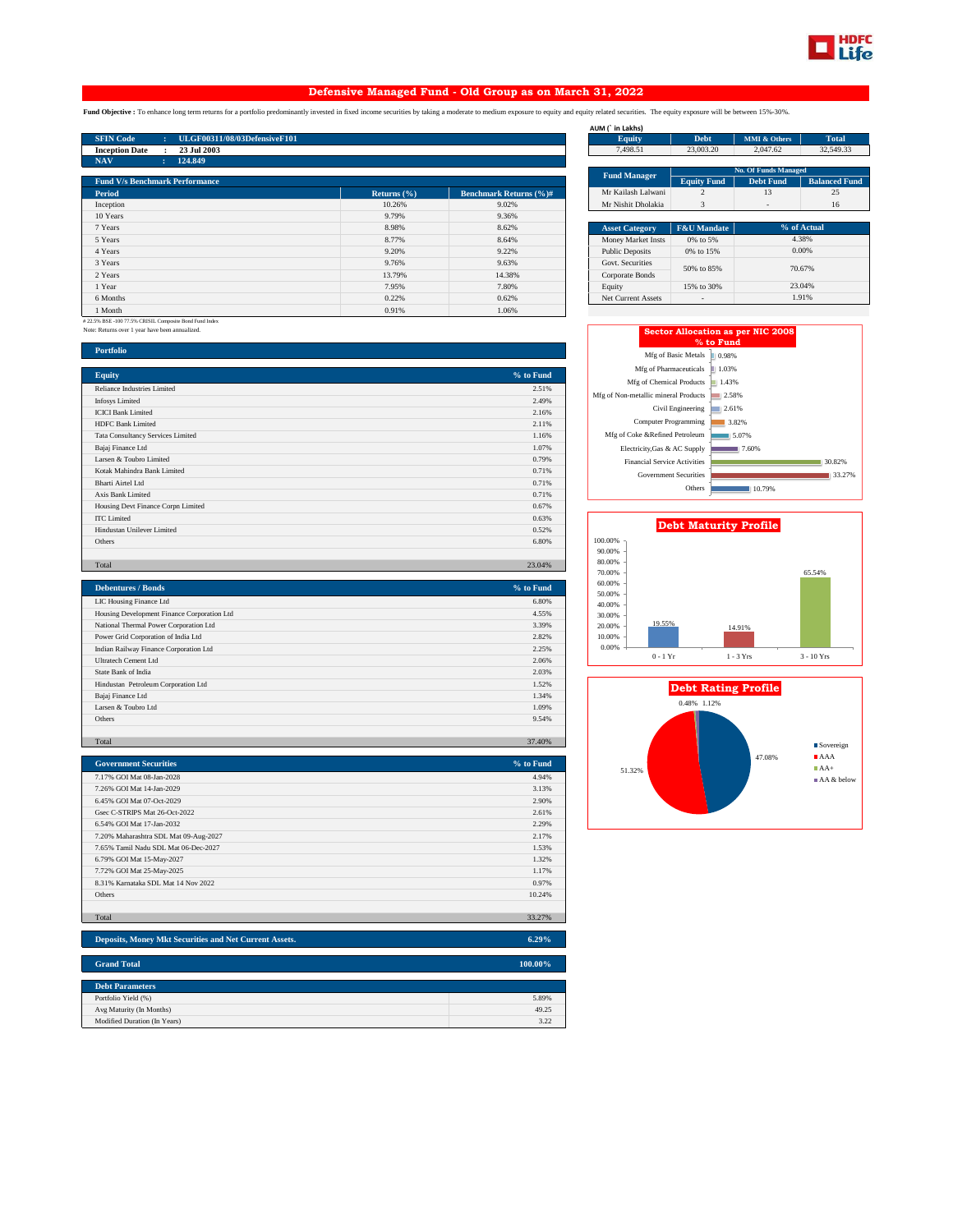

### **Liquid Fund - Old Group as on March 31, 2022**

**Fund Objective :** To deliver returns linked to Money Market levels with minimal interest rate risk and minimal credit risk so as to provide a high level of safety of capital.

| <b>SFIN Code</b><br>ULGF00111/08/03LiquidFund101 |                 |                               | <b>Equity</b>            | <b>Debt</b>                       | <b>MMI &amp; Others</b>     | <b>Total</b>         |
|--------------------------------------------------|-----------------|-------------------------------|--------------------------|-----------------------------------|-----------------------------|----------------------|
| <b>Inception Date</b><br>23 Jul 2003             |                 |                               | $\overline{\phantom{a}}$ | $\overline{a}$                    | 306.26                      | 306.26               |
| NAV<br>67.8901                                   |                 |                               |                          |                                   |                             |                      |
|                                                  |                 |                               | <b>Fund Manager</b>      |                                   | <b>No. Of Funds Managed</b> |                      |
| <b>Fund V/s Benchmark Performance</b>            |                 |                               |                          | <b>Equity Fund</b>                | <b>Debt Fund</b>            | <b>Balanced Fund</b> |
| <b>Period</b>                                    | Returns $(\% )$ | <b>Benchmark Returns (%)#</b> | Mr Vineet Choraria       |                                   | 29                          | $\overline{2}$       |
| Inception                                        | 6.73%           | 6.58%                         |                          |                                   |                             |                      |
| 10 Years                                         | 6.33%           | 7.03%                         |                          |                                   |                             |                      |
| 7 Years                                          | 5.35%           | 6.24%                         | <b>Asset Category</b>    | <b>F&amp;U</b> Mandate            |                             | % of Actual          |
| 5 Years                                          | 4.65%           | 5.71%                         | Money Market Insts       | 100%                              |                             |                      |
| 4 Years                                          | 4.47%           | 5.43%                         | <b>Public Deposits</b>   |                                   | 100,00%                     |                      |
| 3 Years                                          | 3.99%           | 4.71%                         | Govt. Securities         | 0%                                |                             |                      |
| 2 Years                                          | 3.14%           | 3.88%                         | Corporate Bonds          |                                   | 0.00%                       |                      |
| 1 Year                                           | 2.82%           | 3.68%                         | Equity                   | 0%                                |                             | 0.00%                |
| 6 Months                                         | 1.44%           | 1.88%                         |                          |                                   |                             |                      |
| 1 Month                                          | 0.25%           | 0.34%                         |                          |                                   |                             |                      |
| # CRISIL Liquid Fund Index                       |                 |                               |                          |                                   |                             |                      |
| Note: Returns over 1 year have been annualized.  |                 |                               |                          | Sector Allocation as not NIC 2008 |                             |                      |

| 306.26<br><b>No. Of Funds Managed</b><br><b>Equity Fund</b><br><b>Debt Fund</b><br>29 | 306.26<br>$\mathfrak{D}$ |  |
|---------------------------------------------------------------------------------------|--------------------------|--|
|                                                                                       |                          |  |
|                                                                                       | <b>Balanced Fund</b>     |  |
|                                                                                       |                          |  |
|                                                                                       |                          |  |
|                                                                                       |                          |  |
|                                                                                       |                          |  |
|                                                                                       |                          |  |
| <b>F&amp;U</b> Mandate                                                                | % of Actual              |  |
|                                                                                       |                          |  |
|                                                                                       | 100,00%                  |  |
|                                                                                       |                          |  |

|                                     | <b>Sector Allocation as per NIC 2008</b><br>% to Fund |        |
|-------------------------------------|-------------------------------------------------------|--------|
| <b>Financial Service Activities</b> | 4.76%                                                 |        |
| Mfg of Coke &Refined Petroleum      | 8.09%                                                 |        |
| <b>Government Securities</b>        |                                                       | 84.08% |
| Others                              | 3.07%                                                 |        |





| <b>Portfolio</b>                                       |         |
|--------------------------------------------------------|---------|
| Deposits, Money Mkt Securities and Net Current Assets. | 100.00% |
| <b>Grand Total</b>                                     | 100.00% |
| <b>Debt Parameters</b>                                 |         |
| Portfolio Yield (%)                                    | 3.83%   |
| Avg Maturity (In Months)                               | 6.03    |
| Modified Duration (In Years)                           | 0.50    |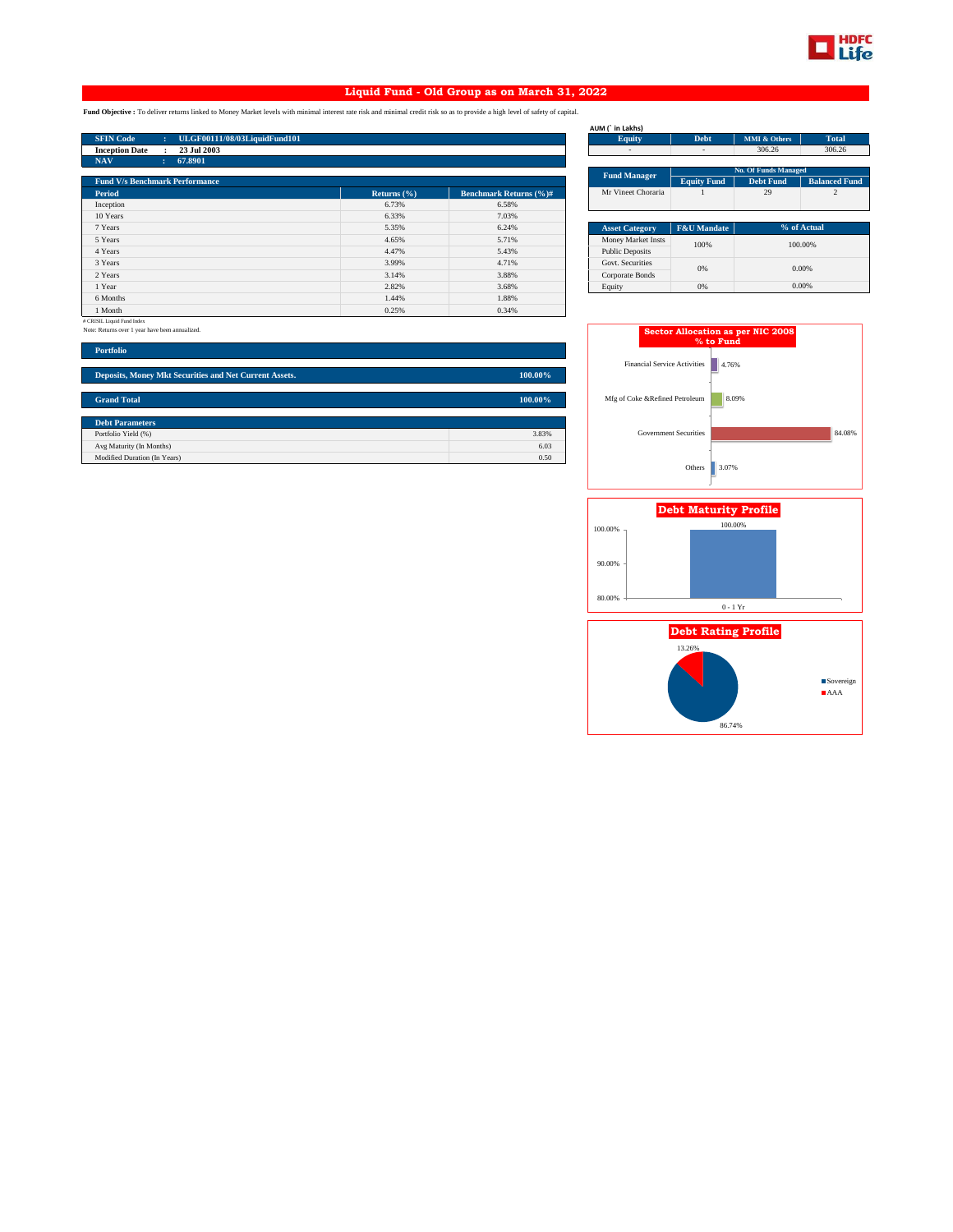

### **Secured Managed Fund - Old Group as on March 31, 2022**

**Fund Objective :** To provide reasonable returns through investments in high credit quality debt instruments while maintaining an optimal level of interest rate risk.

| <b>SFIN Code</b>                      | ULGF00211/08/03SecureMgtF101 |                 |                               | <b>Equity</b>          | <b>Debt</b>              | <b>MMI &amp; Others</b>     | <b>Total</b>             |
|---------------------------------------|------------------------------|-----------------|-------------------------------|------------------------|--------------------------|-----------------------------|--------------------------|
| <b>Inception Date</b>                 | 23 Jul 2003                  |                 |                               | $\overline{a}$         | 14,785.17                | 646.12                      | 15,431.30                |
| NAV                                   | 75.4643                      |                 |                               |                        |                          |                             |                          |
|                                       |                              |                 |                               | <b>Fund Manager</b>    |                          | <b>No. Of Funds Managed</b> |                          |
| <b>Fund V/s Benchmark Performance</b> |                              |                 |                               |                        | <b>Equity Fund</b>       | <b>Debt Fund</b>            | <b>Balanced Fund</b>     |
| Period                                |                              | Returns $(\% )$ | <b>Benchmark Returns (%)#</b> | Mr Vineet Choraria     |                          | 29                          | $\overline{\mathcal{L}}$ |
| Inception                             |                              | 7.30%           | 6.88%                         |                        |                          |                             |                          |
| 10 Years                              |                              | 8.35%           | 8.37%                         |                        |                          |                             |                          |
| 7 Years                               |                              | 7.50%           | 7.96%                         | <b>Asset Category</b>  | <b>F&amp;U</b> Mandate   |                             | % of Actual              |
| 5 Years                               |                              | 6.85%           | 7.29%                         | Money Market Insts     | 0% to 5%                 |                             | 3.06%                    |
| 4 Years                               |                              | 7.37%           | 7.84%                         | <b>Public Deposits</b> | 0% to 20%                |                             | 0.00%                    |
| 3 Years                               |                              | 7.39%           | 8.22%                         | Govt. Securities       |                          | 95.81%<br>75% to 100%       |                          |
| 2 Years                               |                              | 5.25%           | 6.07%                         | Corporate Bonds        |                          |                             |                          |
| 1 Year                                |                              | 4.08%           | 4.48%                         | Equity                 | 0%                       |                             | 0.00%                    |
| 6 Months                              |                              | 0.59%           | 1.05%                         | Net Current Assets     | $\overline{\phantom{a}}$ |                             | 1.12%                    |
| 1 Month                               |                              | 0.32%           | 0.21%                         |                        |                          |                             |                          |

<sup>#</sup> CRISIL Composite Bond Fund Index Note: Returns over 1 year have been annualized.

| <b>Portfolio</b>                                  |           |
|---------------------------------------------------|-----------|
| <b>Debentures / Bonds</b>                         | % to Fund |
| Housing Development Finance Corporation Ltd       | 9.01%     |
| <b>IDFC First Bank Limited</b>                    | 5.40%     |
| LIC Housing Finance Ltd                           | 3.56%     |
| Bajaj Finance Ltd                                 | 2.76%     |
| Power Finance Corporation Ltd                     | 2.04%     |
| National Bank For Agriculture & Rural Development | 1.72%     |
| Mahindra and Mahindra Financial Services Ltd      | 1.63%     |
| State Bank of India                               | 1.59%     |
| <b>Sikka Ports And Terminals</b>                  | 1.41%     |
| <b>Embassy Office Parks REIT</b>                  | 1.33%     |
| <b>Others</b>                                     | 5.20%     |
|                                                   |           |

| <b>Government Securities</b>                      | % to Fund |
|---------------------------------------------------|-----------|
| 7.17% GOI Mat 08-Jan-2028                         | 11.39%    |
| 7.26% GOI Mat 14-Jan-2029                         | 9.75%     |
| 6.79% GOI Mat 15-May-2027                         | 9.54%     |
| Gsec C-STRIPS Mat 22-Aug-2022                     | 6.16%     |
| Gsec C-STRIPS Mat 26-Apr-2022                     | 3.69%     |
| 7.64% Food Corp of India Bond GOI Mat 12-Dec-2029 | 2.69%     |
| 7.61% GOI Mat 09-May-2030                         | 2.62%     |
| 7.84% Tamil Nadu SDL Mat 13-Jul-2026              | 2.58%     |
| 7.60% Food Corp of India Bond GOI Mat 09-Jan-2030 | 2.49%     |
| 7.88% GOI Mat 19-Mar-2030                         | 2.34%     |
| <b>Others</b>                                     | 6.92%     |
|                                                   |           |
| Total                                             | 60.16%    |

Total 35.66%

| Deposits, Money Mkt Securities and Net Current Assets. | 4.19%   |
|--------------------------------------------------------|---------|
|                                                        |         |
| <b>Grand Total</b>                                     | 100.00% |
|                                                        |         |
| <b>Debt Parameters</b>                                 |         |
| Portfolio Yield (%)                                    | 6.09%   |
| Avg Maturity (In Months)                               | 57.58   |
| Modified Duration (In Years)                           | 3.70    |

|  | AUM (` in Lakhs) |
|--|------------------|
|--|------------------|

| <b>Equity</b>       | <b>Debt</b>                 | <b>MMI &amp; Others</b> | <b>Total</b>         |  |
|---------------------|-----------------------------|-------------------------|----------------------|--|
| ۰                   | 14.785.17                   | 646.12                  | 15.431.30            |  |
|                     |                             |                         |                      |  |
| <b>Fund Manager</b> | <b>No. Of Funds Managed</b> |                         |                      |  |
|                     | <b>Equity Fund</b>          | <b>Debt Fund</b>        | <b>Balanced Fund</b> |  |
| Mr Vineet Choraria  |                             | 29                      |                      |  |
|                     |                             |                         |                      |  |
|                     |                             |                         |                      |  |

| <b>Asset Category</b>     | <b>F&amp;U</b> Mandate | % of Actual |
|---------------------------|------------------------|-------------|
| Money Market Insts        | 0% to 5%               | 3.06%       |
| <b>Public Deposits</b>    | 0% to 20%              | 0.00%       |
| Govt. Securities          | 75% to 100%            | 95.81%      |
| Corporate Bonds           |                        |             |
| Equity                    | 0%                     | 0.00%       |
| <b>Net Current Assets</b> | ۰                      | 1.12%       |





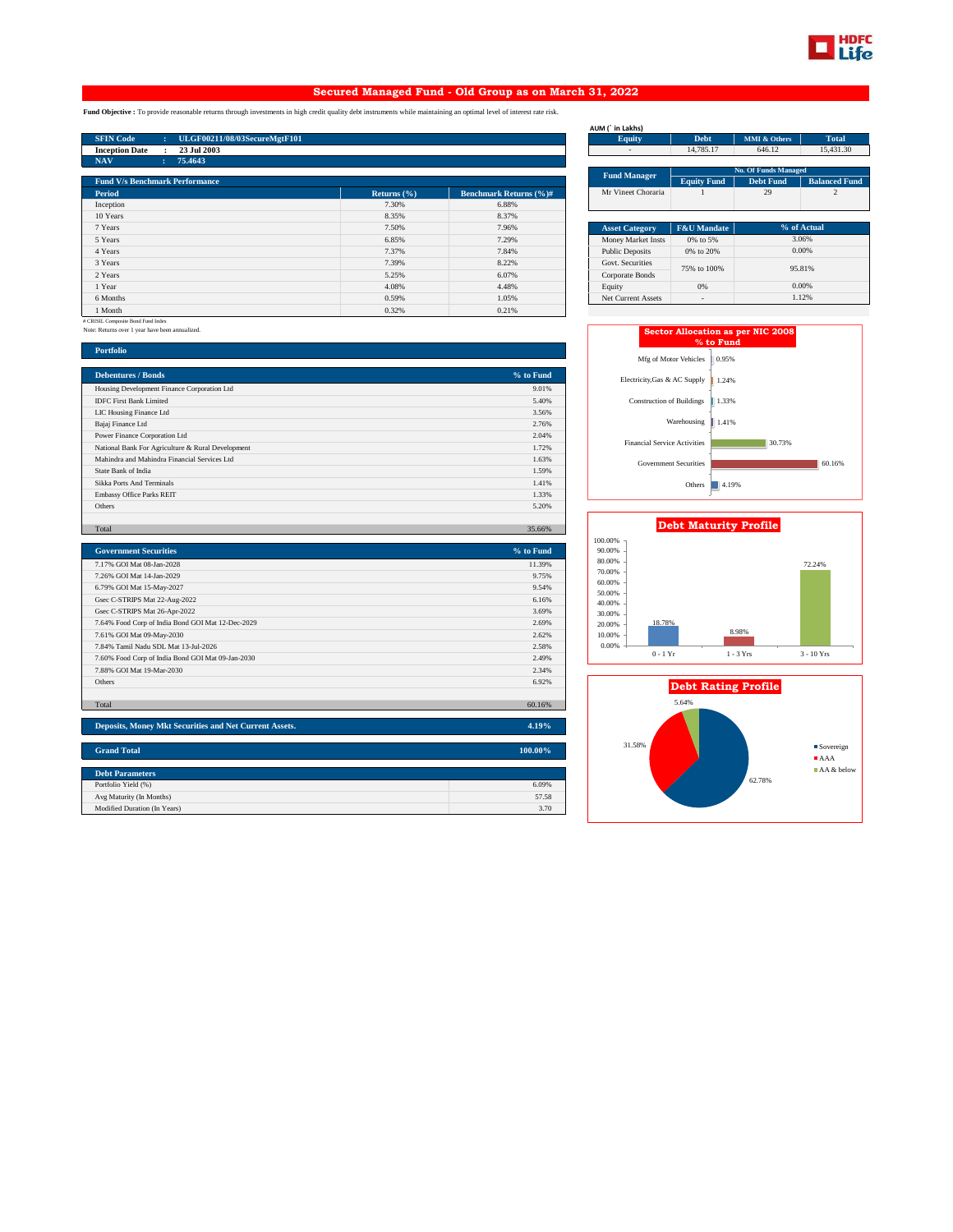

### **Balanced Managed Fund - Life Group as on March 31, 2022**

Fund Objective : To generate long term capital appreciation along with current income from a combined portfolio of equity and debt market instruments. The equity exposure will be between 30%-60%.

| <b>SFIN Code</b>                      | ULGF02525/02/12BalancedMF101 |                 |                               | <b>Equity</b>          | <b>Debt</b>            | <b>MMI &amp; Others</b> | <b>Total</b>         |
|---------------------------------------|------------------------------|-----------------|-------------------------------|------------------------|------------------------|-------------------------|----------------------|
| <b>Inception Date</b>                 | 02 Jan 2004                  |                 |                               | 8,728.13               | 9.052.17               | 1.182.92                | 18,963.21            |
| <b>NAV</b>                            | 161.3746                     |                 |                               |                        |                        |                         |                      |
|                                       |                              |                 |                               | <b>Fund Manager</b>    |                        | No. Of Funds Managed    |                      |
| <b>Fund V/s Benchmark Performance</b> |                              |                 |                               |                        | <b>Equity Fund</b>     | <b>Debt Fund</b>        | <b>Balanced Fund</b> |
| Period                                |                              | Returns $(\% )$ | <b>Benchmark Returns (%)#</b> | Mr Kailash Lalwani     | $\overline{2}$         | 13                      | 25                   |
| Inception                             |                              | 11.83%          | 9.66%                         | Mr Abhishek Agarwal    | $\sim$                 | $\sim$                  | 13                   |
| 10 Years                              |                              | 11.35%          | 10.36%                        |                        |                        |                         |                      |
| 7 Years                               |                              | 9.68%           | 9.27%                         | <b>Asset Category</b>  | <b>F&amp;U</b> Mandate |                         | % of Actual          |
| 5 Years                               |                              | 10.10%          | 9.99%                         | Money Market Insts     | 0% to 5%               |                         | 4.91%                |
| 4 Years                               |                              | 10.80%          | 10.60%                        | <b>Public Deposits</b> | 0% to 15%              |                         | 0.00%                |
| 3 Years                               |                              | 11.65%          | 11.04%                        | Govt. Securities       | 20% to 70%             |                         | 47.74%               |
| 2 Years                               |                              | 22.48%          | 22.68%                        | Corporate Bonds        |                        |                         |                      |
| 1 Year                                |                              | 11.03%          | 11.12%                        | Equity                 | 30% to 60%             |                         | 46.03%               |
| 6 Months                              |                              | $-0.31%$        | 0.18%                         | Net Current Assets     | $\sim$                 |                         | 1.32%                |
| 1 Month                               |                              | 1.76%           | 1.91%                         |                        |                        |                         |                      |

| <b>Equity</b>          | <b>Debt</b>            | <b>MMI &amp; Others</b>     | <b>Total</b>         |  |
|------------------------|------------------------|-----------------------------|----------------------|--|
| 8.728.13               | 9.052.17               | 1.182.92                    | 18.963.21            |  |
|                        |                        |                             |                      |  |
| <b>Fund Manager</b>    |                        | <b>No. Of Funds Managed</b> |                      |  |
|                        | <b>Equity Fund</b>     | <b>Debt Fund</b>            | <b>Balanced Fund</b> |  |
| Mr Kailash Lalwani     | 2                      | 13                          | 25                   |  |
| Mr Abhishek Agarwal    |                        |                             | 13                   |  |
|                        |                        |                             |                      |  |
|                        |                        |                             |                      |  |
| <b>Asset Category</b>  | <b>F&amp;U</b> Mandate |                             | % of Actual          |  |
| Money Market Insts     | 0% to 5%               |                             | 4.91%                |  |
| <b>Public Deposits</b> | 0% to 15%              |                             | 0.00%                |  |
| Govt. Securities       |                        |                             |                      |  |
| Corporate Bonds        | 20% to 70%             |                             | 47.74%               |  |
| Equity                 | 30% to 60%             |                             | 46.03%               |  |

### # 45% BSE -100 55% CRISIL Composite Bond Fund Index Note: Returns over 1 year have been annualized.

| <b>Equity</b><br>Reliance Industries Limited<br><b>Infosys Limited</b><br><b>HDFC Bank Limited</b><br><b>ICICI</b> Bank Limited<br>Kotak Mahindra MF - Kotak Banking ETF - Dividend Payout Option<br>Bharti Airtel Ltd<br>Tata Consultancy Services Limited<br>Larsen & Toubro Limited<br>Nippon India ETF Bank Bees<br>Bajaj Finance Ltd<br>Hindustan Unilever Limited<br>Axis Bank Limited<br>ITC Limited<br>SBI Mutual Fund - SBI ETF Private Bank<br>Kotak Mahindra Bank Limited<br><b>ICICI Prudential Private Banks ETF</b><br><b>HCL Technologies Limited</b><br>State Bank of India<br>UltraTech Cement Limited<br>Maruti Suzuki India Ltd.<br>Asian Paints (India) Ltd<br>Bajaj Finserv Ltd<br><b>ICICI Prodential IT ETF</b><br>Tata Steel Limited<br>Titan Company Limited<br>Mahindra & Mahindra Ltd.<br>Others | <b>Portfolio</b> |           |
|-----------------------------------------------------------------------------------------------------------------------------------------------------------------------------------------------------------------------------------------------------------------------------------------------------------------------------------------------------------------------------------------------------------------------------------------------------------------------------------------------------------------------------------------------------------------------------------------------------------------------------------------------------------------------------------------------------------------------------------------------------------------------------------------------------------------------------|------------------|-----------|
|                                                                                                                                                                                                                                                                                                                                                                                                                                                                                                                                                                                                                                                                                                                                                                                                                             |                  | % to Fund |
|                                                                                                                                                                                                                                                                                                                                                                                                                                                                                                                                                                                                                                                                                                                                                                                                                             |                  | 4.62%     |
|                                                                                                                                                                                                                                                                                                                                                                                                                                                                                                                                                                                                                                                                                                                                                                                                                             |                  | 4.02%     |
|                                                                                                                                                                                                                                                                                                                                                                                                                                                                                                                                                                                                                                                                                                                                                                                                                             |                  | 2.94%     |
|                                                                                                                                                                                                                                                                                                                                                                                                                                                                                                                                                                                                                                                                                                                                                                                                                             |                  | 2.49%     |
|                                                                                                                                                                                                                                                                                                                                                                                                                                                                                                                                                                                                                                                                                                                                                                                                                             |                  | 2.02%     |
|                                                                                                                                                                                                                                                                                                                                                                                                                                                                                                                                                                                                                                                                                                                                                                                                                             |                  | 1.68%     |
|                                                                                                                                                                                                                                                                                                                                                                                                                                                                                                                                                                                                                                                                                                                                                                                                                             |                  | 1.29%     |
|                                                                                                                                                                                                                                                                                                                                                                                                                                                                                                                                                                                                                                                                                                                                                                                                                             |                  | 1.29%     |
|                                                                                                                                                                                                                                                                                                                                                                                                                                                                                                                                                                                                                                                                                                                                                                                                                             |                  | 1.26%     |
|                                                                                                                                                                                                                                                                                                                                                                                                                                                                                                                                                                                                                                                                                                                                                                                                                             |                  | 1.09%     |
|                                                                                                                                                                                                                                                                                                                                                                                                                                                                                                                                                                                                                                                                                                                                                                                                                             |                  | 1.08%     |
|                                                                                                                                                                                                                                                                                                                                                                                                                                                                                                                                                                                                                                                                                                                                                                                                                             |                  | 1.06%     |
|                                                                                                                                                                                                                                                                                                                                                                                                                                                                                                                                                                                                                                                                                                                                                                                                                             |                  | 0.98%     |
|                                                                                                                                                                                                                                                                                                                                                                                                                                                                                                                                                                                                                                                                                                                                                                                                                             |                  | 0.91%     |
|                                                                                                                                                                                                                                                                                                                                                                                                                                                                                                                                                                                                                                                                                                                                                                                                                             |                  | 0.87%     |
|                                                                                                                                                                                                                                                                                                                                                                                                                                                                                                                                                                                                                                                                                                                                                                                                                             |                  | 0.72%     |
|                                                                                                                                                                                                                                                                                                                                                                                                                                                                                                                                                                                                                                                                                                                                                                                                                             |                  | 0.68%     |
|                                                                                                                                                                                                                                                                                                                                                                                                                                                                                                                                                                                                                                                                                                                                                                                                                             |                  | 0.65%     |
|                                                                                                                                                                                                                                                                                                                                                                                                                                                                                                                                                                                                                                                                                                                                                                                                                             |                  | 0.65%     |
|                                                                                                                                                                                                                                                                                                                                                                                                                                                                                                                                                                                                                                                                                                                                                                                                                             |                  | 0.65%     |
|                                                                                                                                                                                                                                                                                                                                                                                                                                                                                                                                                                                                                                                                                                                                                                                                                             |                  | 0.64%     |
|                                                                                                                                                                                                                                                                                                                                                                                                                                                                                                                                                                                                                                                                                                                                                                                                                             |                  | 0.63%     |
|                                                                                                                                                                                                                                                                                                                                                                                                                                                                                                                                                                                                                                                                                                                                                                                                                             |                  | 0.58%     |
|                                                                                                                                                                                                                                                                                                                                                                                                                                                                                                                                                                                                                                                                                                                                                                                                                             |                  | 0.54%     |
|                                                                                                                                                                                                                                                                                                                                                                                                                                                                                                                                                                                                                                                                                                                                                                                                                             |                  | 0.52%     |
|                                                                                                                                                                                                                                                                                                                                                                                                                                                                                                                                                                                                                                                                                                                                                                                                                             |                  | 0.51%     |
|                                                                                                                                                                                                                                                                                                                                                                                                                                                                                                                                                                                                                                                                                                                                                                                                                             |                  | 11.63%    |
|                                                                                                                                                                                                                                                                                                                                                                                                                                                                                                                                                                                                                                                                                                                                                                                                                             |                  |           |

| Bajaj Finserv Ltd                           | 0.63%     | 10.00%     |
|---------------------------------------------|-----------|------------|
| <b>ICICI Prudential IT ETF</b>              | 0.58%     | 0.00%      |
| <b>Tata Steel Limited</b>                   | 0.54%     | $0 - 1$ Yr |
| <b>Titan Company Limited</b>                | 0.52%     |            |
| Mahindra & Mahindra Ltd.                    | 0.51%     |            |
| Others                                      | 11.63%    |            |
|                                             |           |            |
| Total                                       | 46.03%    |            |
|                                             |           |            |
| <b>Debentures / Bonds</b>                   |           |            |
|                                             | % to Fund |            |
| Housing Development Finance Corporation Ltd | 4.63%     |            |
| Power Grid Corporation of India Ltd         | 3.78%     |            |
| LIC Housing Finance Ltd                     | 3.18%     | 55.97%     |
| Indian Railway Finance Corporation Ltd      | 2.18%     |            |
| State Bank of India                         | 1.96%     |            |
| <b>HDB</b> Financial Services Ltd           | 1.45%     |            |

| <b>Debentures / Bonds</b>                   | % to Fund |
|---------------------------------------------|-----------|
| Housing Development Finance Corporation Ltd | 4.63%     |
| Power Grid Corporation of India Ltd         | 3.78%     |
| LIC Housing Finance Ltd                     | 3.18%     |
| Indian Railway Finance Corporation Ltd      | 2.18%     |
| State Bank of India                         | 1.96%     |
| HDB Financial Services Ltd                  | 1.45%     |
| <b>Ultratech Cement Ltd</b>                 | 1.38%     |
| Sundaram Finance Ltd                        | 1.26%     |
| National Thermal Power Corporation Ltd      | 1.19%     |
| Power Finance Corporation Ltd               | 1.04%     |
| Others                                      | 5.07%     |
|                                             |           |

Total 27.11%

| <b>Government Securities</b>                           | % to Fund |
|--------------------------------------------------------|-----------|
| 7.17% GOI Mat 08-Jan-2028                              | 4.17%     |
| 7.26% GOI Mat 14-Jan-2029                              | 2.47%     |
| 6.45% GOI Mat 07-Oct-2029                              | 2.25%     |
| 6.54% GOI Mat 17-Jan-2032                              | 1.65%     |
| 6.79% GOI Mat 15-May-2027                              | 1.48%     |
| Gsec C-STRIPS Mat 26-Oct-2022                          | 1.03%     |
| 7.80% Karnataka SDL Mat 08-Apr-2030                    | 0.55%     |
| 7.64% Food Corp of India Bond GOI Mat 12-Dec-2029      | 0.55%     |
| 8.00% Oil Bond Mat 23-Mar-2026                         | 0.54%     |
| 5.63% GOI Mat 12-Apr-2026                              | 0.50%     |
| <b>Others</b>                                          | 5.44%     |
|                                                        |           |
| Total                                                  | 20.63%    |
|                                                        |           |
| Deposits, Money Mkt Securities and Net Current Assets. | 6.24%     |

| <b>Grand Total</b>           | 100.00% |
|------------------------------|---------|
|                              |         |
| <b>Debt Parameters</b>       |         |
| Portfolio Yield (%)          | 5.96%   |
| Avg Maturity (In Months)     | 52.59   |
| Modified Duration (In Years) | 3.41    |

|                                      | <b>Sector Allocation as per NIC 2008</b><br>% to Fund |
|--------------------------------------|-------------------------------------------------------|
| Mfg of Pharmaceuticals               | 2.01%                                                 |
| Mfg of Non-metallic mineral Products | 2.26%                                                 |
| Mfg of Chemical Products             | 2.46%                                                 |
| Civil Engineering                    | 2.68%                                                 |
| Mfg of Coke &Refined Petroleum       | 4.89%                                                 |
| <b>Other Financial Activities</b>    | 5.65%                                                 |
| Electricity, Gas & AC Supply         | 5.90%                                                 |
| <b>Computer Programming</b>          | 7.16%                                                 |
| <b>Government Securities</b>         | 20.63%                                                |
| <b>Financial Service Activities</b>  | 29.16%                                                |
| Others                               | 17.19%                                                |



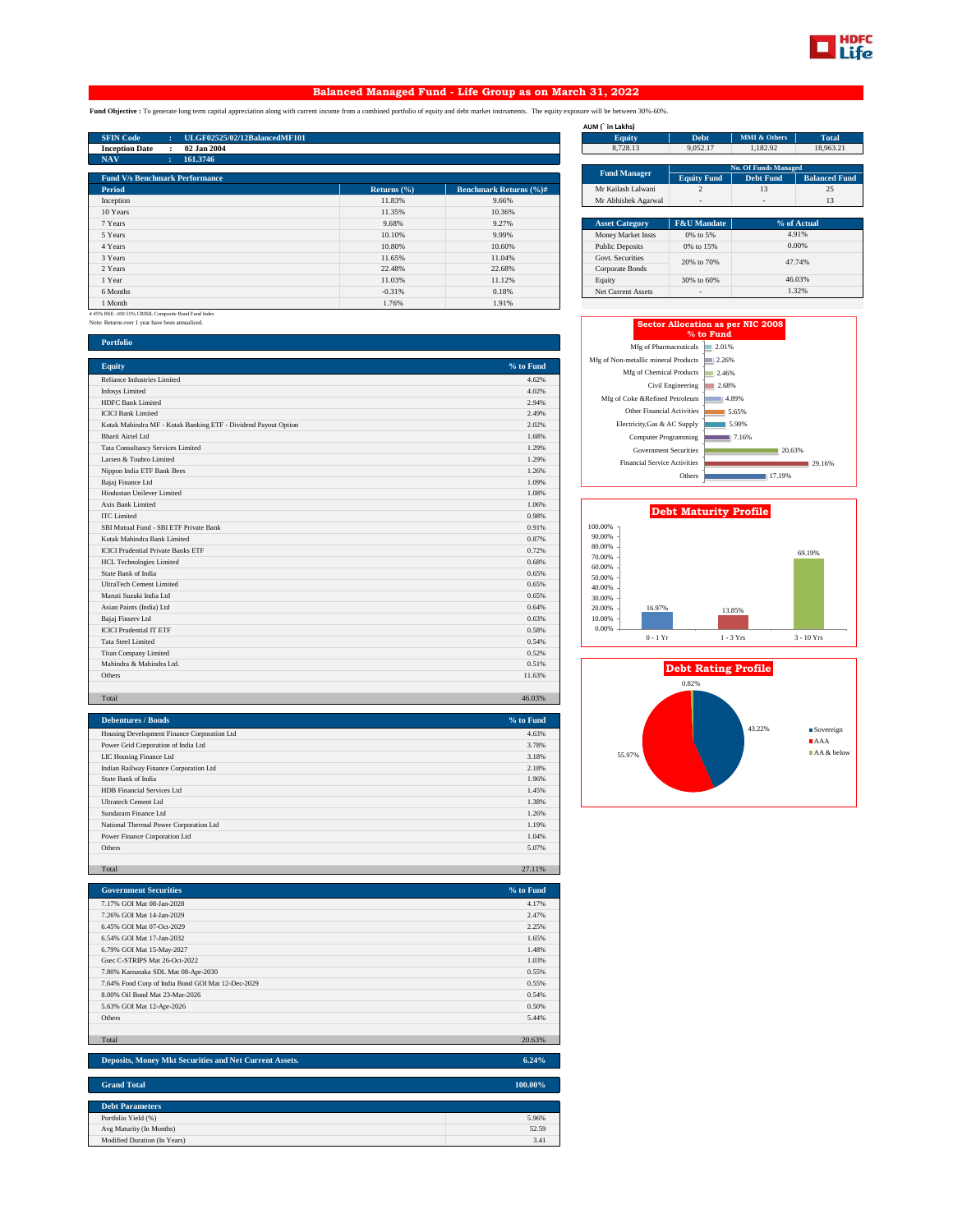

### **Balanced Managed Fund - Pension Group as on March 31, 2022**

Fund Objective : To generate long term capital appreciation along with current income from a combined portfolio of equity and debt market instruments. The equity exposure will be between 30%-60%.

| <b>SFIN Code</b>                      | ULGF03218/02/12BalancedMF101 |                 |                               | Equity                 |                        | <b>Debt</b> | <b>MMI &amp; Others</b>     |  |  |
|---------------------------------------|------------------------------|-----------------|-------------------------------|------------------------|------------------------|-------------|-----------------------------|--|--|
|                                       |                              |                 |                               |                        |                        |             |                             |  |  |
| <b>Inception Date</b>                 | 02 Jan 2004                  |                 |                               | 12.232.03              | 13,194.84              |             | 1.619.81                    |  |  |
| <b>NAV</b>                            | 152.9121                     |                 |                               |                        |                        |             |                             |  |  |
|                                       |                              |                 |                               | <b>Fund Manager</b>    |                        |             | <b>No. Of Funds Managed</b> |  |  |
| <b>Fund V/s Benchmark Performance</b> |                              |                 |                               |                        | <b>Equity Fund</b>     |             | <b>Debt Fund</b>            |  |  |
| Period                                |                              | Returns $(\% )$ | <b>Benchmark Returns (%)#</b> | Mr Kailash Lalwani     | $\overline{2}$         |             | 13                          |  |  |
| Inception                             |                              | 11.50%          | 9.66%                         | Mr Abhishek Agarwal    |                        |             | 13                          |  |  |
| 10 Years                              |                              | 11.19%          | 10.36%                        |                        |                        |             |                             |  |  |
| 7 Years                               |                              | 9.72%           | 9.27%                         | <b>Asset Category</b>  | <b>F&amp;U</b> Mandate |             | % of Actual                 |  |  |
| 5 Years                               |                              | 10.03%          | 9.99%                         | Money Market Insts     | 0% to 5%               |             | 4.84%                       |  |  |
| 4 Years                               |                              | 10.68%          | 10.60%                        | <b>Public Deposits</b> | 0% to 15%              |             | 0.00%                       |  |  |
| 3 Years                               |                              | 11.40%          | 11.04%                        | Govt. Securities       | 48.79%<br>20% to 70%   |             |                             |  |  |
| 2 Years                               |                              | 22.12%          | 22.68%                        | Corporate Bonds        |                        |             |                             |  |  |
| 1 Year                                |                              | 11.02%          | 11.12%                        | Equity                 | 30% to 60%             |             | 45.23%                      |  |  |
| 6 Months                              |                              | $-0.33%$        | 0.18%                         | Net Current Assets     | $\sim$                 |             | 1.15%                       |  |  |
| 1 Month                               |                              | 1.64%           | 1.91%                         |                        |                        |             |                             |  |  |

| <b>Equity</b>             | <b>Debt</b>                 | <b>MMI &amp; Others</b> | <b>Total</b>         |  |  |
|---------------------------|-----------------------------|-------------------------|----------------------|--|--|
| 12.232.03                 | 13.194.84                   | 1.619.81                | 27,046.68            |  |  |
|                           |                             |                         |                      |  |  |
| <b>Fund Manager</b>       | <b>No. Of Funds Managed</b> |                         |                      |  |  |
|                           | <b>Equity Fund</b>          | <b>Debt Fund</b>        | <b>Balanced Fund</b> |  |  |
| Mr Kailash Lalwani        | 2                           | 13                      | 25                   |  |  |
| Mr Abhishek Agarwal       |                             |                         | 13                   |  |  |
|                           |                             |                         |                      |  |  |
|                           |                             |                         |                      |  |  |
| <b>Asset Category</b>     | <b>F&amp;U</b> Mandate      |                         | % of Actual          |  |  |
| <b>Money Market Insts</b> | 0% to 5%                    |                         | 4.84%                |  |  |
| <b>Public Deposits</b>    | 0% to 15%                   |                         | 0.00%                |  |  |
| <b>Govt.</b> Securities   |                             |                         |                      |  |  |
| Corporate Bonds           | 20% to 70%                  |                         | 48.79%               |  |  |
| Equity                    | 30% to 60%                  |                         | 45.23%               |  |  |

### # 45% BSE -100 55% CRISIL Composite Bond Fund Index Note: Returns over 1 year have been annualized.

| <b>Equity</b><br>Reliance Industries Limited<br><b>Infosys Limited</b><br>HDFC Bank Limited<br><b>ICICI</b> Bank Limited<br>Kotak Mahindra MF - Kotak Banking ETF - Dividend Payout Option<br>Bharti Airtel Ltd<br>Tata Consultancy Services Limited<br>Larsen & Toubro Limited<br>Nippon India ETF Bank Bees<br>Bajaj Finance Ltd<br>Hindustan Unilever Limited<br>Axis Bank Limited<br><b>ITC</b> Limited<br>SBI Mutual Fund - SBI ETF Private Bank<br>Kotak Mahindra Bank Limited | % to Fund<br>4.54%<br>3.95%<br>2.89%<br>2.45%<br>1.99%<br>1.66%<br>1.27%<br>1.27%<br>1.24%<br>1.07%<br>1.07%<br>1.05%<br>0.96% |
|--------------------------------------------------------------------------------------------------------------------------------------------------------------------------------------------------------------------------------------------------------------------------------------------------------------------------------------------------------------------------------------------------------------------------------------------------------------------------------------|--------------------------------------------------------------------------------------------------------------------------------|
|                                                                                                                                                                                                                                                                                                                                                                                                                                                                                      |                                                                                                                                |
|                                                                                                                                                                                                                                                                                                                                                                                                                                                                                      |                                                                                                                                |
|                                                                                                                                                                                                                                                                                                                                                                                                                                                                                      |                                                                                                                                |
|                                                                                                                                                                                                                                                                                                                                                                                                                                                                                      |                                                                                                                                |
|                                                                                                                                                                                                                                                                                                                                                                                                                                                                                      |                                                                                                                                |
|                                                                                                                                                                                                                                                                                                                                                                                                                                                                                      |                                                                                                                                |
|                                                                                                                                                                                                                                                                                                                                                                                                                                                                                      |                                                                                                                                |
|                                                                                                                                                                                                                                                                                                                                                                                                                                                                                      |                                                                                                                                |
|                                                                                                                                                                                                                                                                                                                                                                                                                                                                                      |                                                                                                                                |
|                                                                                                                                                                                                                                                                                                                                                                                                                                                                                      |                                                                                                                                |
|                                                                                                                                                                                                                                                                                                                                                                                                                                                                                      |                                                                                                                                |
|                                                                                                                                                                                                                                                                                                                                                                                                                                                                                      |                                                                                                                                |
|                                                                                                                                                                                                                                                                                                                                                                                                                                                                                      |                                                                                                                                |
|                                                                                                                                                                                                                                                                                                                                                                                                                                                                                      | 0.89%                                                                                                                          |
|                                                                                                                                                                                                                                                                                                                                                                                                                                                                                      | 0.85%                                                                                                                          |
| <b>ICICI Prudential Private Banks ETF</b>                                                                                                                                                                                                                                                                                                                                                                                                                                            | 0.71%                                                                                                                          |
| <b>HCL Technologies Limited</b>                                                                                                                                                                                                                                                                                                                                                                                                                                                      | 0.67%                                                                                                                          |
| State Bank of India                                                                                                                                                                                                                                                                                                                                                                                                                                                                  | 0.64%                                                                                                                          |
| UltraTech Cement Limited                                                                                                                                                                                                                                                                                                                                                                                                                                                             | 0.64%                                                                                                                          |
| Maruti Suzuki India Ltd.                                                                                                                                                                                                                                                                                                                                                                                                                                                             | 0.64%                                                                                                                          |
| Asian Paints (India) Ltd                                                                                                                                                                                                                                                                                                                                                                                                                                                             | 0.63%                                                                                                                          |
| Bajaj Finserv Ltd                                                                                                                                                                                                                                                                                                                                                                                                                                                                    | 0.62%                                                                                                                          |
| <b>ICICI Prudential IT ETF</b>                                                                                                                                                                                                                                                                                                                                                                                                                                                       | 0.57%                                                                                                                          |
| <b>Tata Steel Limited</b>                                                                                                                                                                                                                                                                                                                                                                                                                                                            | 0.53%                                                                                                                          |
| <b>Titan Company Limited</b>                                                                                                                                                                                                                                                                                                                                                                                                                                                         | 0.51%                                                                                                                          |
| Others                                                                                                                                                                                                                                                                                                                                                                                                                                                                               | 11.90%                                                                                                                         |

| <b>Debentures / Bonds</b>                   | % to Fund |
|---------------------------------------------|-----------|
| Housing Development Finance Corporation Ltd | 3.53%     |
| LIC Housing Finance Ltd                     | 3.42%     |
| National Thermal Power Corporation Ltd      | 2.10%     |
| Power Grid Corporation of India Ltd         | 1.95%     |
| Indian Railway Finance Corporation Ltd      | 1.64%     |
| Power Finance Corporation Ltd               | 1.37%     |
| <b>Ultratech Cement Ltd</b>                 | 1.36%     |
| State Bank of India                         | 1.34%     |
| <b>IDFC First Bank Limited</b>              | 1.21%     |
| Hindustan Petroleum Corporation Ltd         | 1.18%     |
| Others                                      | 6.00%     |
|                                             |           |
| Total                                       | 25.08%    |

| <b>Government Securities</b>                      | % to Fund |
|---------------------------------------------------|-----------|
| 7.17% GOI Mat 08-Jan-2028                         | 4.42%     |
| Gsec C-STRIPS Mat 26-Oct-2022                     | 2.96%     |
| 6.79% GOI Mat 15-May-2027                         | 2.36%     |
| 7.26% GOI Mat 14-Jan-2029                         | 2.17%     |
| 6.54% GOI Mat 17-Jan-2032.                        | 1.63%     |
| 6.45% GOI Mat 07-Oct-2029                         | 1.21%     |
| Gsec C-STRIPS Mat 15-Jun-2022                     | 1.13%     |
| 7.65% Karnataka SDL Mat 29 Nov 2027               | 1.03%     |
| 7.38% Karnataka SDL Mat 27-Sep-2027               | 0.72%     |
| 7.64% Food Corp of India Bond GOI Mat 12-Dec-2029 | 0.54%     |
| Others                                            | 5.54%     |
|                                                   |           |
| Total                                             | 23.71%    |
|                                                   |           |

| Deposits, Money Mkt Securities and Net Current Assets. | 5.99%   |
|--------------------------------------------------------|---------|
|                                                        |         |
| <b>Grand Total</b>                                     | 100.00% |
|                                                        |         |
| <b>Debt Parameters</b>                                 |         |
| Portfolio Yield (%)                                    | 5.79%   |
| Avg Maturity (In Months)                               | 46.31   |
| Modified Duration (In Years)                           | 3.05    |

|                                      | Sector Allocation as per NIC 2008<br>% to Fund |
|--------------------------------------|------------------------------------------------|
| Mfg of Pharmaceuticals               | 1.97%                                          |
| Civil Engineering                    | 2.14%                                          |
| Mfg of Non-metallic mineral Products | 2.22%                                          |
| Mfg of Chemical Products             | 2.42%                                          |
| Electricity, Gas & AC Supply         | 4.53%                                          |
| Other Financial Activities           | 5.56%                                          |
| Mfg of Coke &Refined Petroleum       | 6.77%                                          |
| <b>Computer Programming</b>          | 7.03%                                          |
| <b>Government Securities</b>         | 23.71%                                         |
| <b>Financial Service Activities</b>  | 26.05%                                         |
| Others                               | 17.61%                                         |



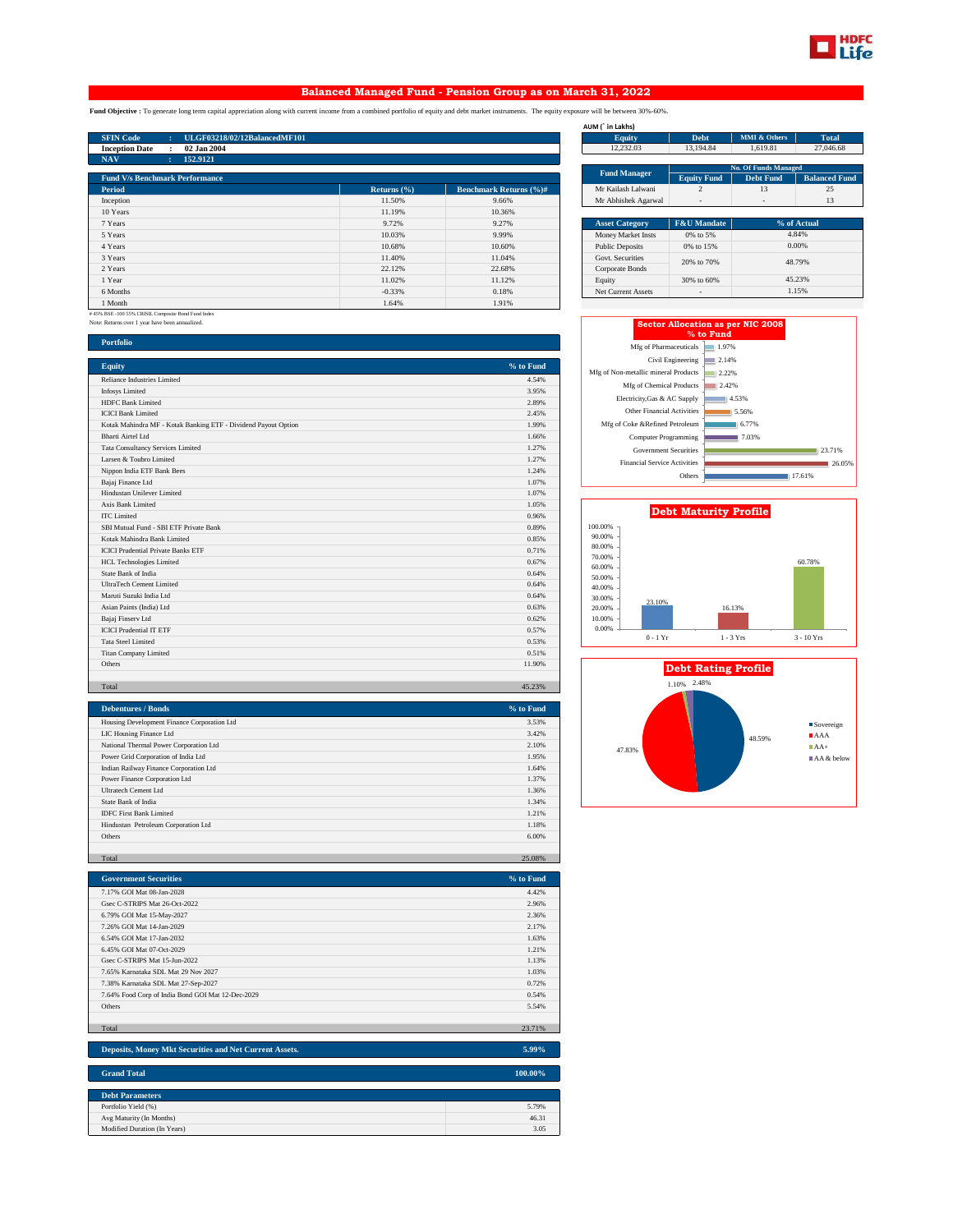

### **Defensive Managed Fund - Life Group as on March 31, 2022**

Fund Objective : To enhance long term returns for a portfolio predominantly invested in fixed income securities by taking a moderate to medium exposure to equity and equity related securities. The equity exposure will be b

|                                                  |                 |                               | AUIVI (III LAKIIS)     |                        |                             |                      |
|--------------------------------------------------|-----------------|-------------------------------|------------------------|------------------------|-----------------------------|----------------------|
| <b>SFIN Code</b><br>ULGF02425/02/12DefensiveF101 |                 |                               | Equity                 | Debt                   | <b>MMI &amp; Others</b>     | <b>Total</b>         |
| <b>Inception Date</b><br>02 Jan 2004             |                 |                               | 34,233.72              | 106,880.26             | 10,054.82                   | 151,168.80           |
| <b>NAV</b><br>: 109.7289                         |                 |                               |                        |                        |                             |                      |
|                                                  |                 |                               | <b>Fund Manager</b>    |                        | <b>No. Of Funds Managed</b> |                      |
| <b>Fund V/s Benchmark Performance</b>            |                 |                               |                        | <b>Equity Fund</b>     | <b>Debt Fund</b>            | <b>Balanced Fund</b> |
| Period                                           | Returns $(\% )$ | <b>Benchmark Returns (%)#</b> | Mr Kailash Lalwani     |                        | 13                          | 25                   |
| Inception                                        | 9.59%           | 8.25%                         | Mr Abhishek Agarwal    | $\overline{a}$         | $\sim$                      | 13                   |
| 10 Years                                         | 9.77%           | 9.36%                         |                        |                        |                             |                      |
| 7 Years                                          | 8.72%           | 8.62%                         | <b>Asset Category</b>  | <b>F&amp;U</b> Mandate | % of Actual                 |                      |
| 5 Years                                          | 8.53%           | 8.64%                         | Money Market Insts     | 0% to 5%               | 4.88%                       |                      |
| 4 Years                                          | 9.07%           | 9.22%                         | <b>Public Deposits</b> | 0% to 15%              |                             | 0.00%                |
| 3 Years                                          | 9.73%           | 9.63%                         | Govt. Securities       | 50% to 85%             |                             | 70.70%               |
| 2 Years                                          | 13.14%          | 14.38%                        | Corporate Bonds        |                        |                             |                      |
| 1 Year                                           | 7.62%           | 7.80%                         | Equity                 | 15% to 30%             | 22.65%                      |                      |
| 6 Months                                         | 0.10%           | 0.62%                         | Net Current Assets     | $\overline{a}$         |                             | 1.77%                |
| 1 Month                                          | 0.88%           | 1.06%                         |                        |                        |                             |                      |

# 22.5% BSE -100 77.5% CRISIL Composite Bond Fund Index Note: Returns over 1 year have been annualized.

| <b>Portfolio</b>                                               |           |
|----------------------------------------------------------------|-----------|
|                                                                |           |
| <b>Equity</b>                                                  | % to Fund |
| Reliance Industries Limited                                    | 2.27%     |
| <b>Infosys Limited</b>                                         | 1.98%     |
| <b>HDFC Bank Limited</b>                                       | 1.45%     |
| <b>ICICI</b> Bank Limited                                      | 1.23%     |
| Kotak Mahindra MF - Kotak Banking ETF - Dividend Payout Option | 1.00%     |
| <b>Bharti Airtel Ltd</b>                                       | 0.83%     |
| <b>Tata Consultancy Services Limited</b>                       | 0.64%     |
| Larsen & Toubro Limited                                        | 0.63%     |
| Nippon India ETF Bank Bees                                     | 0.62%     |
| Bajaj Finance Ltd                                              | 0.54%     |
| Hindustan Unilever Limited                                     | 0.53%     |
| Axis Bank Limited                                              | 0.52%     |
| Others                                                         | 10.41%    |
|                                                                |           |
| Total                                                          | 22.65%    |

| <b>Debentures / Bonds</b>                   | % to Fund |
|---------------------------------------------|-----------|
| LIC Housing Finance Ltd                     | 5.77%     |
| Housing Development Finance Corporation Ltd | 4.60%     |
| State Bank of India                         | 2.41%     |
| <b>ICICI Bank Ltd</b>                       | 2.06%     |
| Power Grid Corporation of India Ltd         | 1.93%     |
| Hindustan Petroleum Corporation Ltd         | 1.52%     |
| <b>AXIS Bank Limited</b>                    | 1.39%     |
| <b>Sikka Ports And Terminals</b>            | 1.38%     |
| Larsen & Toubro Ltd.                        | 1.36%     |
| National Highway Authority Of India         | 1.29%     |
| <b>Others</b>                               | 11.44%    |
|                                             |           |

Total 35.15%

| <b>Government Securities</b>                      | % to Fund |
|---------------------------------------------------|-----------|
| 7.17% GOI Mat 08-Jan-2028                         | 6.35%     |
| 7.26% GOI Mat 14-Jan-2029                         | 3.37%     |
| 8.31% Karnataka SDL Mat 14 Nov 2022.              | 3.11%     |
| 6.45% GOI Mat 07-Oct-2029                         | 2.38%     |
| 6.54% GOI Mat 17-Jan-2032                         | 2.28%     |
| 6.79% GOI Mat 15-May-2027                         | 1.99%     |
| 7.64% Food Corp of India Bond GOI Mat 12-Dec-2029 | 1.59%     |
| Gsec C-STRIPS Mat 26-Oct-2022                     | 1.29%     |
| 7.20% Maharashtra SDL Mat 09-Aug-2027             | 1.15%     |
| Gsec C-STRIPS Mat 15-Jun-2022                     | 1.09%     |
| Others                                            | 10.96%    |
|                                                   |           |
| Total                                             | 35.55%    |

| Deposits, Money Mkt Securities and Net Current Assets. | 6.65%   |
|--------------------------------------------------------|---------|
| <b>Grand Total</b>                                     | 100.00% |
|                                                        |         |
| <b>Debt Parameters</b>                                 |         |
| Portfolio Yield (%)                                    | 5.89%   |
| Avg Maturity (In Months)                               | 50.13   |
| Modified Duration (In Years)                           | 3.26    |

| <b>Equity</b>       | <b>Debt</b>              | <b>MMI &amp; Others</b>     | <b>Total</b>         |
|---------------------|--------------------------|-----------------------------|----------------------|
| 34.233.72           | 106,880.26               | 10.054.82                   | 151.168.80           |
|                     |                          |                             |                      |
|                     |                          | <b>No. Of Funds Managed</b> |                      |
| <b>Fund Manager</b> | <b>Equity Fund</b>       | <b>Debt Fund</b>            | <b>Balanced Fund</b> |
| Mr Kailash Lalwani  |                          | 13                          | 25                   |
| Mr Abhishek Agarwal | $\overline{\phantom{a}}$ | $\overline{\phantom{a}}$    | 13                   |

| <b>Asset Category</b>     | <b>F&amp;U</b> Mandate   | % of Actual. |  |  |
|---------------------------|--------------------------|--------------|--|--|
| Money Market Insts        | 0% to 5%                 | 4.88%        |  |  |
| <b>Public Deposits</b>    | 0% to 15%                | 0.00%        |  |  |
| Govt. Securities          | 50% to 85%               | 70.70%       |  |  |
| Corporate Bonds           |                          |              |  |  |
| Equity                    | 15% to 30%               | 22.65%       |  |  |
| <b>Net Current Assets</b> | $\overline{\phantom{a}}$ | 1.77%        |  |  |



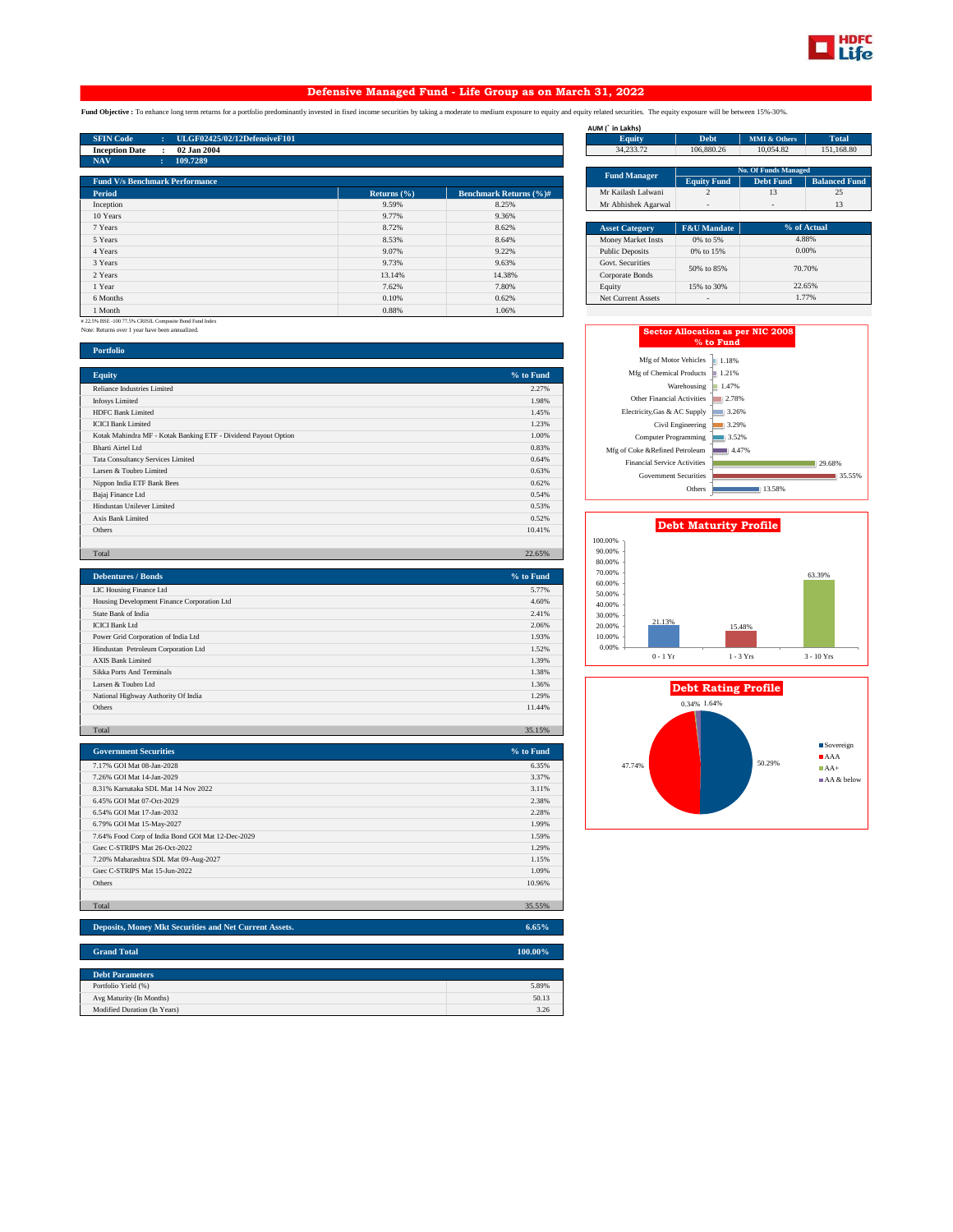

### **Defensive Managed Fund - Pension Group as on March 31, 2022**

Fund Objective : To enhance long term returns for a portfolio predominantly invested in fixed income securities by taking a moderate to medium exposure to equity and equity related securities. The equity exposure will be b

| <b>SFIN Code</b><br>ULGF03118/02/12DefensiveF101 |                 |                               | <b>Equity</b>             | <b>Debt</b>              | <b>MMI &amp; Others</b>     | <b>Total</b>         |
|--------------------------------------------------|-----------------|-------------------------------|---------------------------|--------------------------|-----------------------------|----------------------|
| <b>Inception Date</b><br>02 Jan 2004             |                 |                               | 4,320.73                  | 12.953.34                | 1.120.33                    | 18.394.41            |
| <b>NAV</b><br>99,0626<br><b>B</b>                |                 |                               |                           |                          |                             |                      |
|                                                  |                 |                               | <b>Fund Manager</b>       |                          | <b>No. Of Funds Managed</b> |                      |
| <b>Fund V/s Benchmark Performance</b>            |                 |                               |                           | <b>Equity Fund</b>       | <b>Debt Fund</b>            | <b>Balanced Fund</b> |
| Period                                           | Returns $(\% )$ | <b>Benchmark Returns (%)#</b> | Mr Kailash Lalwani        | 2                        | 13                          | 25                   |
| Inception                                        | 8.98%           | 8.25%                         | Mr Abhishek Agarwal       | $\overline{\phantom{a}}$ |                             | 13                   |
| 10 Years                                         | 9.77%           | 9.36%                         |                           |                          |                             |                      |
| 7 Years                                          | 8.71%           | 8.62%                         | <b>Asset Category</b>     | <b>F&amp;U</b> Mandate   |                             | % of Actual          |
| 5 Years                                          | 8.55%           | 8.64%                         | <b>Money Market Insts</b> | 0% to 5%                 |                             | 4.34%                |
| 4 Years                                          | 9.07%           | 9.22%                         | <b>Public Deposits</b>    | 0% to 15%                |                             | 0.00%                |
| 3 Years                                          | 9.61%           | 9.63%                         | Govt. Securities          | 50% to 85%               |                             | 70.42%               |
| 2 Years                                          | 13.37%          | 14.38%                        | Corporate Bonds           |                          |                             |                      |
| 1 Year                                           | 7.70%           | 7.80%                         | Equity                    | 15% to 30%               |                             | 23.49%               |
| 6 Months                                         | 0.22%           | 0.62%                         | Net Current Assets        | $\sim$                   |                             | 1.75%                |
| 1 Month                                          | 1.11%           | 1.06%                         |                           |                          |                             |                      |

| <b>Equity</b>           | <b>Debt</b>                 | <b>MMI &amp; Others</b> | <b>Total</b>         |  |  |  |  |
|-------------------------|-----------------------------|-------------------------|----------------------|--|--|--|--|
| 4.320.73                | 12.953.34                   | 1.120.33                | 18.394.41            |  |  |  |  |
|                         | <b>No. Of Funds Managed</b> |                         |                      |  |  |  |  |
| <b>Fund Manager</b>     | <b>Equity Fund</b>          | <b>Debt Fund</b>        | <b>Balanced Fund</b> |  |  |  |  |
| Mr Kailash Lalwani      | $\mathfrak{D}$              | 13                      | 25                   |  |  |  |  |
| Mr Abhishek Agarwal     |                             | ٠                       | 13                   |  |  |  |  |
|                         |                             |                         |                      |  |  |  |  |
|                         |                             |                         |                      |  |  |  |  |
| <b>Asset Category</b>   | <b>F&amp;U</b> Mandate      |                         | % of Actual          |  |  |  |  |
| Money Market Insts      | 0% to 5%                    |                         | 4.34%                |  |  |  |  |
| <b>Public Deposits</b>  | 0% to 15%                   |                         | 0.00%                |  |  |  |  |
| <b>Govt.</b> Securities |                             |                         |                      |  |  |  |  |
| Corporate Bonds         | 50% to 85%                  |                         | 70.42%               |  |  |  |  |

### # 22.5% BSE -100 77.5% CRISIL Composite Bond Fund Index Note: Returns over 1 year have been annualized.

| <b>Portfolio</b>                                               |           |
|----------------------------------------------------------------|-----------|
| <b>Equity</b>                                                  | % to Fund |
| Reliance Industries Limited                                    | 2.36%     |
| <b>Infosys Limited</b>                                         | 2.05%     |
| HDFC Bank Limited                                              | 1.50%     |
| <b>ICICI Bank Limited</b>                                      | 1.27%     |
| Kotak Mahindra MF - Kotak Banking ETF - Dividend Payout Option | 1.03%     |
| Bharti Airtel Ltd                                              | 0.86%     |
| Tata Consultancy Services Limited                              | 0.66%     |
| Larsen & Toubro Limited                                        | 0.65%     |
| Nippon India ETF Bank Bees                                     | 0.64%     |
| Bajaj Finance Ltd                                              | 0.56%     |
| Hindustan Unilever Limited                                     | 0.55%     |
| Axis Bank Limited                                              | 0.54%     |
| <b>ITC</b> Limited                                             | 0.50%     |
| Others                                                         | 10.31%    |
|                                                                |           |
| Total                                                          | 23.49%    |

| <b>Debentures / Bonds</b>                   | % to Fund |
|---------------------------------------------|-----------|
| Power Finance Corporation Ltd               | 4.66%     |
| NHPC Ltd                                    | 4.10%     |
| LIC Housing Finance Ltd                     | 3.88%     |
| Housing Development Finance Corporation Ltd | 3.61%     |
| <b>Ultratech Cement Ltd</b>                 | 3.48%     |
| Indian Railway Finance Corporation Ltd      | 1.96%     |
| National Highway Authority Of India         | 1.73%     |
| <b>Sikka Ports And Terminals</b>            | 1.63%     |
| National Thermal Power Corporation Ltd      | 1.55%     |
| State Bank of India                         | 1.22%     |
| <b>Others</b>                               | 8.67%     |
|                                             |           |
| Total                                       | 36.48%    |

| <b>Government Securities</b><br>% to Fund<br>7.17% GOI Mat 08-Jan-2028<br>6.57%<br>3.33%<br>7.26% GOI Mat 14-Jan-2029<br>Gsec C-STRIPS Mat 26-Oct-2022<br>3.24%<br>2.74%<br>6.45% GOI Mat 07-Oct-2029<br>6.54% GOI Mat 17-Jan-2032.<br>2.29%<br>2.21%<br>6.79% GOI Mat 15-May-2027<br>7.72% GOI Mat 25-May-2025<br>1.50%<br>7.65% Karnataka SDL Mat 29 Nov 2027<br>1.40%<br>8.31% Karnataka SDL Mat 14 Nov 2022<br>1.00%<br>7.80% Karnataka SDL Mat 08-Apr-2030<br>0.79%<br>8.86%<br><b>Others</b><br>Total<br>33.94% |  |
|-----------------------------------------------------------------------------------------------------------------------------------------------------------------------------------------------------------------------------------------------------------------------------------------------------------------------------------------------------------------------------------------------------------------------------------------------------------------------------------------------------------------------|--|
|                                                                                                                                                                                                                                                                                                                                                                                                                                                                                                                       |  |
|                                                                                                                                                                                                                                                                                                                                                                                                                                                                                                                       |  |
|                                                                                                                                                                                                                                                                                                                                                                                                                                                                                                                       |  |
|                                                                                                                                                                                                                                                                                                                                                                                                                                                                                                                       |  |
|                                                                                                                                                                                                                                                                                                                                                                                                                                                                                                                       |  |
|                                                                                                                                                                                                                                                                                                                                                                                                                                                                                                                       |  |
|                                                                                                                                                                                                                                                                                                                                                                                                                                                                                                                       |  |
|                                                                                                                                                                                                                                                                                                                                                                                                                                                                                                                       |  |
|                                                                                                                                                                                                                                                                                                                                                                                                                                                                                                                       |  |
|                                                                                                                                                                                                                                                                                                                                                                                                                                                                                                                       |  |
|                                                                                                                                                                                                                                                                                                                                                                                                                                                                                                                       |  |
|                                                                                                                                                                                                                                                                                                                                                                                                                                                                                                                       |  |
|                                                                                                                                                                                                                                                                                                                                                                                                                                                                                                                       |  |
|                                                                                                                                                                                                                                                                                                                                                                                                                                                                                                                       |  |

**Deposits, Money Mkt Securities and Net Current Assets. 6.09%**

| <b>Grand Total</b>           | 100.00% |
|------------------------------|---------|
|                              |         |
| <b>Debt Parameters</b>       |         |
| Portfolio Yield (%)          | 5.89%   |
| Avg Maturity (In Months)     | 49.80   |
| Modified Duration (In Years) | 3.27    |
|                              |         |

|                                      | <b>Sector Allocation as per NIC 2008</b><br>% to Fund |
|--------------------------------------|-------------------------------------------------------|
| Mfg of Motor Vehicles                | 1.56%                                                 |
| Warehousing                          | 1.73%                                                 |
| Mfg of Coke &Refined Petroleum       | 2.84%                                                 |
| Other Financial Activities           | 2.88%                                                 |
| Civil Engineering                    | 2.90%                                                 |
| <b>Computer Programming</b>          | 3.66%                                                 |
| Mfg of Non-metallic mineral Products | 3.93%                                                 |
| Electricity, Gas & AC Supply         | 6.89%                                                 |
| <b>Financial Service Activities</b>  | 26.74%                                                |
| <b>Government Securities</b>         | 33.94%                                                |
| Others                               | 12.95%                                                |



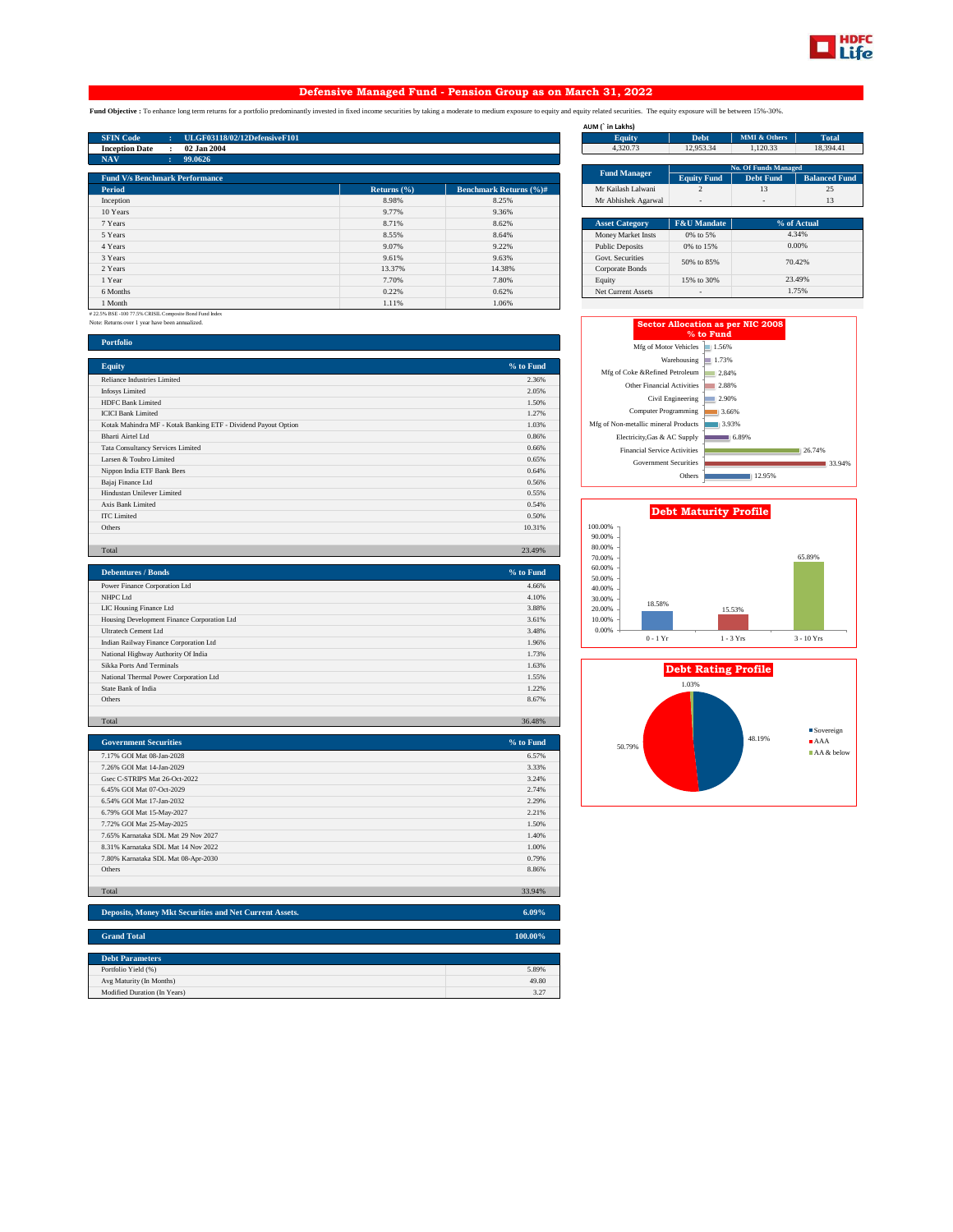

### **Growth Fund - Pension Group as on March 31, 2022**

**Fund Objective :** To generate long term capital appreciation from a diversified portfolio of equity and equity related securities.

| <b>SFIN Code</b><br>ULGF03318/02/12GrowthFund101 |                 |                               | <b>Equity</b>          | <b>Debt</b>              | <b>MMI &amp; Others</b>     | <b>Total</b>         |
|--------------------------------------------------|-----------------|-------------------------------|------------------------|--------------------------|-----------------------------|----------------------|
| <b>Inception Date</b><br>02 Jan 2004             |                 |                               | 40.92                  | $\sim$                   | 1.72                        | 42.64                |
| <b>NAV</b><br>: 286.0059                         |                 |                               |                        |                          |                             |                      |
|                                                  |                 |                               | <b>Fund Manager</b>    |                          | <b>No. Of Funds Managed</b> |                      |
| <b>Fund V/s Benchmark Performance</b>            |                 |                               |                        | <b>Equity Fund</b>       | <b>Debt Fund</b>            | <b>Balanced Fund</b> |
| Period                                           | Returns $(\% )$ | <b>Benchmark Returns (%)#</b> |                        |                          |                             |                      |
| Inception                                        | 15.04%          | 13.09%                        | Mr Priyank Singhal     | 12                       |                             |                      |
| 10 Years                                         | 14.62%          | 12.80%                        |                        |                          |                             |                      |
| 7 Years                                          | 13.87%          | 10.87%                        | <b>Asset Category</b>  | <b>F&amp;U</b> Mandate   |                             | % of Actual          |
| 5 Years                                          | 14.36%          | 13.30%                        | Money Market Insts     | 0% to 5%                 |                             | 1.67%                |
| 4 Years                                          | 15.76%          | 13.98%                        | <b>Public Deposits</b> | 0%                       |                             | 0.00%                |
| 3 Years                                          | 17.01%          | 14.49%                        | Govt. Securities       | 0%                       | 0.00%                       |                      |
| 2 Years                                          | 49.09%          | 42.99%                        | Corporate Bonds        |                          |                             |                      |
| 1 Year                                           | 25.17%          | 19.24%                        | Equity                 | 95% to 100%              |                             | 95.97%               |
| 6 Months                                         | 2.24%           | $-0.88%$                      | Net Current Assets     | $\overline{\phantom{a}}$ |                             | 2.36%                |
| 1 Month                                          | 3.64%           | 3.99%                         |                        |                          |                             |                      |

**Portfolio**

# BSE-100 Note: Returns over 1 year have been annualized.

| <b>Equity</b>                                          | % to Fund |
|--------------------------------------------------------|-----------|
| <b>UltraTech Cement Limited</b>                        | 6.66%     |
| <b>Infosys Limited</b>                                 | 5.90%     |
| State Bank of India                                    | 5.44%     |
| Reliance Industries Limited                            | 5.44%     |
| <b>Bharti Airtel Ltd</b>                               | 4.89%     |
| <b>Tata Steel Limited</b>                              | 4.35%     |
| Larsen & Toubro Limited                                | 4.15%     |
| Sun Pharmaceuticals Industries Limited                 | 3.86%     |
| Tech Mahindra Limited                                  | 3.34%     |
| Hindalco Industries Limited                            | 3.18%     |
| <b>Tata Motors Limited</b>                             | 3.11%     |
| Axis Bank Limited                                      | 3.09%     |
| Dr Reddys Laboratories Limited                         | 3.02%     |
| Vedanta Ltd                                            | 2.87%     |
| Adani Port & Special Economic Zone Ltd                 | 2.32%     |
| Mahindra & Mahindra Ltd.                               | 2.18%     |
| Godrej Consumer Products Limited                       | 2.09%     |
| Bajaj Finserv Ltd                                      | 2.00%     |
| <b>HDFC Bank Limited</b>                               | 2.00%     |
| Cipla Limited                                          | 1.98%     |
| Bajaj Auto Ltd.                                        | 1.88%     |
| Tata Power Co. Ltd                                     | 1.66%     |
| Oil & Natural Gas Corporation Ltd.                     | 1.44%     |
| Maruti Suzuki India Ltd                                | 1.42%     |
| Marico Limited.                                        | 1.42%     |
| SKF India Ltd                                          | 1.33%     |
| Nestle India Limited                                   | 1.22%     |
| <b>Eicher Motors Limited</b>                           | 1.15%     |
| Power Grid Corporation of India Ltd                    | 1.12%     |
| Asian Paints (India) Ltd                               | 1.08%     |
| <b>Bharat Petroleum Corporation Ltd</b>                | 1.08%     |
| Gas Authority of India Limited                         | 1.02%     |
| <b>IndusInd Bank Limited</b>                           | 0.97%     |
| Coal India Limited                                     | 0.91%     |
| Ambuja Cements Ltd.                                    | 0.84%     |
| <b>Grasim Industries Limited</b>                       | 0.78%     |
| Associated Cement Co Ltd.                              | 0.71%     |
| Bosch Ltd                                              | 0.68%     |
| <b>Indus Towers Limited</b>                            | 0.60%     |
| Colgate Palmolive (India) Ltd                          | 0.58%     |
| Indian Oil Corporation Ltd                             | 0.55%     |
| Lupin Limited                                          | 0.53%     |
| Others                                                 | 1.15%     |
|                                                        |           |
| Total                                                  | 95.97%    |
| Deposits, Money Mkt Securities and Net Current Assets. | 4.03%     |
| <b>Grand Total</b>                                     | 100.00%   |

**AUM (` in Lakhs)**<br> **Equity**<br> **40.92 SFIN CODE : ULGFOS**<br>1.72 **Example 1.72 Equity Equity Equity Equity Equity Equity Equity Equity Equity Equity Equity Equity Equity Equity Equity Equity Equity Equity Equity Equity Fund Manager**

| <b>Asset Category</b>     | <b>F&amp;U</b> Mandate | % of Actual |  |
|---------------------------|------------------------|-------------|--|
| Money Market Insts        | 0% to 5%               | 1.67%       |  |
| <b>Public Deposits</b>    | 0%                     | 0.00%       |  |
| Govt. Securities          | 0%                     | 0.00%       |  |
| Corporate Bonds           |                        |             |  |
| Equity                    | 95% to 100%            | 95.97%      |  |
| <b>Net Current Assets</b> | ۰                      | 2.36%       |  |

| <b>Sector Allocation as per NIC 2008</b><br>% to Fund |        |  |  |  |
|-------------------------------------------------------|--------|--|--|--|
| Civil Engineering                                     | 4.15%  |  |  |  |
| Mfg of Chemical Products                              | 4.53%  |  |  |  |
| Telecommunications                                    | 5.67%  |  |  |  |
| Mfg of Coke &Refined Petroleum                        | 7.07%  |  |  |  |
| Mfg of Motor Vehicles                                 | 7.11%  |  |  |  |
| Mfg of Non-metallic mineral Products                  | 8.21%  |  |  |  |
| <b>Computer Programming</b>                           | 9.24%  |  |  |  |
| Mfg of Pharmaceuticals                                | 9.39%  |  |  |  |
| Mfg of Basic Metals                                   | 10.40% |  |  |  |
| <b>Financial Service Activities</b>                   | 13.49% |  |  |  |
| Others                                                | 20.75% |  |  |  |

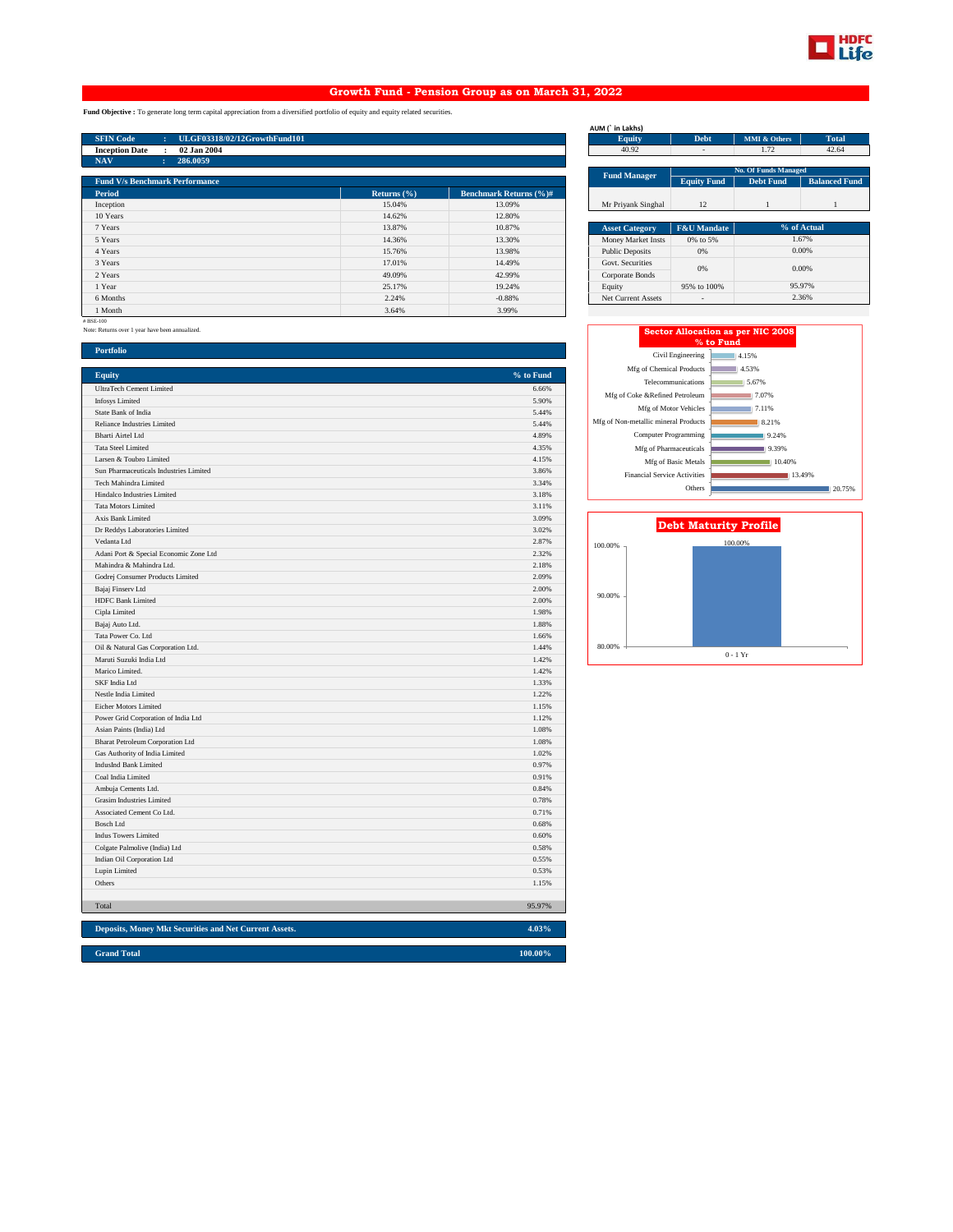

### **Liquid Fund - Life Group as on March 31, 2022**

**Fund Objective :** To deliver returns linked to Money Market levels with minimal interest rate risk and minimal credit risk so as to provide a high level of safety of capital.

| <b>SFIN Code</b>                      | ULGF02225/02/12LiquidFund101 |                 |                               | <b>Equity</b>          | <b>Debt</b>              | <b>MMI &amp; Others</b>     |
|---------------------------------------|------------------------------|-----------------|-------------------------------|------------------------|--------------------------|-----------------------------|
| <b>Inception Date</b>                 | 02 Jan 2004                  |                 |                               | $\sim$                 | $\overline{\phantom{a}}$ |                             |
| <b>NAV</b><br>the con-                | 67.2402                      |                 |                               |                        |                          |                             |
|                                       |                              |                 |                               | <b>Fund Manager</b>    |                          | <b>No. Of Funds Managed</b> |
| <b>Fund V/s Benchmark Performance</b> |                              |                 |                               |                        | <b>Equity Fund</b>       |                             |
| <b>Period</b>                         |                              | Returns $(\% )$ | <b>Benchmark Returns (%)#</b> | Mr Vineet Choraria     |                          |                             |
| Inception                             |                              | 6.85%           | 6.64%                         |                        |                          |                             |
| 10 Years                              |                              | 6.37%           | 7.03%                         |                        |                          |                             |
| 7 Years                               |                              | 5.37%           | 6.24%                         | <b>Asset Category</b>  | <b>F&amp;U</b> Mandate   |                             |
| 5 Years                               |                              | 4.68%           | 5.71%                         | Money Market Insts     | 100%                     |                             |
| 4 Years                               |                              | 4.50%           | 5.43%                         | <b>Public Deposits</b> |                          |                             |
| 3 Years                               |                              | 4.03%           | 4.71%                         | Govt. Securities       | 0%                       |                             |
| 2 Years                               |                              | 3.23%           | 3.88%                         | Corporate Bonds        |                          |                             |
| l Year                                |                              | 2.76%           | 3.68%                         | Equity                 | 0%                       |                             |
| 6 Months                              |                              | 1.44%           | 1.88%                         |                        |                          |                             |
| 1 Month                               |                              | 0.26%           | 0.34%                         |                        |                          |                             |

| <b>Equity</b>            | <b>Debt</b>                                                    | <b>MMI &amp; Others</b> | <b>Total</b>  |  |
|--------------------------|----------------------------------------------------------------|-------------------------|---------------|--|
| $\overline{\phantom{a}}$ | $\overline{\phantom{a}}$                                       | 1.985.03                | 1.985.03      |  |
|                          |                                                                |                         |               |  |
|                          | <b>No. Of Funds Managed</b>                                    |                         |               |  |
| <b>Fund Manager</b>      | <b>Debt Fund</b><br><b>Balanced Fund</b><br><b>Equity Fund</b> |                         |               |  |
| Mr Vineet Choraria       |                                                                | 29                      | $\mathcal{D}$ |  |
|                          |                                                                |                         |               |  |
|                          |                                                                |                         |               |  |
| <b>Asset Category</b>    | <b>F&amp;U</b> Mandate                                         |                         | % of Actual   |  |

| <b>TROOCL CHILLEDIA</b> | .    |         |  |
|-------------------------|------|---------|--|
| Money Market Insts      | 100% | 100.00% |  |
| <b>Public Deposits</b>  |      |         |  |
| Govt. Securities        | 0%   | 0.00%   |  |
| Corporate Bonds         |      |         |  |
| Equity                  | 0%   | 0.00%   |  |

### # CRISIL Liquid Fund Index Note: Returns over 1 year have been annualized.

| <b>Portfolio</b>                                                  |         |  |  |  |
|-------------------------------------------------------------------|---------|--|--|--|
| Deposits, Money Mkt Securities and Net Current Assets.<br>100.00% |         |  |  |  |
| <b>Grand Total</b>                                                | 100.00% |  |  |  |
| <b>Debt Parameters</b>                                            |         |  |  |  |
| Portfolio Yield (%)                                               | 3.99%   |  |  |  |
| Avg Maturity (In Months)                                          | 7.35    |  |  |  |
| Modified Duration (In Years)                                      | 0.61    |  |  |  |

|                                | Sector Allocation as per NIC 2008<br>% to Fund |        |
|--------------------------------|------------------------------------------------|--------|
| Mfg of Coke &Refined Petroleum | 1.75%                                          |        |
| <b>Government Securities</b>   |                                                | 96.98% |
| Others                         | 1.28%                                          |        |



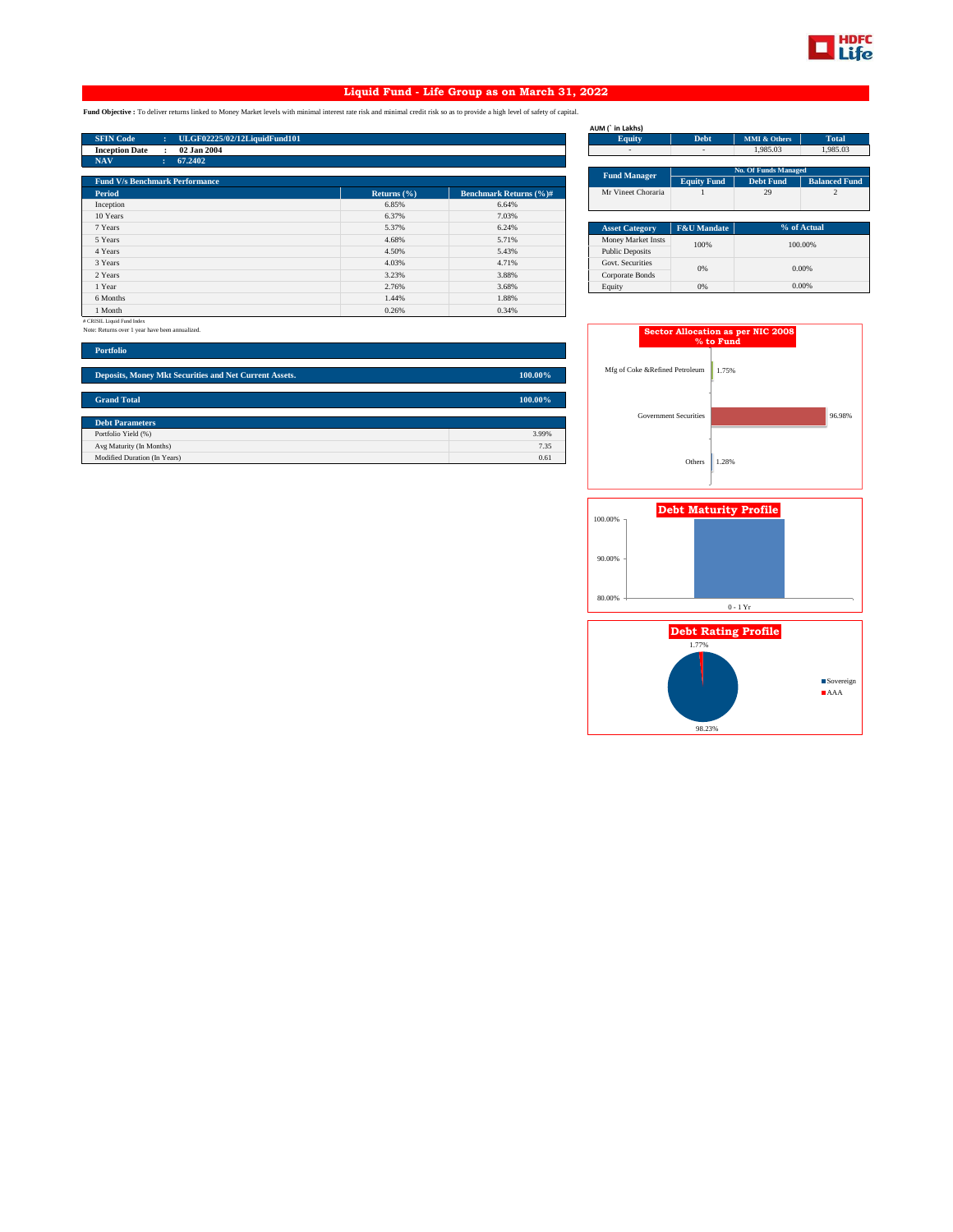

### **Liquid Fund - Pension Group as on March 31, 2022**

**Fund Objective :** To deliver returns linked to Money Market levels with minimal interest rate risk and minimal credit risk so as to provide a high level of safety of capital.

| <b>SFIN Code</b><br>ULGF02918/02/12LiquidFund101 |                 |                               | <b>Equity</b>          | <b>Debt</b>            | <b>MMI &amp; Others</b>           | <b>Total</b>         |
|--------------------------------------------------|-----------------|-------------------------------|------------------------|------------------------|-----------------------------------|----------------------|
| <b>Inception Date</b><br>02 Jan 2004             |                 |                               | $\sim$                 | $\sim$                 | 744.66                            | 744.66               |
| <b>NAV</b><br>67.2601                            |                 |                               |                        |                        |                                   |                      |
|                                                  |                 |                               | <b>Fund Manager</b>    |                        | <b>No. Of Funds Managed</b>       |                      |
| <b>Fund V/s Benchmark Performance</b>            |                 |                               |                        | <b>Equity Fund</b>     | <b>Debt Fund</b>                  | <b>Balanced Fund</b> |
| Period                                           | Returns $(\% )$ | <b>Benchmark Returns (%)#</b> | Mr Vineet Choraria     |                        | 29                                | $\overline{2}$       |
| Inception                                        | 6.85%           | 6.64%                         |                        |                        |                                   |                      |
| 10 Years                                         | 6.31%           | 7.03%                         |                        |                        |                                   |                      |
| 7 Years                                          | 5.29%           | 6.24%                         | <b>Asset Category</b>  | <b>F&amp;U</b> Mandate |                                   | % of Actual          |
| 5 Years                                          | 4.57%           | 5.71%                         | Money Market Insts     | 100%<br>100.00%        |                                   |                      |
| 4 Years                                          | 4.40%           | 5.43%                         | <b>Public Deposits</b> |                        |                                   |                      |
| 3 Years                                          | 3.93%           | 4.71%                         | Govt. Securities       | 0%                     |                                   | 0.00%                |
| 2 Years                                          | 3.10%           | 3.88%                         | Corporate Bonds        |                        |                                   |                      |
| 1 Year                                           | 2.76%           | 3.68%                         | Equity                 | 0%                     |                                   | 0.00%                |
| 6 Months                                         | 1.41%           | 1.88%                         |                        |                        |                                   |                      |
| 1 Month                                          | 0.25%           | 0.34%                         |                        |                        |                                   |                      |
| # CRISIL Liquid Fund Index                       |                 |                               |                        |                        |                                   |                      |
| Note: Returns over 1 year have been annualized.  |                 |                               |                        |                        | Sector Allocation as not NIC 2008 |                      |

| AUM (` in Lakhs)    |                             |                         |                      |  |
|---------------------|-----------------------------|-------------------------|----------------------|--|
| <b>Equity</b>       | <b>Debt</b>                 | <b>MMI &amp; Others</b> | <b>Total</b>         |  |
| ۰                   | ٠                           | 744.66                  | 744.66               |  |
|                     |                             |                         |                      |  |
| <b>Fund Manager</b> | <b>No. Of Funds Managed</b> |                         |                      |  |
|                     | <b>Equity Fund</b>          | <b>Debt Fund</b>        | <b>Balanced Fund</b> |  |
| Mr Vineet Choraria  |                             | 29                      |                      |  |
|                     |                             |                         |                      |  |
|                     |                             |                         |                      |  |

| <b>Asset Category</b>  | <b>F&amp;U</b> Mandate | % of Actual |  |
|------------------------|------------------------|-------------|--|
| Money Market Insts     | 100%                   | 100.00%     |  |
| <b>Public Deposits</b> |                        |             |  |
| Govt. Securities       | 0%                     | 0.00%       |  |
| Corporate Bonds        |                        |             |  |
| Equity                 | 0%                     | 0.00%       |  |

**Portfolio**

| тогионо.                                                          |         |  |  |  |
|-------------------------------------------------------------------|---------|--|--|--|
|                                                                   |         |  |  |  |
| Deposits, Money Mkt Securities and Net Current Assets.<br>100.00% |         |  |  |  |
|                                                                   |         |  |  |  |
| <b>Grand Total</b>                                                | 100.00% |  |  |  |
|                                                                   |         |  |  |  |
| <b>Debt Parameters</b>                                            |         |  |  |  |
| Portfolio Yield (%)                                               | 3.88%   |  |  |  |
| Avg Maturity (In Months)                                          | 6.45    |  |  |  |
| Modified Duration (In Years)                                      | 0.54    |  |  |  |

|                                | <b>Sector Allocation as per NIC 2008</b><br>% to Fund |        |
|--------------------------------|-------------------------------------------------------|--------|
|                                |                                                       |        |
| Mfg of Coke &Refined Petroleum | 8.65%                                                 |        |
| <b>Government Securities</b>   |                                                       | 88.21% |
| Others                         | 3.14%                                                 |        |



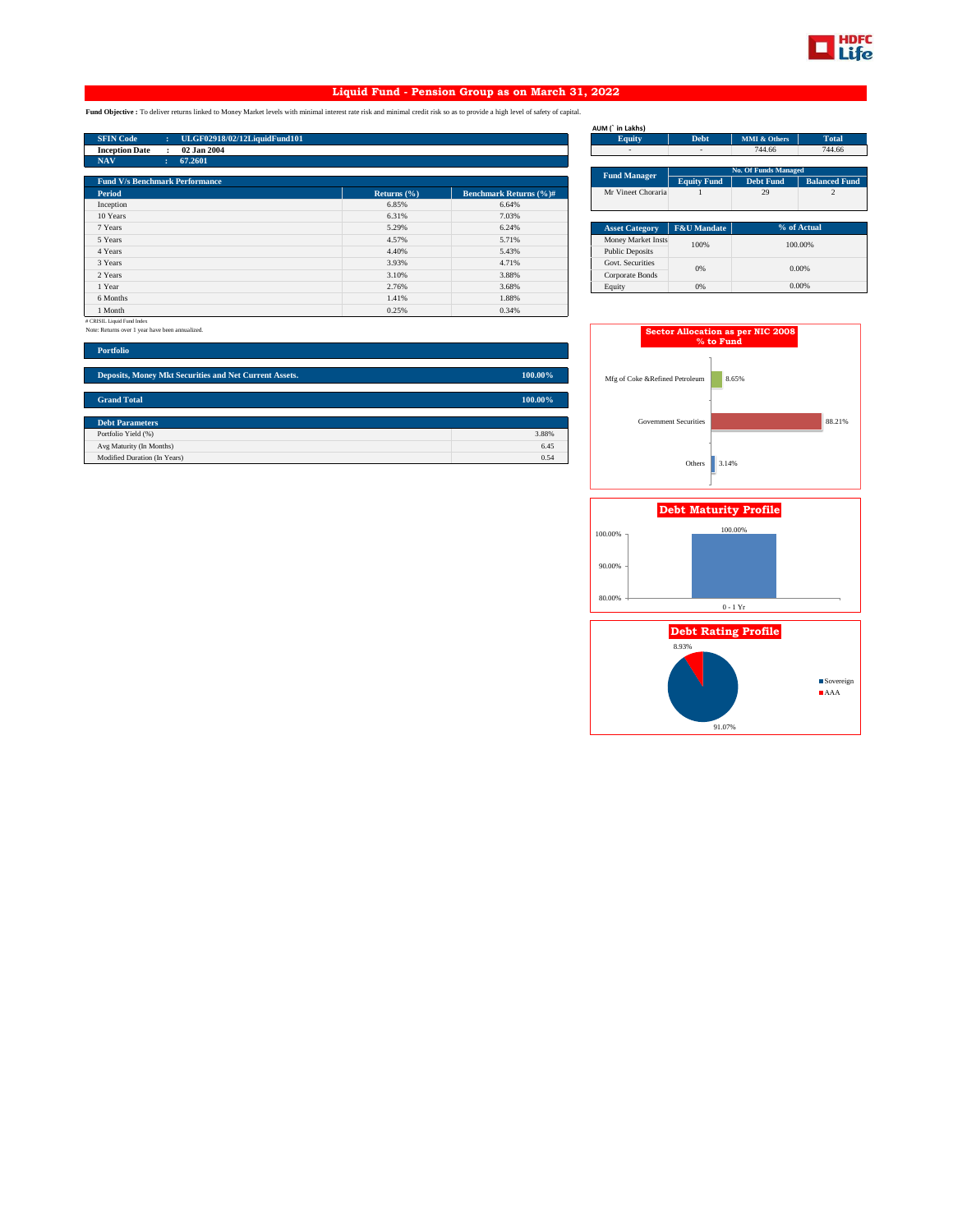

### **Secured Managed Fund - Life Group as on March 31, 2022**

**Fund Objective :** To provide reasonable returns through investments in high credit quality debt instruments while maintaining an optimal level of interest rate risk.

| <b>SFIN Code</b><br>ULGF02325/02/12SecureMgtF101 |                 |                               | <b>Equity</b>          | <b>Debt</b>              | <b>MMI &amp; Others</b>     | <b>Total</b>             |
|--------------------------------------------------|-----------------|-------------------------------|------------------------|--------------------------|-----------------------------|--------------------------|
| <b>Inception Date</b><br>02 Jan 2004             |                 |                               | $\overline{a}$         | 28,060.30                | 766.09                      | 28,826.39                |
| <b>NAV</b><br>76.4147                            |                 |                               |                        |                          |                             |                          |
|                                                  |                 |                               | <b>Fund Manager</b>    |                          | <b>No. Of Funds Managed</b> |                          |
| <b>Fund V/s Benchmark Performance</b>            |                 |                               |                        | <b>Equity Fund</b>       | <b>Debt Fund</b>            | <b>Balanced Fund</b>     |
| Period                                           | Returns $(\% )$ | <b>Benchmark Returns (%)#</b> | Mr Vineet Choraria     |                          | 29                          | $\overline{\mathcal{L}}$ |
| Inception                                        | 7.57%           | 6.85%                         |                        |                          |                             |                          |
| 10 Years                                         | 8.53%           | 8.37%                         |                        |                          |                             |                          |
| 7 Years                                          | 7.64%           | 7.96%                         | <b>Asset Category</b>  | <b>F&amp;U</b> Mandate   |                             | % of Actual              |
| 5 Years                                          | 7.03%           | 7.29%                         | Money Market Insts     | 0% to 5%                 |                             | 1.29%                    |
| 4 Years                                          | 7.55%           | 7.84%                         | <b>Public Deposits</b> | 0% to 20%                |                             | 0.00%                    |
| 3 Years                                          | 7.44%           | 8.22%                         | Govt. Securities       | 75% to 100%              |                             | 97.34%                   |
| 2 Years                                          | 5.25%           | 6.07%                         | Corporate Bonds        |                          |                             |                          |
| 1 Year                                           | 4.36%           | 4.48%                         | Equity                 | 0%                       |                             | 0.00%                    |
| 6 Months                                         | 0.62%           | 1.05%                         | Net Current Assets     | $\overline{\phantom{a}}$ |                             | 1.37%                    |
| 1 Month                                          | 0.23%           | 0.21%                         |                        |                          |                             |                          |

<sup>#</sup> CRISIL Composite Bond Fund Index Note: Returns over 1 year have been annualized.

| <b>Portfolio</b>                            |           |
|---------------------------------------------|-----------|
| <b>Debentures / Bonds</b>                   | % to Fund |
| Power Finance Corporation Ltd               | 4.50%     |
| <b>State Bank of India</b>                  | 3.05%     |
| <b>IDFC First Bank Limited</b>              | 2.71%     |
| Sikka Ports And Terminals                   | 2.31%     |
| Housing Development Finance Corporation Ltd | 2.30%     |
| Power Grid Corporation of India Ltd         | 2.23%     |
| Bajaj Finance Ltd                           | 2.18%     |
| Mahindra & Mahindra Ltd                     | 2.11%     |
| LIC Housing Finance Ltd                     | 2.05%     |
| Sundaram Finance Ltd                        | 1.62%     |
| Others                                      | 10.87%    |
|                                             |           |

| <b>Government Securities</b>                      | % to Fund |  |
|---------------------------------------------------|-----------|--|
| 7.17% GOI Mat 08-Jan-2028                         | 11.68%    |  |
| 7.26% GOI Mat 14-Jan-2029                         | 11.54%    |  |
| Gsec C-STRIPS Mat 22-Aug-2022                     | 7.36%     |  |
| 6.79% GOI Mat 15-May-2027                         | 5.76%     |  |
| 7.64% Food Corp of India Bond GOI Mat 12-Dec-2029 | 5.01%     |  |
| 7.42% Maharashtra SDL Mat 11-May-2022             | 3.90%     |  |
| 7.84% Tamil Nadu SDL Mat 13-Jul-2026              | 2.66%     |  |
| 7.88% GOI Mat 19-Mar-2030                         | 2.63%     |  |
| 7.61% GOI Mat 09-May-2030                         | 2.62%     |  |
| 8.08% Tamil Nadu SDL Mat 26-Dec-2028              | 1.30%     |  |
| <b>Others</b>                                     | 6.96%     |  |
|                                                   |           |  |
| Total                                             | 61.42%    |  |

Total 35.92%

| Deposits, Money Mkt Securities and Net Current Assets. | 2.66%   |
|--------------------------------------------------------|---------|
|                                                        |         |
| <b>Grand Total</b>                                     | 100.00% |
|                                                        |         |
| <b>Debt Parameters</b>                                 |         |
| Portfolio Yield (%)                                    | 6.08%   |
| Avg Maturity (In Months)                               | 56.61   |
| Modified Duration (In Years)                           | 3.66    |

**AUM (` in Lakhs)**

| <b>Debt</b>                 | <b>MMI &amp; Others</b> | <b>Total</b>         |  |
|-----------------------------|-------------------------|----------------------|--|
| 28,060.30                   | 766.09                  | 28.826.39            |  |
|                             |                         |                      |  |
| <b>No. Of Funds Managed</b> |                         |                      |  |
| <b>Equity Fund</b>          | <b>Debt Fund</b>        | <b>Balanced Fund</b> |  |
|                             | 29                      |                      |  |
|                             |                         |                      |  |
|                             |                         |                      |  |

| <b>Asset Category</b>     | <b>F&amp;U</b> Mandate   | % of Actual |  |
|---------------------------|--------------------------|-------------|--|
| Money Market Insts        | 0% to 5%                 | 1.29%       |  |
| <b>Public Deposits</b>    | 0% to 20%                | 0.00%       |  |
| Govt. Securities          | 75% to 100%              | 97.34%      |  |
| Corporate Bonds           |                          |             |  |
| Equity                    | 0%                       | 0.00%       |  |
| <b>Net Current Assets</b> | $\overline{\phantom{a}}$ | 1.37%       |  |





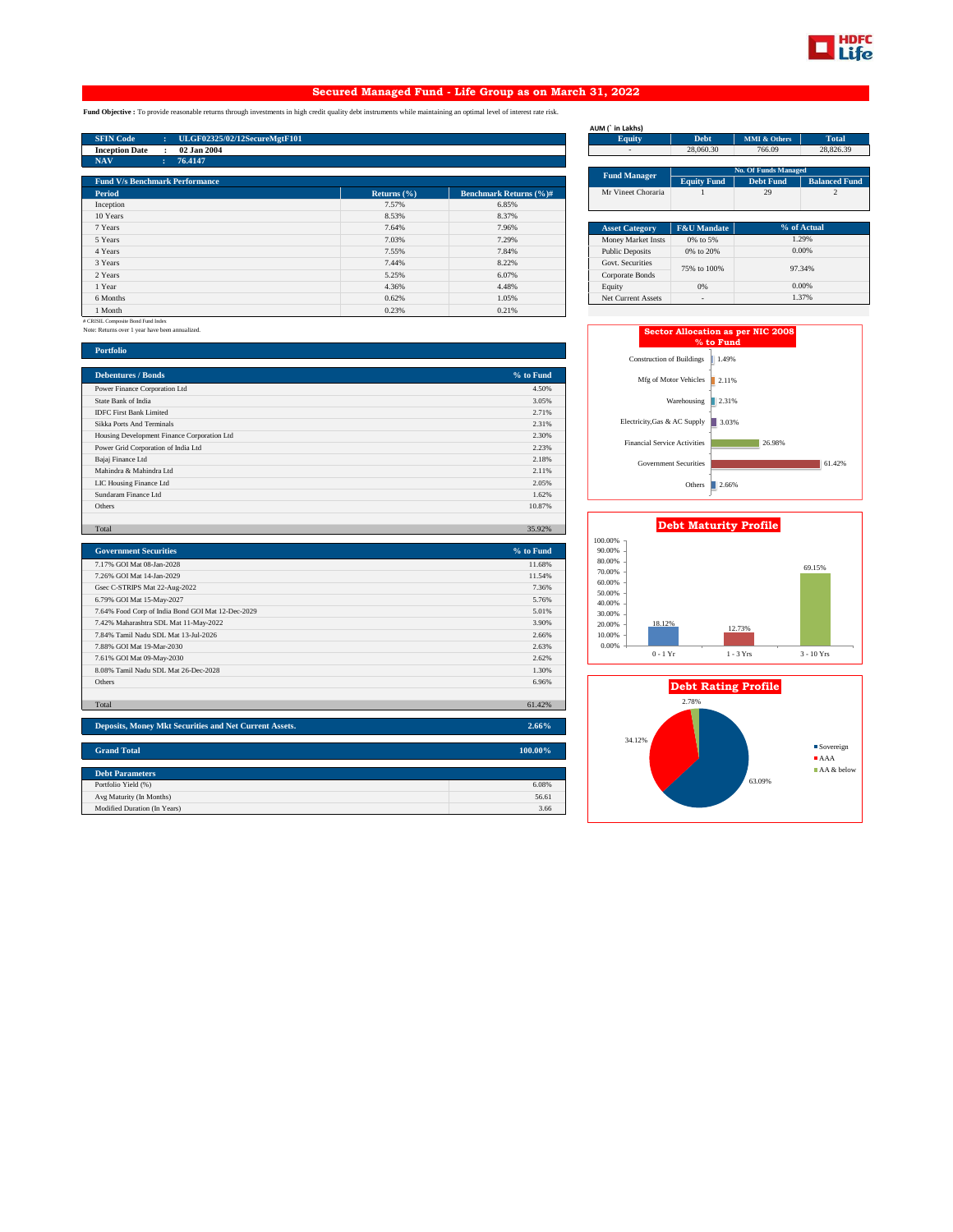

### **Secured Managed Fund - Pension Group as on March 31, 2022**

**Fund Objective :** To provide reasonable returns through investments in high credit quality debt instruments while maintaining an optimal level of interest rate risk.

| <b>SFIN Code</b>                      | ULGF03018/02/12SecureMgtF101 |                 |                               | <b>Equity</b>          | <b>Debt</b>            | <b>MMI &amp; Others</b>     | <b>Total</b>         |
|---------------------------------------|------------------------------|-----------------|-------------------------------|------------------------|------------------------|-----------------------------|----------------------|
| <b>Inception Date</b>                 | 02 Jan 2004                  |                 |                               | $\overline{a}$         | 8.042.86               | 369.21                      | 8,412.07             |
| <b>NAV</b>                            | : 74.8845                    |                 |                               |                        |                        |                             |                      |
|                                       |                              |                 |                               | <b>Fund Manager</b>    |                        | <b>No. Of Funds Managed</b> |                      |
| <b>Fund V/s Benchmark Performance</b> |                              |                 |                               |                        | <b>Equity Fund</b>     | <b>Debt Fund</b>            | <b>Balanced Fund</b> |
| Period                                |                              | Returns $(\% )$ | <b>Benchmark Returns (%)#</b> | Mr Vineet Choraria     |                        | 29                          | 2                    |
| Inception                             |                              | 7.45%           | 6.85%                         |                        |                        |                             |                      |
| 10 Years                              |                              | 8.48%           | 8.37%                         |                        |                        |                             |                      |
| 7 Years                               |                              | 7.55%           | 7.96%                         | <b>Asset Category</b>  | <b>F&amp;U</b> Mandate |                             | % of Actual          |
| 5 Years                               |                              | 6.92%           | 7.29%                         | Money Market Insts     | 0% to 5%               |                             | 2.50%                |
| 4 Years                               |                              | 7.43%           | 7.84%                         | <b>Public Deposits</b> | 0% to 20%              |                             | 0.00%                |
| 3 Years                               |                              | 7.28%           | 8.22%                         | Govt. Securities       | 75% to 100%            |                             | 95.61%               |
| 2 Years                               |                              | 4.97%           | 6.07%                         | Corporate Bonds        |                        |                             |                      |
| 1 Year                                |                              | 3.91%           | 4.48%                         | Equity                 | 0%                     |                             | 0.00%                |
| 6 Months                              |                              | 0.29%           | 1.05%                         | Net Current Assets     | $\sim$                 |                             | 1.89%                |
| 1 Month                               |                              | 0.12%           | 0.21%                         |                        |                        |                             |                      |

<sup>#</sup> CRISIL Composite Bond Fund Index Note: Returns over 1 year have been annualized.

| <b>Portfolio</b>                                  |           |
|---------------------------------------------------|-----------|
| <b>Debentures / Bonds</b>                         | % to Fund |
| Housing Development Finance Corporation Ltd       | 5.18%     |
| <b>Sikka Ports And Terminals</b>                  | 4.01%     |
| <b>IDFC First Bank Limited</b>                    | 3.39%     |
| <b>ICICI Bank Ltd</b>                             | 2.70%     |
| <b>State Bank of India</b>                        | 2.43%     |
| Mahindra & Mahindra Ltd                           | 2.37%     |
| Power Finance Corporation Ltd                     | 2.29%     |
| National Bank For Agriculture & Rural Development | 1.45%     |
| Bajaj Finance Ltd                                 | 1.29%     |
| <b>REC</b> Limited                                | 1.27%     |
| Others                                            | 4.33%     |
|                                                   |           |
| Total                                             | 30.72%    |

| <b>Government Securities</b>                      | % to Fund |
|---------------------------------------------------|-----------|
| 7.17% GOI Mat 08-Jan-2028                         | 11.22%    |
| 7.26% GOI Mat 14-Jan-2029                         | 9.94%     |
| 6.79% GOI Mat 15-May-2027                         | 8.53%     |
| Gsec C-STRIPS Mat 22-Aug-2022                     | 6.08%     |
| Gsec C-STRIPS Mat 26-Apr-2022                     | 5.93%     |
| 7.64% Food Corp of India Bond GOI Mat 12-Dec-2029 | 4.20%     |
| 7.84% Tamil Nadu SDL Mat 13-Jul-2026              | 2.56%     |
| 7.88% GOI Mat 19-Mar-2030                         | 2.46%     |
| 8.85% Maharashtra SDL Mat 03-Oct-2022             | 2.43%     |
| 7.61% GOI Mat 09-May-2030                         | 2.40%     |
| Others                                            | 9.14%     |
|                                                   |           |
| Total                                             | 64.90%    |

| Deposits, Money Mkt Securities and Net Current Assets. | 4.39%   |
|--------------------------------------------------------|---------|
|                                                        |         |
| <b>Grand Total</b>                                     | 100.00% |
|                                                        |         |
| <b>Debt Parameters</b>                                 |         |
| Portfolio Yield (%)                                    | 6.03%   |
| Avg Maturity (In Months)                               | 56.17   |
| Modified Duration (In Years)                           | 3.63    |

### **AUM (` in Lakhs)**

| <b>Equity</b>            | <b>MMI &amp; Others</b><br><b>Debt</b><br><b>Total</b> |                  |                      |  |
|--------------------------|--------------------------------------------------------|------------------|----------------------|--|
| $\overline{\phantom{a}}$ | 8.042.86                                               | 369.21           | 8.412.07             |  |
|                          |                                                        |                  |                      |  |
| <b>Fund Manager</b>      | <b>No. Of Funds Managed</b>                            |                  |                      |  |
|                          | <b>Equity Fund</b>                                     | <b>Debt Fund</b> | <b>Balanced Fund</b> |  |
| Mr Vineet Choraria       |                                                        | 29               |                      |  |
|                          |                                                        |                  |                      |  |

| <b>Asset Category</b>     | <b>F&amp;U</b> Mandate   | % of Actual |
|---------------------------|--------------------------|-------------|
| Money Market Insts        | 0% to 5%                 | 2.50%       |
| <b>Public Deposits</b>    | 0% to 20%                | 0.00%       |
| Govt. Securities          | 75% to 100%              | 95.61%      |
| Corporate Bonds           |                          |             |
| Equity                    | 0%                       | 0.00%       |
| <b>Net Current Assets</b> | $\overline{\phantom{a}}$ | 1.89%       |





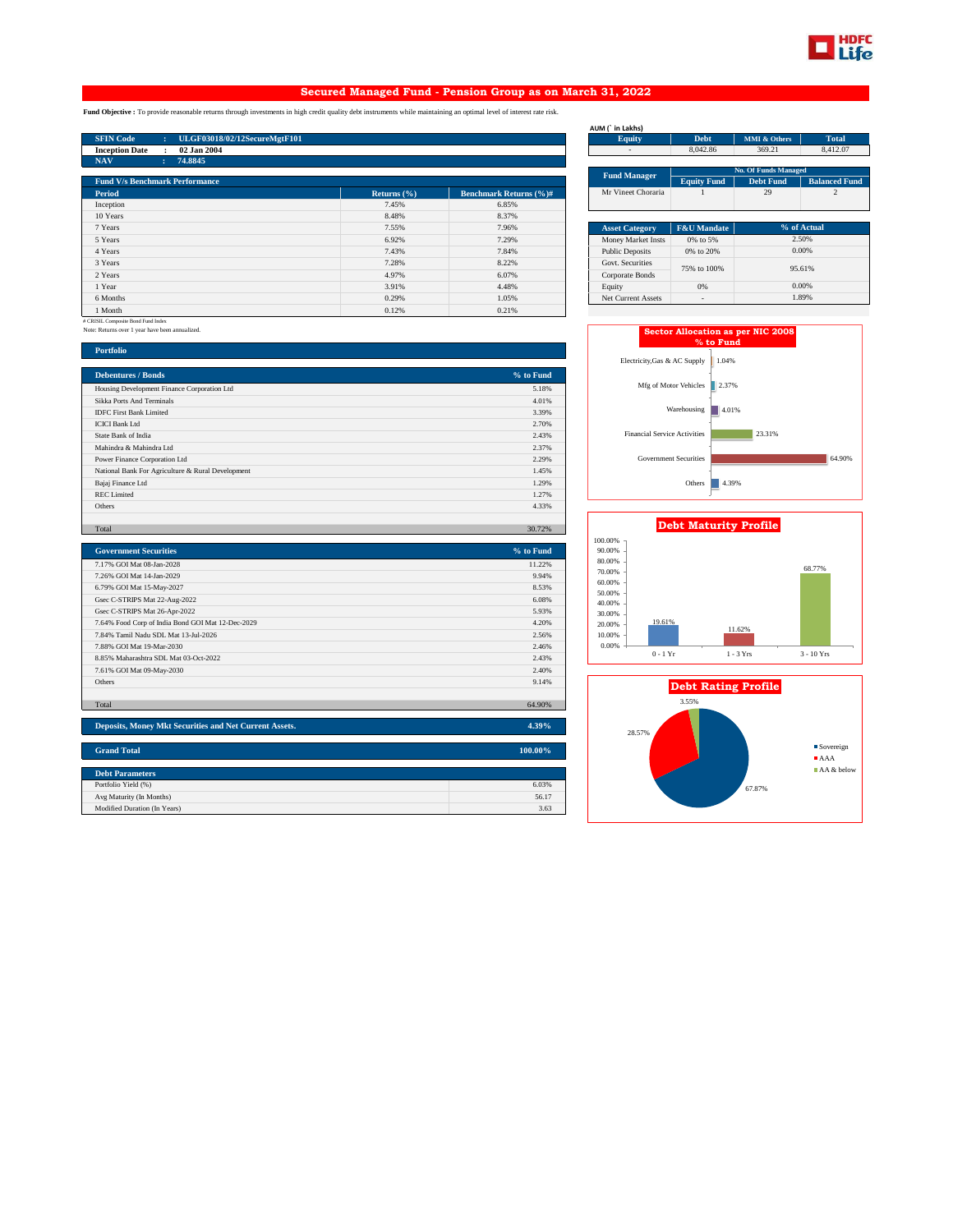

### **Stable Managed Fund - Old Group as on March 31, 2022**

Fund Objective : To generate optimal returns for investors through short term investments in high credit quality securities so as to keep interest rate risks low and provide safety of capital over the medium term horizon.

| <b>SFIN Code</b><br>ULGF00620/06/07StableMgFd101 |             |                               | <b>Equity</b>          | <b>Debt</b>            | <b>MMI &amp; Others</b>     |  |
|--------------------------------------------------|-------------|-------------------------------|------------------------|------------------------|-----------------------------|--|
| <b>Inception Date</b><br>20 Jun 2007             |             |                               | $\overline{a}$         | 378.23                 | 47.75                       |  |
| <b>NAV</b><br>67.3985<br>÷.                      |             |                               |                        |                        |                             |  |
|                                                  |             |                               | <b>Fund Manager</b>    |                        | <b>No. Of Funds Managed</b> |  |
| <b>Fund V/s Benchmark Performance</b>            |             |                               |                        | <b>Equity Fund</b>     | <b>Debt Fund</b>            |  |
| Period                                           | Returns (%) | <b>Benchmark Returns (%)#</b> | Mr Kailash Lalwani     | $\overline{2}$         | 13                          |  |
| Inception                                        | 7.08%       | 7.46%                         |                        |                        |                             |  |
| 10 Years                                         | 6.89%       | 8.09%                         |                        |                        |                             |  |
| 7 Years                                          | 6.27%       | 7.34%                         | <b>Asset Category</b>  | <b>F&amp;U</b> Mandate | % of Actual                 |  |
| 5 Years                                          | 5.88%       | 6.79%                         | Money Market Insts     |                        |                             |  |
| 4 Years                                          | 5.97%       | 6.79%                         | <b>Public Deposits</b> | 100%                   | 100,00%                     |  |
| 3 Years                                          | 5.50%       | 6.34%                         | Govt. Securities       |                        |                             |  |
| 2 Years                                          | 4.47%       | 5.47%                         | Corporate Bonds        |                        |                             |  |
| 1 Year                                           | 3.87%       | 4.49%                         | Equity                 | 0%                     | 0.00%                       |  |
| 6 Months                                         | 1.60%       | 2.12%                         |                        |                        |                             |  |
| 1 Month                                          | 0.30%       | 0.41%                         |                        |                        |                             |  |

| <b>Equity</b>          | <b>Debt</b>            | <b>MMI &amp; Others</b>     | <b>Total</b>         |  |
|------------------------|------------------------|-----------------------------|----------------------|--|
|                        | 378.23                 | 47.75                       | 425.99               |  |
|                        |                        |                             |                      |  |
|                        |                        | <b>No. Of Funds Managed</b> |                      |  |
| <b>Fund Manager</b>    | <b>Equity Fund</b>     | <b>Debt Fund</b>            | <b>Balanced Fund</b> |  |
| Mr Kailash Lalwani     | $\mathfrak{D}$         | 13                          | 25                   |  |
|                        |                        |                             |                      |  |
| <b>Asset Category</b>  | <b>F&amp;U</b> Mandate |                             | % of Actual          |  |
| Money Market Insts     |                        |                             |                      |  |
| <b>Public Deposits</b> |                        | 100.00%                     |                      |  |
|                        | 100%                   |                             |                      |  |

| # CRISH J ow Duratio |  |  |
|----------------------|--|--|
|                      |  |  |

**Portfolio**

# CRISIL Low Duration Debt Index<br>Note: Returns over 1 year have been annualized. The benchmark index of the fund has been changed to CRISIL Low Duration Debt Index w.e.f December 30, 2020. Benchmark returns are computed<br>ba

| <b>Debentures / Bonds</b>                              | % to Fund |
|--------------------------------------------------------|-----------|
| Housing Development Finance Corporation Ltd            | 4.66%     |
| Power Grid Corporation of India Ltd                    | 3.07%     |
| HDB Financial Services Ltd                             | 2.40%     |
| Total                                                  | 10.14%    |
| <b>Government Securities</b>                           | % to Fund |
| 8.10% Tamil Nadu SDL Mat 08-May-2023                   | 54.41%    |
| 8.63% Tamil Nadu SDL Mat 09-Jan-2023                   | 10.87%    |
| Gsec C-STRIPS Mat 15-Jun-2023                          | 8.55%     |
| 7.37% GOI Mat 16-April-2023                            | 4.82%     |
| Total                                                  | 78.65%    |
| Deposits, Money Mkt Securities and Net Current Assets. | 11.21%    |
| <b>Grand Total</b>                                     | 100.00%   |
| <b>Debt Parameters</b>                                 |           |
| Portfolio Yield (%)                                    | 4.81%     |
| Avg Maturity (In Months)                               | 12.69     |
| Modified Duration (In Years)                           | 0.98      |





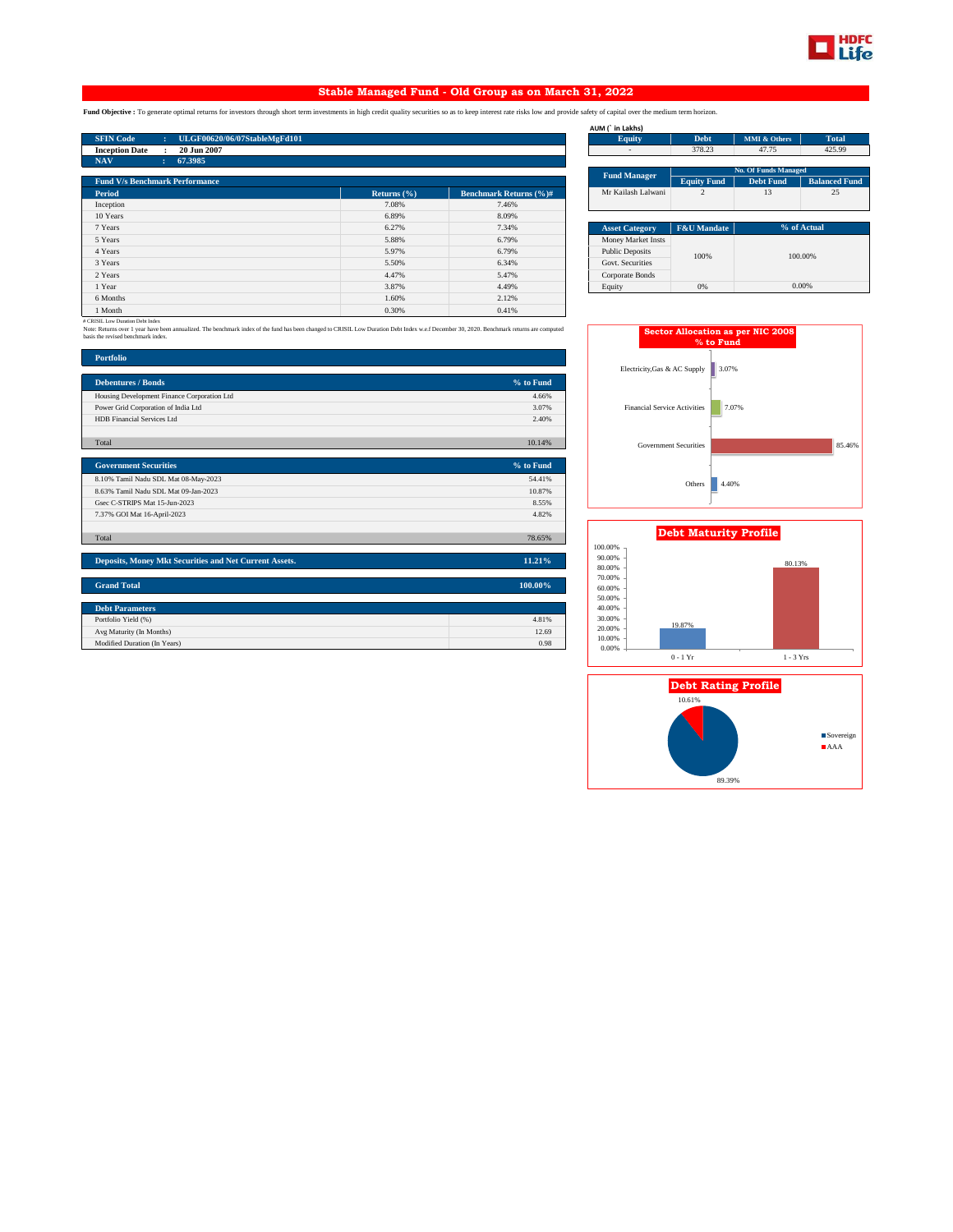

### **Sovereign Fund - Life as on March 31, 2022**

Fund Objective : To generate high returns through investments in Central and State Government securities such that credit risk is alleviated and the returns are commensurate to the interest rate risks.

| <b>SFIN Code</b><br>ULGF01620/06/07SovereignF101 |                 |                               | <b>Equity</b>          | <b>Debt</b>                       | <b>MMI &amp; Others</b>     | <b>Total</b>         |
|--------------------------------------------------|-----------------|-------------------------------|------------------------|-----------------------------------|-----------------------------|----------------------|
| <b>Inception Date</b><br>20 Jun 2007             |                 |                               | $\sim$                 | 341.17                            | 15.82                       | 356.99               |
| <b>NAV</b><br>63.6344<br>÷.                      |                 |                               |                        |                                   |                             |                      |
|                                                  |                 |                               | <b>Fund Manager</b>    |                                   | <b>No. Of Funds Managed</b> |                      |
| <b>Fund V/s Benchmark Performance</b>            |                 |                               |                        | <b>Equity Fund</b>                | <b>Debt Fund</b>            | <b>Balanced Fund</b> |
| Period                                           | Returns $(\% )$ | <b>Benchmark Returns (%)#</b> | Mr Kailash Lalwani     | $\overline{2}$                    | 13                          | 25                   |
| Inception                                        | 7.45%           | 8.44%                         |                        |                                   |                             |                      |
| 10 Years                                         | 8.18%           | 8.82%                         |                        |                                   |                             |                      |
| 7 Years                                          | 7.28%           | 8.28%                         | <b>Asset Category</b>  | F&U Mandate                       |                             | % of Actual          |
| 5 Years                                          | 6.70%           | 7.66%                         | Money Market Insts     | 0% to 5%                          |                             | 2.85%                |
| 4 Years                                          | 7.48%           | 8.32%                         | <b>Public Deposits</b> | 0% to 20%                         |                             | 0.00%                |
| 3 Years                                          | 7.36%           | 7.95%                         | Govt. Securities       | 75% to 100%                       |                             | 95.57%               |
| 2 Years                                          | 4.96%           | 6.43%                         | Corporate Bonds        | 0%                                |                             | 0.00%                |
| 1 Year                                           | 3.68%           | 5.43%                         | Equity                 | 0%                                |                             | 0.00%                |
| 6 Months                                         | 0.42%           | 1.27%                         | Net Current Assets     | $\sim$                            |                             | 1.59%                |
| 1 Month                                          | 0.12%           | 0.34%                         |                        |                                   |                             |                      |
| # Mi-BEX                                         |                 |                               |                        |                                   |                             |                      |
| Note: Returns over 1 year have been annualized.  |                 |                               |                        | Sector Allocation as not NIC 2008 |                             |                      |

| <b>Portfolio</b>                                       |           |
|--------------------------------------------------------|-----------|
|                                                        |           |
| <b>Government Securities</b>                           | % to Fund |
| 8.32% GOI Mat 02-Aug-2032                              | 35.33%    |
| 8.15% GOI Mat 24-Nov-2026                              | 14.53%    |
| 7.88% GOI Mat 19-Mar-2030                              | 8.88%     |
| 6.84% GOI Mat 19-Dec-2022                              | 5.70%     |
| 8.08% GOI Mat 02-Aug-2022                              | 5.60%     |
| Gsec C-STRIPS Mat 15-Jun-2022                          | 5.56%     |
| 8.60% GOI Mat 02-Jun-2028                              | 4.44%     |
| 7.37% GOI Mat 16-April-2023                            | 4.03%     |
| 7.59% GOI Mat 20-Mar-2029                              | 2.64%     |
| 8.28% GOI Mat 21-Sep-2027                              | 1.77%     |
| Others                                                 | 7.09%     |
|                                                        |           |
| Total                                                  | 95.57%    |
|                                                        |           |
| Deposits, Money Mkt Securities and Net Current Assets. | 4.43%     |

| <b>Grand Total</b>           | 100.00% |
|------------------------------|---------|
|                              |         |
| <b>Debt Parameters</b>       |         |
| Portfolio Yield (%)          | 6.08%   |
| Avg Maturity (In Months)     | 76.29   |
| Modified Duration (In Years) | 4.45    |

| AUM (` in Lakhs)    |                    |                             |                      |
|---------------------|--------------------|-----------------------------|----------------------|
| <b>Equity</b>       | <b>Debt</b>        | <b>MMI &amp; Others</b>     | <b>Total</b>         |
|                     | 341.17             | 15.82                       | 356.99               |
|                     |                    |                             |                      |
|                     |                    |                             |                      |
|                     |                    | <b>No. Of Funds Managed</b> |                      |
| <b>Fund Manager</b> | <b>Equity Fund</b> | <b>Debt Fund</b>            | <b>Balanced Fund</b> |
| Mr Kailash Lalwani  |                    | 13                          | 25                   |

| <b>Asset Category</b>     | <b>F&amp;U</b> Mandate   | % of Actual |
|---------------------------|--------------------------|-------------|
| Money Market Insts        | 0% to 5%                 | 2.85%       |
| <b>Public Deposits</b>    | 0% to 20%                | 0.00%       |
| Govt. Securities          | 75% to 100%              | 95.57%      |
| Corporate Bonds           | 0%                       | 0.00%       |
| Equity                    | 0%                       | 0.00%       |
| <b>Net Current Assets</b> | $\overline{\phantom{a}}$ | 1.59%       |





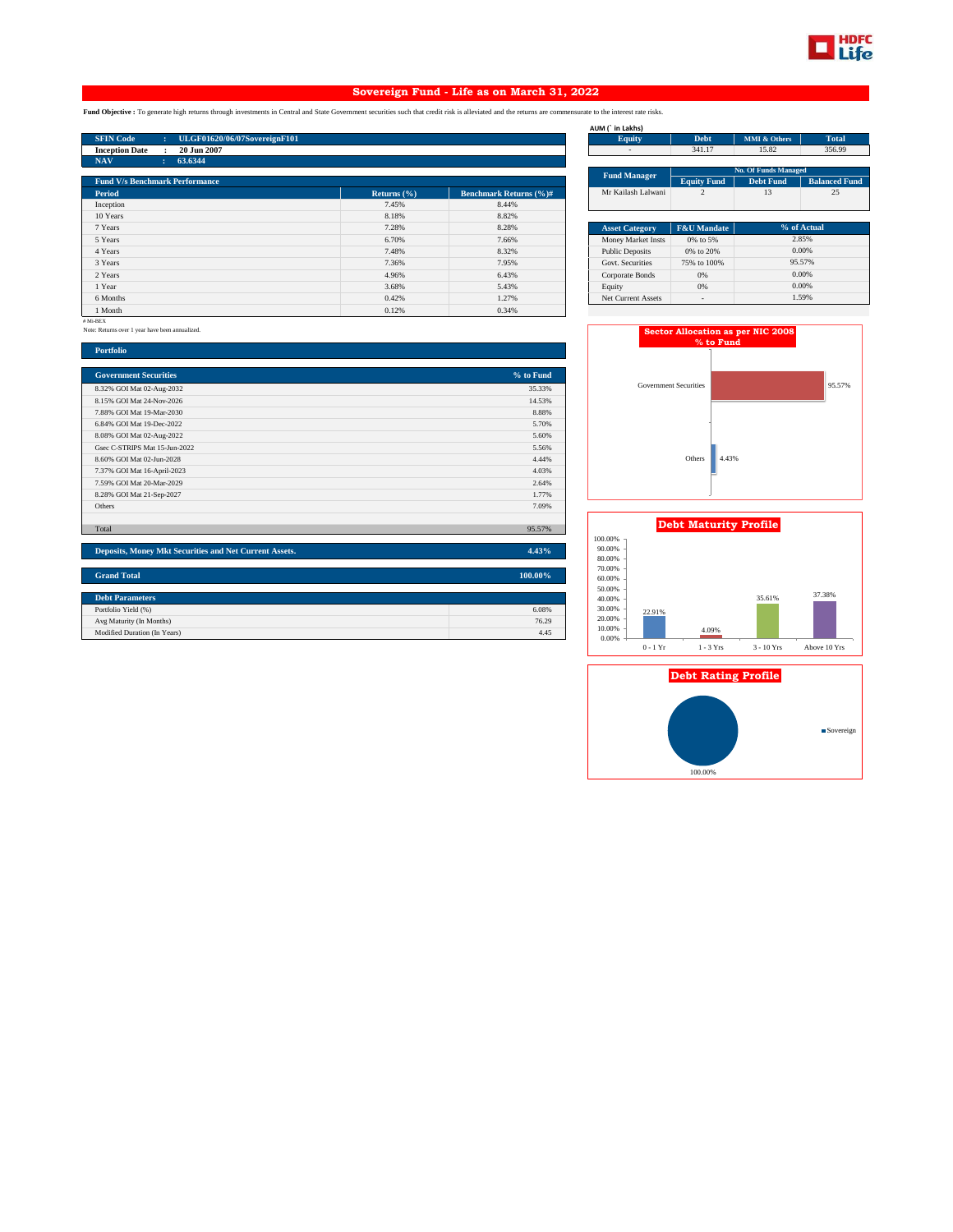

### **Sovereign Fund - Pension as on March 31, 2022**

Fund Objective : To generate high returns through investments in Central and State Government securities such that credit risk is alleviated and the returns are commensurate to the interest rate risks.

| <b>SFIN Code</b><br>ULGF01520/06/07SovereignF101 |                 |                               | <b>Equity</b>          | <b>Debt</b>                       | <b>MMI &amp; Others</b>     | <b>Total</b>         |
|--------------------------------------------------|-----------------|-------------------------------|------------------------|-----------------------------------|-----------------------------|----------------------|
| <b>Inception Date</b><br>20 Jun 2007             |                 |                               | $\,$                   | 0.29                              | 0.01                        | 0.30                 |
| <b>NAV</b><br>58.4402                            |                 |                               |                        |                                   |                             |                      |
|                                                  |                 |                               | <b>Fund Manager</b>    |                                   | <b>No. Of Funds Managed</b> |                      |
| <b>Fund V/s Benchmark Performance</b>            |                 |                               |                        | <b>Equity Fund</b>                | <b>Debt Fund</b>            | <b>Balanced Fund</b> |
| Period                                           | Returns $(\% )$ | <b>Benchmark Returns (%)#</b> | Mr Kailash Lalwani     | $\overline{2}$                    | 13                          | 25                   |
| Inception                                        | 6.83%           | 8.44%                         |                        |                                   |                             |                      |
| 10 Years                                         | 7.37%           | 8.82%                         |                        |                                   |                             |                      |
| 7 Years                                          | 5.95%           | 8.28%                         | <b>Asset Category</b>  | <b>F&amp;U</b> Mandate            |                             | % of Actual          |
| 5 Years                                          | 4.82%           | 7.66%                         | Money Market Insts     | 0% to 5%                          |                             | 1.33%                |
| 4 Years                                          | 5.05%           | 8.32%                         | <b>Public Deposits</b> | 0% to 20%                         |                             | 0.00%                |
| 3 Years                                          | 4.83%           | 7.95%                         | Govt. Securities       | 75% to 100%                       |                             | 97.69%               |
| 2 Years                                          | 3.42%           | 6.43%                         | Corporate Bonds        | 0%                                |                             | 0.00%                |
| 1 Year                                           | 2.97%           | 5.43%                         | Equity                 | 0%                                |                             | 0.00%                |
| 6 Months                                         | 1.35%           | 1.27%                         | Net Current Assets     | $\sim$                            |                             | 0.98%                |
| 1 Month                                          | 0.25%           | 0.34%                         |                        |                                   |                             |                      |
| $# Mi-BEX$                                       |                 |                               |                        |                                   |                             |                      |
| Note: Returns over 1 year have been annualized.  |                 |                               |                        | Sector Allocation as not NIC 2008 |                             |                      |

| Portfolio                                                                                                                       |                      |
|---------------------------------------------------------------------------------------------------------------------------------|----------------------|
| <b>Government Securities</b>                                                                                                    | % to Fund            |
| Gsec C-STRIPS Mat 15-Jun-2022                                                                                                   | 77.68%               |
| 6.84% GOI Mat 19-Dec-2022                                                                                                       | 5.76%                |
| 8.15% GOI Mat 24-Nov-2026                                                                                                       | 5.74%                |
| 7.37% GOI Mat 16-April-2023                                                                                                     | 3.42%                |
| 8.63% Tamil Nadu SDL Mat 09-Jan-2023                                                                                            | 1.71%                |
| 6.35% Oil Bond Mat 23-Dec-2024                                                                                                  | 1.69%                |
| 8.08% GOI Mat 02-Aug-2022                                                                                                       | 1.69%                |
|                                                                                                                                 |                      |
| Total                                                                                                                           | 97.69%               |
|                                                                                                                                 |                      |
| <b>Security</b><br><b>STATISTICS</b><br><b>Brand</b><br><b><i>CONTACT COMPANY</i></b><br>.<br>the company's company's company's | $\sim$ $\sim$ $\sim$ |

**Deposits, Money Mkt Securities and Net Current Assets. 2.31%**

| <b>Grand Total</b>           | 100.00% |
|------------------------------|---------|
|                              |         |
| <b>Debt Parameters</b>       |         |
| Portfolio Yield (%)          | 4.04%   |
| Avg Maturity (In Months)     | 6.92    |
| Modified Duration (In Years) | 0.50    |
|                              |         |

**AUM (` in Lakhs)**

| <b>AUNI</b><br>in Laknsi |                             |                         |                      |  |  |
|--------------------------|-----------------------------|-------------------------|----------------------|--|--|
| <b>Equity</b>            | <b>Debt</b>                 | <b>MMI &amp; Others</b> | <b>Total</b>         |  |  |
| $\overline{\phantom{a}}$ | 0.29                        | 0.01                    | 0.30                 |  |  |
|                          |                             |                         |                      |  |  |
|                          | <b>No. Of Funds Managed</b> |                         |                      |  |  |
| <b>Fund Manager</b>      | <b>Equity Fund</b>          | <b>Debt Fund</b>        | <b>Balanced Fund</b> |  |  |
| Mr Kailash Lalwani       |                             | 13                      | 25                   |  |  |
|                          |                             |                         |                      |  |  |

| <b>Asset Category</b>     | <b>F&amp;U</b> Mandate | % of Actual |
|---------------------------|------------------------|-------------|
| Money Market Insts        | 0% to 5%               | 1.33%       |
| <b>Public Deposits</b>    | 0% to 20%              | 0.00%       |
| Govt. Securities          | 75% to 100%            | 97.69%      |
| Corporate Bonds           | 0%                     | 0.00%       |
| Equity                    | 0%                     | 0.00%       |
| <b>Net Current Assets</b> | ۰                      | 0.98%       |





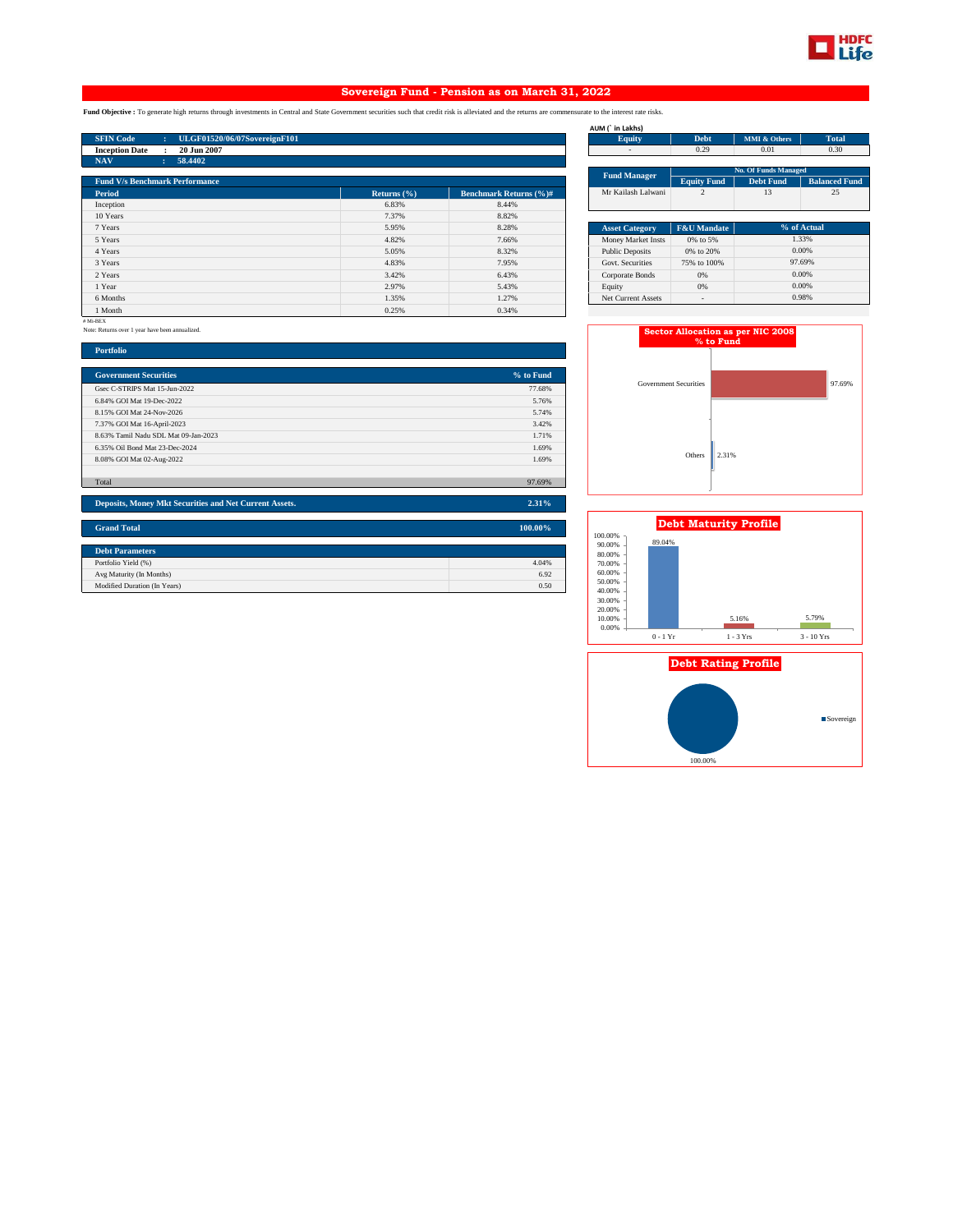

### **Stable Managed Fund - Life Group as on March 31, 2022**

Fund Objective : To generate optimal returns for investors through short term investments in high credit quality securities so as to keep interest rate risks low and provide safety of capital over the medium term horizon.

| <b>SFIN Code</b><br>ULGF02825/02/12StableMgFd101 |                 |                               | <b>Equity</b>          | <b>Debt</b>            | <b>MMI &amp; Others</b>     | <b>Total</b>         |
|--------------------------------------------------|-----------------|-------------------------------|------------------------|------------------------|-----------------------------|----------------------|
| <b>Inception Date</b><br>20 Jun 2007             |                 |                               | $\sim$                 | 3.917.47               | 1.434.17                    | 5,351.64             |
| <b>NAV</b><br>69.5992<br>di la                   |                 |                               |                        |                        |                             |                      |
|                                                  |                 |                               | <b>Fund Manager</b>    |                        | <b>No. Of Funds Managed</b> |                      |
| <b>Fund V/s Benchmark Performance</b>            |                 |                               |                        | <b>Equity Fund</b>     | <b>Debt Fund</b>            | <b>Balanced Fund</b> |
| <b>Period</b>                                    | Returns $(\% )$ | <b>Benchmark Returns (%)#</b> | Mr Kailash Lalwani     | $\overline{2}$         | 13                          |                      |
| Inception                                        | 7.32%           | 7.46%                         |                        |                        |                             |                      |
| 10 Years                                         | 6.92%           | 8.09%                         |                        |                        |                             |                      |
| 7 Years                                          | 6.24%           | 7.34%                         | <b>Asset Category</b>  | <b>F&amp;U</b> Mandate |                             | % of Actual          |
| 5 Years                                          | 5.85%           | 6.79%                         | Money Market Insts     |                        |                             |                      |
| 4 Years                                          | 5.95%           | 6.79%                         | <b>Public Deposits</b> | 100%                   |                             | 100,00%              |
| 3 Years                                          | 5.48%           | 6.34%                         | Govt. Securities       |                        |                             |                      |
| 2 Years                                          | 4.44%           | 5.47%                         | Corporate Bonds        |                        |                             |                      |
| 1 Year                                           | 3.77%           | 4.49%                         | Equity                 | 0%                     |                             | 0.00%                |
| 6 Months                                         | 1.61%           | 2.12%                         |                        |                        |                             |                      |
| 1 Month                                          | 0.30%           | 0.41%                         |                        |                        |                             |                      |

| <b>Equity</b>          | <b>Debt</b>                 | <b>MMI &amp; Others</b> | <b>Total</b>         |
|------------------------|-----------------------------|-------------------------|----------------------|
| ۰                      | 3.917.47                    | 1.434.17                | 5.351.64             |
|                        |                             |                         |                      |
| <b>Fund Manager</b>    | <b>No. Of Funds Managed</b> |                         |                      |
|                        | <b>Equity Fund</b>          | <b>Debt Fund</b>        | <b>Balanced Fund</b> |
| Mr Kailash Lalwani     | $\mathfrak{D}$              | 13                      | 25                   |
|                        |                             |                         |                      |
|                        |                             |                         |                      |
|                        |                             |                         |                      |
| <b>Asset Category</b>  | <b>F&amp;U</b> Mandate      |                         | % of Actual          |
| Money Market Insts     |                             |                         |                      |
| <b>Public Deposits</b> | 100%                        |                         | 100.00%              |

# Others 3.08% 74.30% Financial Service Activities 12.80% 4.97% Civil Engineering Electricity, Gas & AC Supply 4.84% Government Securities **Sector Allocation as per NIC 2008 % to Fund**





| Portfolio                                   |           |
|---------------------------------------------|-----------|
| <b>Debentures / Bonds</b>                   | % to Fund |
| Larsen & Toubro Ltd                         | 4.97%     |
| Power Grid Corporation of India Ltd         | 4.84%     |
| Housing Development Finance Corporation Ltd | 3.71%     |
| HDB Financial Services Ltd                  | 3.64%     |
|                                             |           |
| Total                                       | 17.16%    |
|                                             |           |
| <b>Government Securities</b>                | % to Fund |

# CRISIL Low Duration Debt Index<br>Note: Returns over 1 year have been annualized. The benchmark index of the fund has been changed to CRISIL Low Duration Debt Index w.e.f December 30, 2020. Benchmark returns are computed<br>ba

| Government Securities                                  | % to Fund |
|--------------------------------------------------------|-----------|
| 8.10% Tamil Nadu SDL Mat 08-May-2023                   | 42.74%    |
| Gsec C-STRIPS Mat 15-Jun-2023                          | 6.19%     |
| 7.37% GOI Mat 16-April-2023                            | 3.84%     |
| 8.63% Tamil Nadu SDL Mat 09-Jan-2023                   | 3.27%     |
|                                                        |           |
| Total                                                  | 56.04%    |
|                                                        |           |
| Departed Manuel Mid Completes and Mid Company Associa- | 2000      |

| Deposits, Money Mkt Securities and Net Current Assets. | 26.80%  |
|--------------------------------------------------------|---------|
|                                                        |         |
| <b>Grand Total</b>                                     | 100.00% |
|                                                        |         |
| <b>Debt Parameters</b>                                 |         |
| Portfolio Yield (%)                                    | 4.80%   |
| Avg Maturity (In Months)                               | 12.47   |
| Modified Duration (In Years)                           | 0.97    |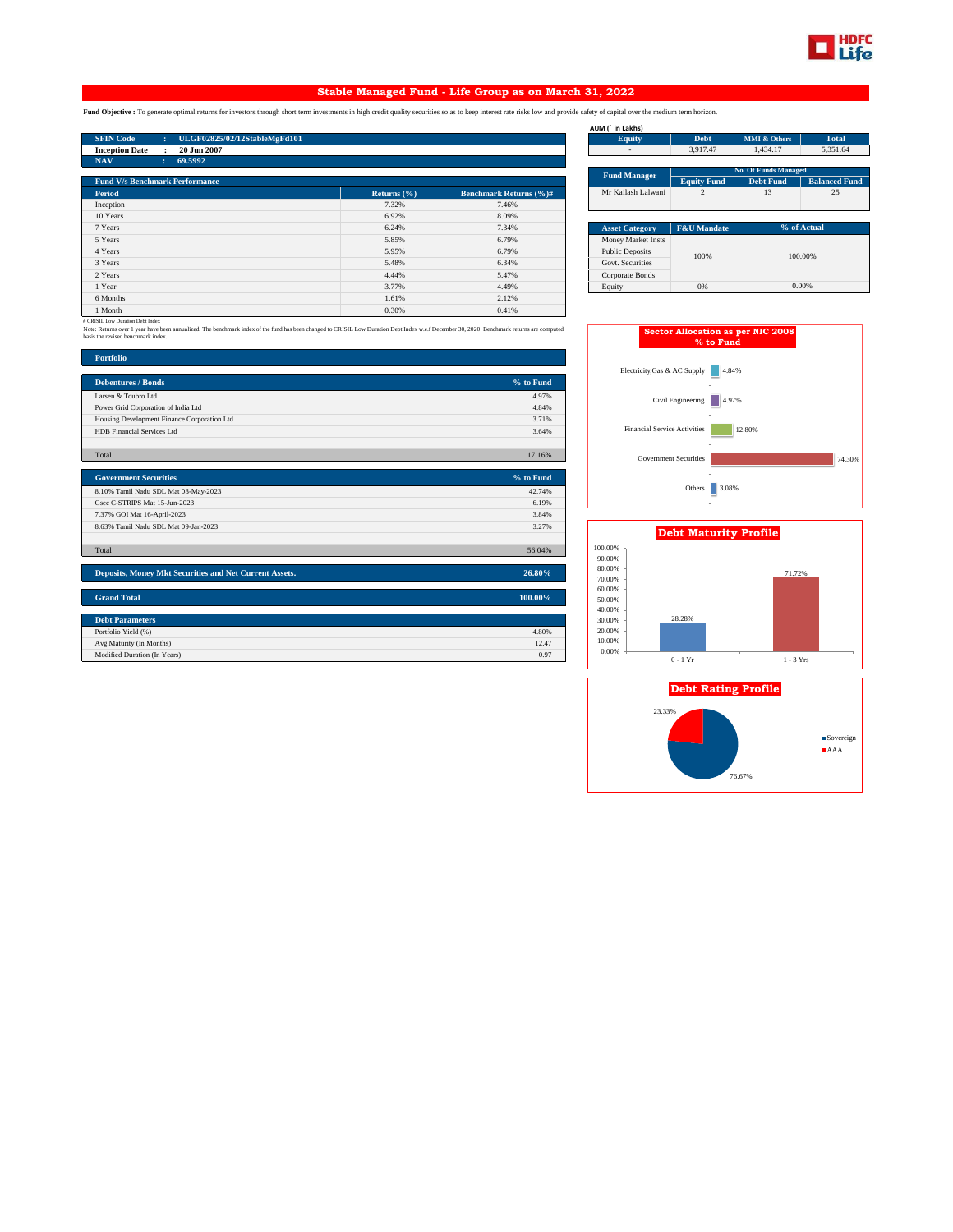

### **Stable Managed Fund - Pension Group as on March 31, 2022**

Fund Objective : To generate optimal returns for investors through short term investments in high credit quality securities so as to keep interest rate risks low and provide safety of capital over the medium term horizon.

| <b>SFIN Code</b>                      | ULGF03518/02/12StableMgFd101 |                 |                               | Equity                   | <b>Debt</b>            | <b>MMI &amp; Others</b>     | <b>Total</b>         |  |
|---------------------------------------|------------------------------|-----------------|-------------------------------|--------------------------|------------------------|-----------------------------|----------------------|--|
| <b>Inception Date</b><br>20 Jun 2007  |                              |                 |                               | $\overline{\phantom{a}}$ | 6,709.68               | 1,687.81                    | 8,397.50             |  |
| <b>NAV</b><br>69.5736                 |                              |                 |                               |                          |                        |                             |                      |  |
|                                       |                              |                 |                               | <b>Fund Manager</b>      |                        | <b>No. Of Funds Managed</b> |                      |  |
| <b>Fund V/s Benchmark Performance</b> |                              |                 |                               |                          | <b>Equity Fund</b>     | <b>Debt Fund</b>            | <b>Balanced Fund</b> |  |
| Period                                |                              | Returns $(\% )$ | <b>Benchmark Returns (%)#</b> | Mr Kailash Lalwani       | $\overline{2}$         | 13                          | 25                   |  |
| Inception                             |                              | 7.31%           | 7.46%                         |                          |                        |                             |                      |  |
| 10 Years                              |                              | 6.91%           | 8.09%                         |                          |                        |                             |                      |  |
| 7 Years                               |                              | 6.23%           | 7.34%                         | <b>Asset Category</b>    | <b>F&amp;U</b> Mandate |                             | % of Actual          |  |
| 5 Years                               |                              | 5.82%           | 6.79%                         | Money Market Insts       |                        |                             |                      |  |
| 4 Years                               |                              | 5.92%           | 6.79%                         | <b>Public Deposits</b>   | 100%                   |                             | 100.00%              |  |
| 3 Years                               |                              | 5.45%           | 6.34%                         | Govt. Securities         |                        |                             |                      |  |
| 2 Years                               |                              | 4.40%           | 5.47%                         | Corporate Bonds          |                        |                             |                      |  |
| 1 Year                                |                              | 3.64%           | 4.49%                         | Equity                   | 0%                     |                             | 0.00%                |  |
| 6 Months                              |                              | 1.61%           | 2.12%                         |                          |                        |                             |                      |  |
| 1 Month                               |                              | 0.31%           | 0.41%                         |                          |                        |                             |                      |  |

# CRISIL Low Duration Debt Index<br>Note: Returns over 1 year have been annualized. The benchmark index of the fund has been changed to CRISIL Low Duration Debt Index w.e.f December 30, 2020. Benchmark returns are computed<br>ba

**Portfolio**

| AUM ( in Lakhs)           |                             |                         |                      |  |
|---------------------------|-----------------------------|-------------------------|----------------------|--|
| <b>Equity</b>             | <b>Debt</b>                 | <b>MMI &amp; Others</b> | <b>Total</b>         |  |
| $\overline{\phantom{a}}$  | 6.709.68                    | 1.687.81                | 8,397.50             |  |
|                           |                             |                         |                      |  |
| <b>Fund Manager</b>       | <b>No. Of Funds Managed</b> |                         |                      |  |
|                           | <b>Equity Fund</b>          | <b>Debt Fund</b>        | <b>Balanced Fund</b> |  |
| Mr Kailash Lalwani        | $\mathfrak{D}$              | 13                      | 25                   |  |
|                           |                             |                         |                      |  |
|                           |                             |                         |                      |  |
| <b>Asset Category</b>     | <b>F&amp;U</b> Mandate      | % of Actual             |                      |  |
| <b>Money Market Insts</b> |                             | 100.00%                 |                      |  |
| <b>Public Deposits</b>    | 100%                        |                         |                      |  |
| Govt. Securities          |                             |                         |                      |  |
|                           |                             |                         |                      |  |

|                                     | <b>Sector Allocation as per NIC 2008</b><br>% to Fund |
|-------------------------------------|-------------------------------------------------------|
| Mfg of Coke &Refined Petroleum      | 2.41%                                                 |
| Electricity, Gas & AC Supply        | 7.72%                                                 |
| <b>Financial Service Activities</b> | 18.66%                                                |
| <b>Government Securities</b>        | 67.85%                                                |
| Others                              | 3.36%                                                 |





| .                                                      |           |
|--------------------------------------------------------|-----------|
| <b>Debentures / Bonds</b>                              | % to Fund |
| Power Grid Corporation of India Ltd                    | 7.72%     |
| Housing Development Finance Corporation Ltd            | 4.73%     |
| HDB Financial Services Ltd.                            | 4.39%     |
| <b>REC</b> Limited                                     | 3.07%     |
| Hindustan Petroleum Corporation Ltd                    | 2.41%     |
|                                                        |           |
| Total                                                  | 22.32%    |
|                                                        |           |
| <b>Government Securities</b>                           | % to Fund |
| 8.10% Tamil Nadu SDL Mat 08-May-2023                   | 41.08%    |
| Gsec C-STRIPS Mat 15-Jun-2023                          | 6.76%     |
| 8.63% Tamil Nadu SDL Mat 09-Jan-2023                   | 6.00%     |
| 7.37% GOI Mat 16-April-2023                            | 2.63%     |
| 6.84% GOI Mat 19-Dec-2022                              | 0.61%     |
| 8.89% Tamil Nadu SDL Mat 05-Dec-2022                   | 0.49%     |
|                                                        |           |
| Total                                                  | 57.58%    |
|                                                        |           |
| Deposits, Money Mkt Securities and Net Current Assets. | 20.10%    |

| <b>Grand Total</b>           | $100.00\%$ |
|------------------------------|------------|
|                              |            |
| <b>Debt Parameters</b>       |            |
| Portfolio Yield (%)          | 4.84%      |
| Avg Maturity (In Months)     | 12.58      |
| Modified Duration (In Years) | 0.97       |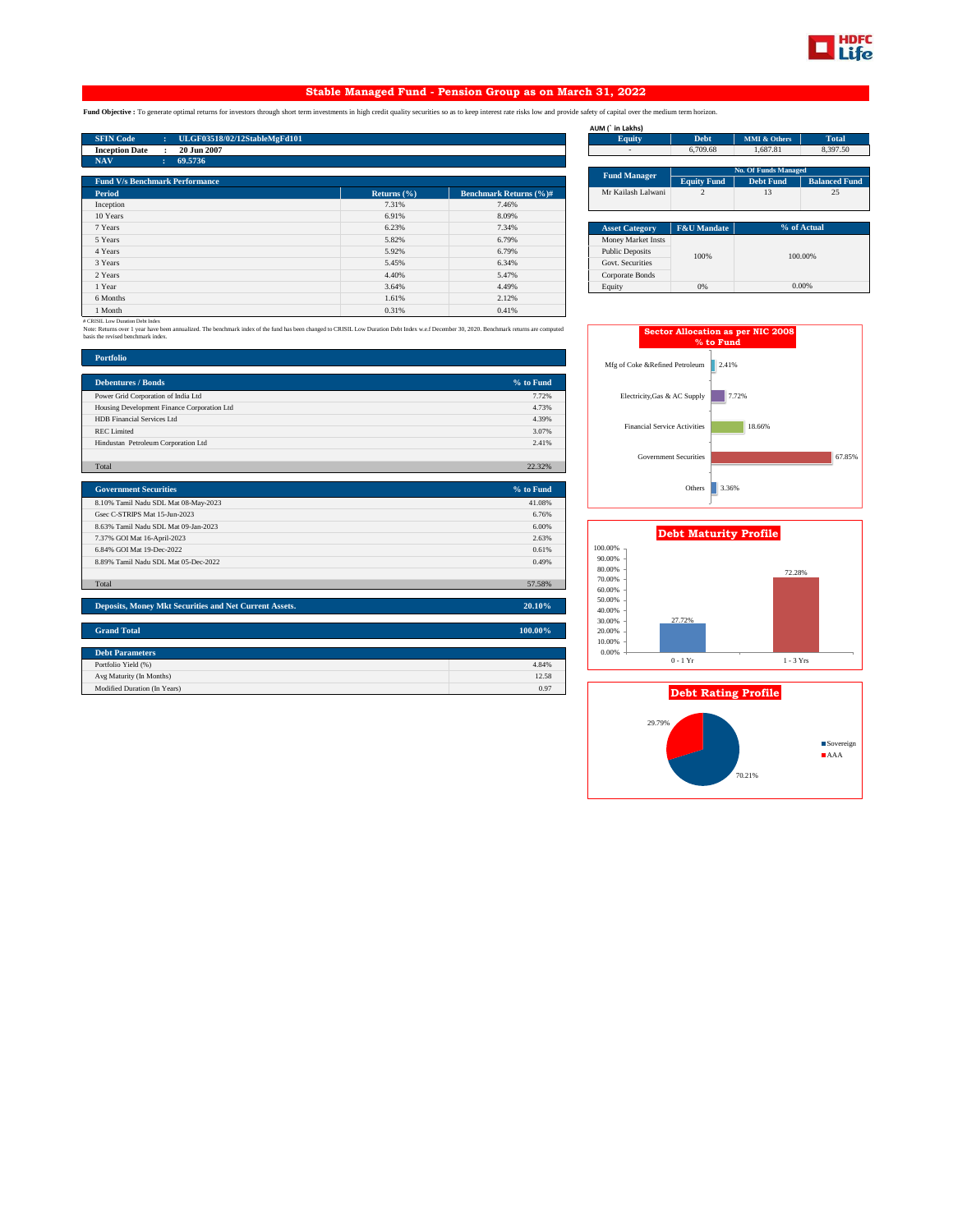

### **Balanced Managed Fund - Life Group - II as on March 31, 2022**

Fund Objective : To generate long term capital appreciation along with current income from a combined portfolio of equity and debt market instruments. The equity exposure will be between 30%-60%.

| <b>SFIN Code</b>                      | ULGF04020/02/12BalnedMFII101 |                 |                               | Equity                    | Debt                   | <b>MMI &amp; Others</b> | <b>Total</b>         |
|---------------------------------------|------------------------------|-----------------|-------------------------------|---------------------------|------------------------|-------------------------|----------------------|
| <b>Inception Date</b>                 | 20 Feb 2008                  |                 |                               | 15.452.56                 | 15,086.22              | 5,027.51                | 35,566.29            |
| <b>NAV</b>                            | 31.4356                      |                 |                               |                           |                        |                         |                      |
|                                       |                              |                 | <b>Fund Manager</b>           |                           |                        | No. Of Funds Managed    |                      |
| <b>Fund V/s Benchmark Performance</b> |                              |                 |                               | <b>Equity Fund</b>        |                        | <b>Debt Fund</b>        | <b>Balanced Fund</b> |
| Period                                |                              | Returns $(\% )$ | <b>Benchmark Returns (%)#</b> | Mr Kailash Lalwani        |                        | 13                      | 25                   |
| Inception                             |                              | 9.05%           | 8.19%                         | Mr Abhishek Agarwal       |                        | $\blacksquare$          | 13                   |
| 10 Years                              |                              | 10.66%          | 10.36%                        |                           |                        |                         |                      |
| 7 Years                               |                              | 9.06%           | 9.27%                         | <b>Asset Category</b>     | <b>F&amp;U</b> Mandate |                         | % of Actual          |
| 5 Years                               |                              | 9.29%           | 9.99%                         | <b>Money Market Insts</b> | 0% to 20%              |                         | 13.08%               |
| 4 Years                               |                              | 9.90%           | 10.60%                        | <b>Public Deposits</b>    |                        |                         |                      |
| 3 Years                               |                              | 10.54%          | 11.04%                        | Govt. Securities          | 20% to 70%             |                         | 42.42%               |
| 2 Years                               |                              | 21.00%          | 22.68%                        | Corporate Bonds           |                        |                         |                      |
| 1 Year                                |                              | 10.33%          | 11.12%                        | Equity                    | 30% to 60%             |                         | 43.45%               |
| 6 Months                              |                              | $-0.63%$        | 0.18%                         | Net Current Assets        |                        |                         | 1.05%                |
| 1 Month                               |                              | 1.52%           | 1.91%                         |                           |                        |                         |                      |

| 15.452.56                    | 15.086.22              | 5.027.51                    | 35.566.29            |  |
|------------------------------|------------------------|-----------------------------|----------------------|--|
|                              |                        | <b>No. Of Funds Managed</b> |                      |  |
| <b>Fund Manager</b>          | <b>Equity Fund</b>     | <b>Debt Fund</b>            | <b>Balanced Fund</b> |  |
| Mr Kailash Lalwani           | $\mathfrak{D}$         | 13                          | 2.5                  |  |
| Mr Abhishek Agarwal          | ۰                      | ۰                           | 13                   |  |
|                              |                        |                             |                      |  |
| <b>Asset Category</b>        | <b>F&amp;U</b> Mandate | % of Actual                 |                      |  |
| Money Market Insts           | 0% to 20%              | 13.08%                      |                      |  |
| <b>Public Deposits</b>       |                        |                             |                      |  |
| Govt. Securities             | 20% to 70%             |                             |                      |  |
| $\alpha$ , $\beta$ , $\beta$ |                        | 42.42%                      |                      |  |

**SFINGER0402012 Example 30 Equity Debt MMI & Others Total** 

**AUM (` in Lakhs)**

### # 45% BSE -100 55% CRISIL Composite Bond Fund Index Note: Returns over 1 year have been annualized.

| <b>Portfolio</b>                                               |           |
|----------------------------------------------------------------|-----------|
| <b>Equity</b>                                                  | % to Fund |
| Reliance Industries Limited                                    | 4.36%     |
| <b>Infosys Limited</b>                                         | 3.80%     |
| HDFC Bank Limited                                              | 2.77%     |
| <b>ICICI</b> Bank Limited                                      | 2.36%     |
| Kotak Mahindra MF - Kotak Banking ETF - Dividend Payout Option | 1.92%     |
| Bharti Airtel Ltd                                              | 1.59%     |
| Tata Consultancy Services Limited                              | 1.22%     |
| Larsen & Toubro Limited                                        | 1.22%     |
| Nippon India ETF Bank Bees                                     | 1.19%     |
| Bajaj Finance Ltd                                              | 1.03%     |
| Hindustan Unilever Limited                                     | 1.02%     |
| Axis Bank Limited                                              | 1.01%     |
| <b>ITC</b> Limited                                             | 0.93%     |
| SBI Mutual Fund - SBI ETF Private Bank                         | 0.86%     |
| Kotak Mahindra Bank Limited                                    | 0.82%     |
| <b>ICICI Prudential Private Banks ETF</b>                      | 0.68%     |
| <b>HCL Technologies Limited</b>                                | 0.64%     |
| State Bank of India                                            | 0.62%     |
| <b>UltraTech Cement Limited</b>                                | 0.61%     |
| Maruti Suzuki India Ltd                                        | 0.61%     |
| Asian Paints (India) Ltd                                       | 0.61%     |
| Bajaj Finserv Ltd                                              | 0.59%     |
| <b>ICICI Prodential IT ETF</b>                                 | 0.55%     |
| Tata Steel Limited                                             | 0.51%     |
| Others                                                         | 11.91%    |
|                                                                |           |
| Total                                                          | 43.45%    |

| <b>Debentures / Bonds</b>                         | % to Fund |
|---------------------------------------------------|-----------|
| Housing Development Finance Corporation Ltd       | 3.15%     |
| State Bank of India                               | 2.42%     |
| Indian Railway Finance Corporation Ltd            | 2.03%     |
| Power Grid Corporation of India Ltd               | 1.88%     |
| LIC Housing Finance Ltd                           | 1.55%     |
| Sikka Ports And Terminals                         | 1.36%     |
| <b>Ultratech Cement Ltd</b>                       | 1.27%     |
| National Bank For Agriculture & Rural Development | 1.19%     |
| Mahindra & Mahindra Ltd                           | 1.03%     |
| NHPC Ltd                                          | 0.88%     |
| Others                                            | 6.09%     |
|                                                   |           |

| <b>Government Securities</b>          | % to Fund |
|---------------------------------------|-----------|
| 7.17% GOI Mat 08-Jan-2028             | 5.55%     |
| 6.45% GOI Mat 07-Oct-2029             | 2.33%     |
| 7.26% GOI Mat 14-Jan-2029             | 1.99%     |
| 6.54% GOI Mat 17-Jan-2032             | 1.65%     |
| 6.79% GOI Mat 15-May-2027             | 1.26%     |
| 7.20% Maharashtra SDL Mat 09-Aug-2027 | 0.68%     |
| 7.38% Karnataka SDL Mat 27-Sep-2027   | 0.51%     |
| 8.04% Maharashtra SDL Mat 25-Feb-2025 | 0.50%     |
| 7.21% Gujarat SDL Mat 09-Aug-2027     | 0.48%     |
| 5.63% GOI Mat 12-Apr-2026             | 0.46%     |
| Others                                | 4.14%     |
|                                       |           |
| Total                                 | 19.57%    |

Total 22.85%

| Deposits, Money Mkt Securities and Net Current Assets. | 14.14%  |
|--------------------------------------------------------|---------|
| <b>Grand Total</b>                                     | 100.00% |
| <b>Debt Parameters</b>                                 |         |
| Portfolio Yield (%)                                    | 5.69%   |
| Avg Maturity (In Months)                               | 47.03   |
| Modified Duration (In Years)                           | 3.06    |





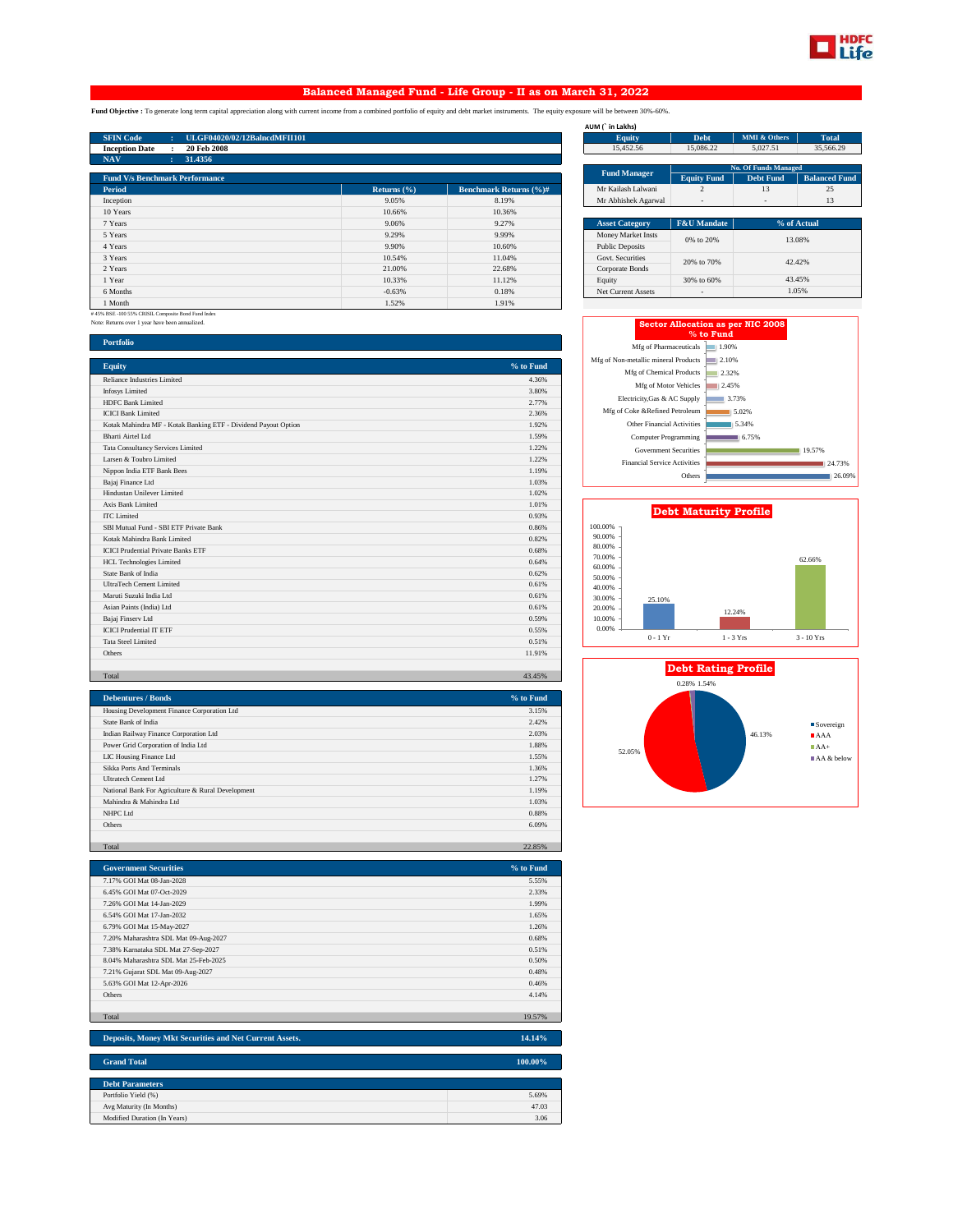

### **Defensive Managed Fund - Life Group - II as on March 31, 2022**

Fund Objective : To enhance long term returns for a portfolio predominantly invested in fixed income securities by taking a moderate to medium exposure to equity and equity related securities. The equity exposure will be b

| <b>SFIN Code</b>                      | ULGF03920/02/12DefnsvFdII101 |                 |                               | <b>Equity</b>          | <b>Debt</b>              | <b>MMI &amp; Others</b> | <b>Total</b>         |
|---------------------------------------|------------------------------|-----------------|-------------------------------|------------------------|--------------------------|-------------------------|----------------------|
| <b>Inception Date</b>                 | 20 Feb 2008                  |                 |                               | 36.624.69              | 103,899.93               | 34,136,00               | 174,660.62           |
| <b>NAV</b>                            | 31.5451                      |                 |                               |                        |                          |                         |                      |
|                                       |                              |                 |                               | <b>Fund Manager</b>    |                          | No. Of Funds Managed    |                      |
| <b>Fund V/s Benchmark Performance</b> |                              |                 |                               |                        | <b>Equity Fund</b>       | <b>Debt Fund</b>        | <b>Balanced Fund</b> |
| Period                                |                              | Returns $(\% )$ | <b>Benchmark Returns (%)#</b> | Mr Kailash Lalwani     | 2                        | 13                      | 25                   |
| Inception                             |                              | 8.72%           | 7.96%                         | Mr Abhishek Agarwal    | $\,$ $\,$                | $\sim$                  | 13                   |
| 10 Years                              |                              | 9.27%           | 9.36%                         |                        |                          |                         |                      |
| 7 Years                               |                              | 8.16%           | 8.62%                         | <b>Asset Category</b>  | <b>F&amp;U</b> Mandate   |                         | % of Actual          |
| 5 Years                               |                              | 7.95%           | 8.64%                         | Money Market Insts     | 0% to 20%                |                         | 17.93%               |
| 4 Years                               |                              | 8.48%           | 9.22%                         | <b>Public Deposits</b> |                          |                         |                      |
| 3 Years                               |                              | 8.98%           | 9.63%                         | Govt. Securities       | 50% to 85%               |                         | 59.49%               |
| 2 Years                               |                              | 12.70%          | 14.38%                        | Corporate Bonds        |                          |                         |                      |
| 1 Year                                |                              | 6.94%           | 7.80%                         | Equity                 | 15% to 30%               |                         | 20.97%               |
| 6 Months                              |                              | $-0.19%$        | 0.62%                         | Net Current Assets     | $\overline{\phantom{a}}$ |                         | 1.62%                |
| 1 Month                               |                              | 0.75%           | 1.06%                         |                        |                          |                         |                      |

| <b>Equity</b>             | <b>Debt</b>            | <b>MMI &amp; Others</b>     | <b>Total</b>         |  |  |
|---------------------------|------------------------|-----------------------------|----------------------|--|--|
| 36.624.69                 | 103.899.93             | 34,136.00                   | 174,660.62           |  |  |
|                           |                        | <b>No. Of Funds Managed</b> |                      |  |  |
| <b>Fund Manager</b>       | <b>Equity Fund</b>     | <b>Debt Fund</b>            | <b>Balanced Fund</b> |  |  |
| Mr Kailash Lalwani        | $\mathfrak{D}$         | 13                          | 25                   |  |  |
| Mr Abhishek Agarwal       | ۰                      | ۰                           | 13                   |  |  |
|                           |                        |                             |                      |  |  |
| <b>Asset Category</b>     | <b>F&amp;U</b> Mandate |                             | % of Actual          |  |  |
| <b>Money Market Insts</b> | 0% to 20%              |                             |                      |  |  |
|                           |                        | 17.93%                      |                      |  |  |
| <b>Public Deposits</b>    |                        |                             |                      |  |  |
| <b>Govt.</b> Securities   |                        |                             |                      |  |  |
| Corporate Bonds           | 50% to 85%             |                             | 59.49%               |  |  |
| Equity                    | 15% to 30%             |                             | 20.97%               |  |  |

### # 22.5% BSE -100 77.5% CRISIL Composite Bond Fund Index Note: Returns over 1 year have been annualized.

| <b>Portfolio</b>                                               |           |
|----------------------------------------------------------------|-----------|
| <b>Equity</b>                                                  | % to Fund |
| Reliance Industries Limited                                    | 2.11%     |
| <b>Infosys Limited</b>                                         | 1.83%     |
| HDFC Bank Limited                                              | 1.34%     |
| <b>ICICI Bank Limited</b>                                      | 1.14%     |
| Kotak Mahindra MF - Kotak Banking ETF - Dividend Payout Option | 0.92%     |
| Bharti Airtel Ltd                                              | 0.77%     |
| Tata Consultancy Services Limited                              | 0.59%     |
| Larsen & Toubro Limited                                        | 0.59%     |
| Nippon India ETF Bank Bees                                     | 0.57%     |
| Others                                                         | 11.11%    |
|                                                                |           |
| Total                                                          | 20.97%    |

| <b>Debentures / Bonds</b>                   | % to Fund |
|---------------------------------------------|-----------|
| Housing Development Finance Corporation Ltd | 5.10%     |
| LIC Housing Finance Ltd                     | 4.93%     |
| Indian Railway Finance Corporation Ltd      | 2.59%     |
| Power Grid Corporation of India Ltd         | 2.02%     |
| Larsen & Toubro Ltd.                        | 1.69%     |
| Power Finance Corporation Ltd               | 1.54%     |
| National Highway Authority Of India         | 1.49%     |
| State Bank of India                         | 1.48%     |
| <b>AXIS Bank Limited</b>                    | 1.38%     |
| <b>IDFC First Bank Limited</b>              | 1.36%     |
| <b>Others</b>                               | 7.92%     |
|                                             |           |

Total 31.49% and 31.49% and 31.49% and 31.49% and 31.49% and 31.49% and 31.49% and 31.49%

| <b>Government Securities</b>                      | % to Fund |
|---------------------------------------------------|-----------|
| 7.17% GOI Mat 08-Jan-2028                         | 5.80%     |
| 6.45% GOI Mat 07-Oct-2029                         | 2.74%     |
| 7.26% GOI Mat 14-Jan-2029                         | 2.71%     |
| 6.54% GOI Mat 17-Jan-2032                         | 2.17%     |
| 6.79% GOI Mat 15-May-2027                         | 1.92%     |
| 7.64% Food Corp of India Bond GOI Mat 12-Dec-2029 | 1.50%     |
| Gsec C-STRIPS Mat 26-Apr-2022                     | 1.43%     |
| 7.38% Karnataka SDL Mat 27-Sep-2027               | 1.04%     |
| 7.20% Maharashtra SDL Mat 09-Aug-2027             | 0.82%     |
| 8.22% Karnataka SDL Mat 09 Dec 2025               | 0.68%     |
| <b>Others</b>                                     | 7.20%     |
|                                                   |           |
| Total                                             | 28,00%    |

| Deposits, Money Mkt Securities and Net Current Assets. | 19.54%  |
|--------------------------------------------------------|---------|
| <b>Grand Total</b>                                     | 100.00% |
| <b>Debt Parameters</b>                                 |         |
| Portfolio Yield (%)                                    | 5.56%   |
| Avg Maturity (In Months)                               | 44.10   |
| Modified Duration (In Years)                           | 2.86    |

|                                      | <b>Sector Allocation as per NIC 2008</b><br>% to Fund |
|--------------------------------------|-------------------------------------------------------|
| Warehousing                          | 1.04%                                                 |
| Mfg of Chemical Products             | 1.12%                                                 |
| Mfg of Non-metallic mineral Products | 1.24%                                                 |
| Other Financial Activities           | 2.58%                                                 |
| Mfg of Coke &Refined Petroleum       | 3.22%                                                 |
| <b>Computer Programming</b>          | 3.26%                                                 |
| Electricity, Gas & AC Supply         | 3.67%                                                 |
| Civil Engineering                    | 3.81%                                                 |
| <b>Financial Service Activities</b>  | 26.14%                                                |
| <b>Government Securities</b>         | 28.00%                                                |
| Others                               | 25.92%                                                |



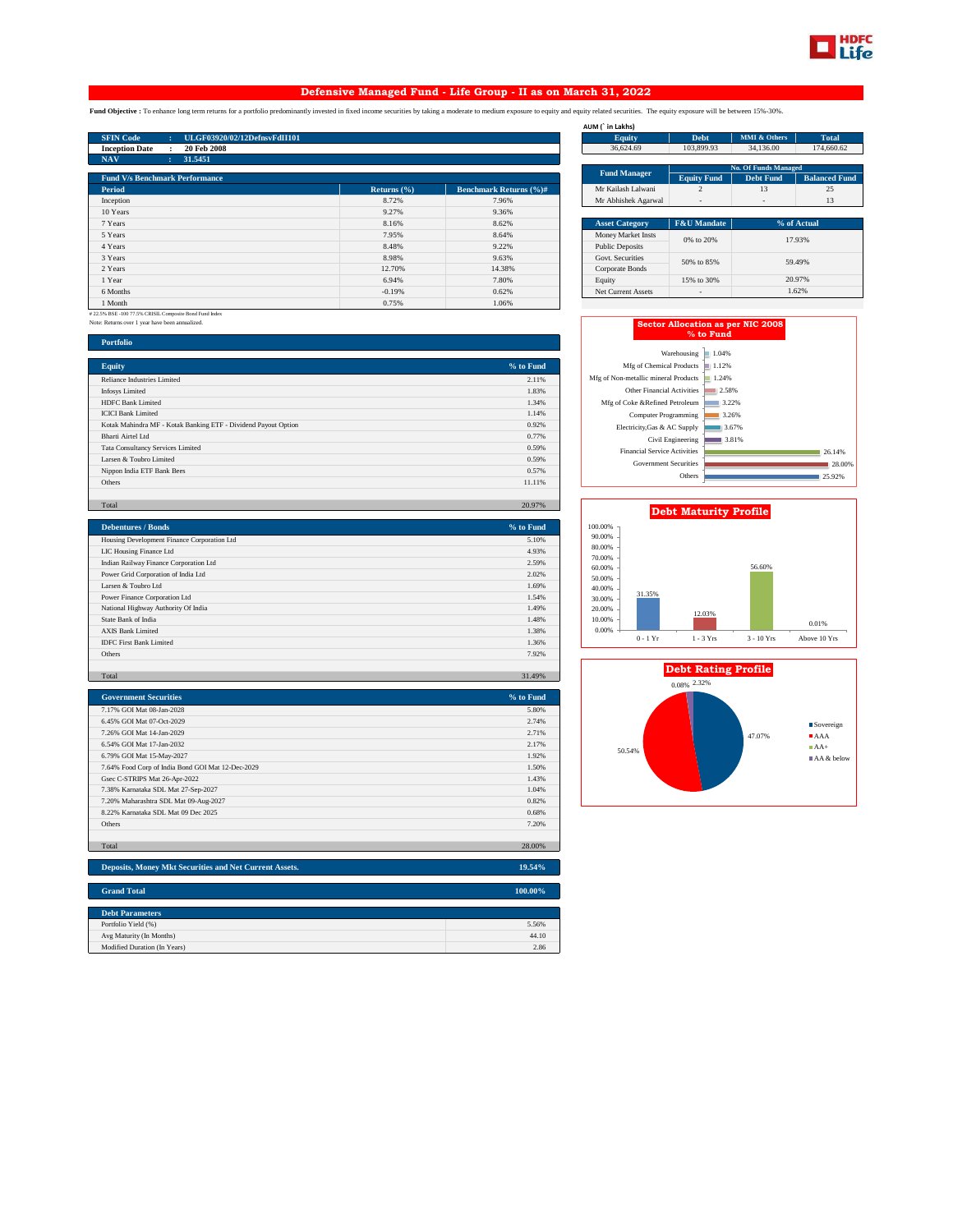

### **Liquid Fund - Life Group - II as on March 31, 2022**

**Fund Objective :** To deliver returns linked to Money Market levels with minimal interest rate risk and minimal credit risk so as to provide a high level of safety of capital.

| <b>Equity</b><br>$\sim$       | <b>Debt</b><br>$\overline{a}$ | <b>MMI &amp; Others</b> | <b>Total</b>                                          |
|-------------------------------|-------------------------------|-------------------------|-------------------------------------------------------|
|                               |                               |                         |                                                       |
|                               |                               | 3.068.81                | 3,068.81                                              |
|                               |                               |                         |                                                       |
|                               |                               |                         |                                                       |
|                               | <b>Equity Fund</b>            | <b>Debt Fund</b>        | <b>Balanced Fund</b>                                  |
| Mr Vineet Choraria            |                               | 29                      | $\overline{\mathcal{L}}$                              |
|                               |                               |                         |                                                       |
|                               |                               |                         |                                                       |
| <b>Asset Category</b>         |                               |                         | % of Actual                                           |
| Money Market Insts            |                               |                         | 100,00%                                               |
| <b>Public Deposits</b>        |                               |                         |                                                       |
| Govt. Securities              |                               |                         | 0.00%                                                 |
| Corporate Bonds               |                               |                         |                                                       |
| Equity                        | 0%                            |                         | 0.00%                                                 |
|                               |                               |                         |                                                       |
|                               |                               |                         |                                                       |
| <b>Benchmark Returns (%)#</b> | <b>Fund Manager</b>           | 100%<br>0%              | <b>No. Of Funds Managed</b><br><b>F&amp;U</b> Mandate |

| <b>Debt</b>                 | <b>MMI &amp; Others</b> | <b>Total</b>         |  |
|-----------------------------|-------------------------|----------------------|--|
| -                           | 3.068.81                | 3.068.81             |  |
|                             |                         |                      |  |
| <b>No. Of Funds Managed</b> |                         |                      |  |
| <b>Equity Fund</b>          | <b>Debt Fund</b>        | <b>Balanced Fund</b> |  |
|                             | 29                      | $\mathfrak{D}$       |  |
|                             |                         |                      |  |
|                             |                         |                      |  |
|                             |                         | % of Actual          |  |
|                             |                         |                      |  |

| <b>ASSEL CALCEDLY</b>  | т осо таниаце | 79 91 FREEHA |
|------------------------|---------------|--------------|
| Money Market Insts     | 100%          | 100.00%      |
| <b>Public Deposits</b> |               |              |
| Govt. Securities       |               | 0.00%        |
| Corporate Bonds        | 0%            |              |
| Equity                 | 0%            | 0.00%        |

### # CRISIL Liquid Fund Index Note: Returns over 1 year have been annualized.

| <b>Portfolio</b>                                       |         |
|--------------------------------------------------------|---------|
| Deposits, Money Mkt Securities and Net Current Assets. | 100.00% |
| <b>Grand Total</b>                                     | 100.00% |
| <b>Debt Parameters</b>                                 |         |
| Portfolio Yield (%)                                    | 3.94%   |
| Avg Maturity (In Months)                               | 6.78    |
| Modified Duration (In Years)                           | 0.57    |





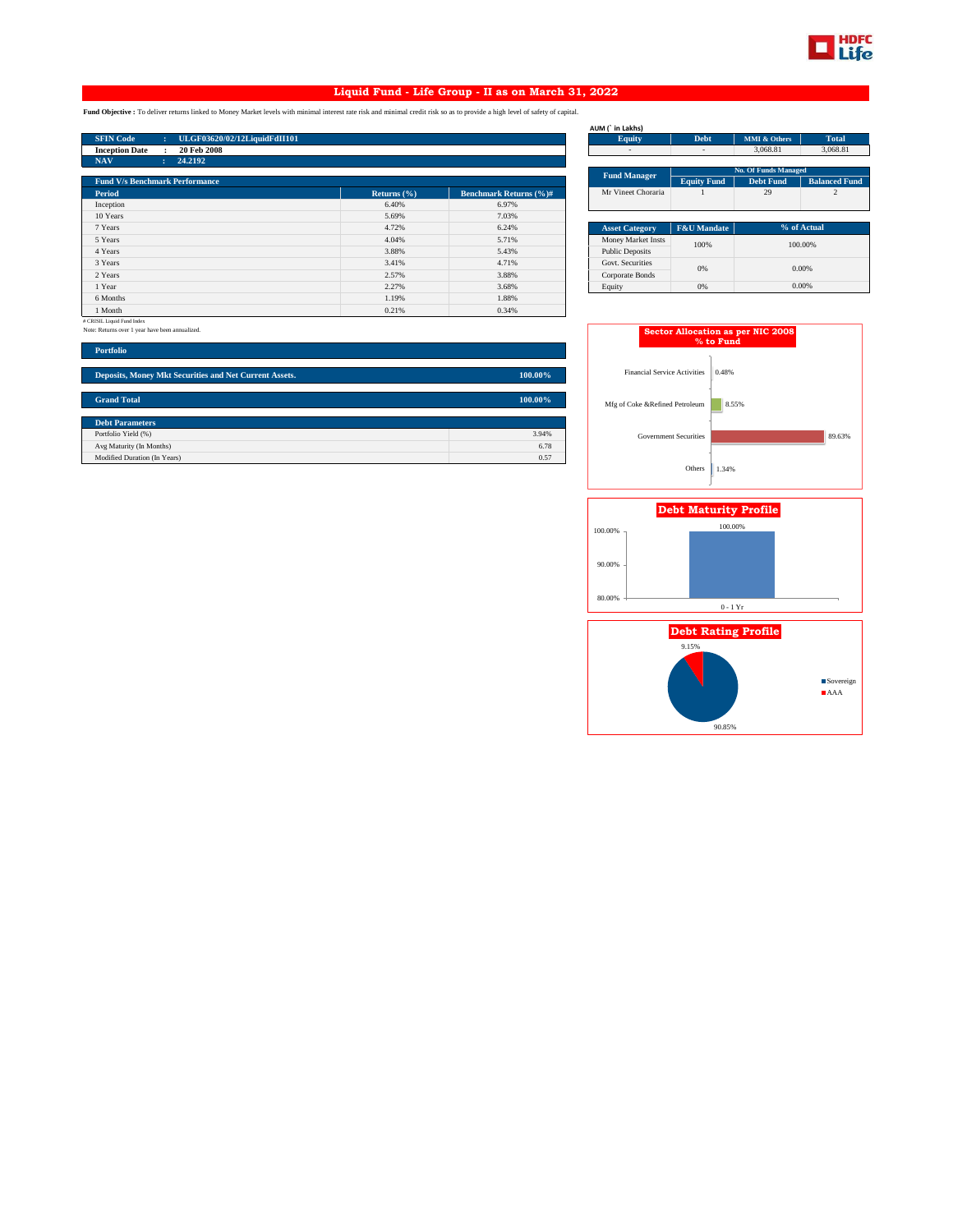

### **Secured Managed Fund - Life Group - II as on March 31, 2022**

**Fund Objective :** To provide reasonable returns through investments in high credit quality debt instruments while maintaining an optimal level of interest rate risk.

| <b>SFIN Code</b>                      |                              |             |                               |                        |                          | <b>MMI &amp; Others</b>     | <b>Total</b>         |
|---------------------------------------|------------------------------|-------------|-------------------------------|------------------------|--------------------------|-----------------------------|----------------------|
|                                       | ULGF03820/02/12SecureMFII101 |             |                               | <b>Equity</b>          | <b>Debt</b>              |                             |                      |
| <b>Inception Date</b>                 | 20 Feb 2008                  |             |                               | $\,$ $\,$              | 91.449.40                | 14.297.09                   | 105,746.49           |
| <b>NAV</b>                            | 29.6481                      |             |                               |                        |                          |                             |                      |
|                                       |                              |             |                               | <b>Fund Manager</b>    |                          | <b>No. Of Funds Managed</b> |                      |
| <b>Fund V/s Benchmark Performance</b> |                              |             |                               |                        | <b>Equity Fund</b>       | <b>Debt Fund</b>            | <b>Balanced Fund</b> |
| Period                                |                              | Returns (%) | <b>Benchmark Returns (%)#</b> | Mr Vineet Choraria     |                          | 29                          | 2                    |
| Inception                             |                              | 7.97%       | 7.74%                         |                        |                          |                             |                      |
| 10 Years                              |                              | 8.13%       | 8.37%                         |                        |                          |                             |                      |
| 7 Years                               |                              | 7.20%       | 7.96%                         | <b>Asset Category</b>  | <b>F&amp;U</b> Mandate   |                             | % of Actual          |
| 5 Years                               |                              | 6.53%       | 7.29%                         | Money Market Insts     | 0% to 25%                |                             | 11.93%               |
| 4 Years                               |                              | 7.04%       | 7.84%                         | <b>Public Deposits</b> |                          |                             |                      |
| 3 Years                               |                              | 6.97%       | 8.22%                         | Govt. Securities       | 75% to 100%              |                             |                      |
| 2 Years                               |                              | 4.74%       | 6.07%                         | Corporate Bonds        |                          | 86.48%                      |                      |
| 1 Year                                |                              | 3.81%       | 4.48%                         | Equity                 | 0%                       |                             | 0.00%                |
| 6 Months                              |                              | 0.44%       | 1.05%                         | Net Current Assets     | $\overline{\phantom{a}}$ |                             | 1.59%                |
| 1 Month                               |                              | 0.15%       | 0.21%                         |                        |                          |                             |                      |

<sup>#</sup> CRISIL Composite Bond Fund Index Note: Returns over 1 year have been annualized.

| <b>Portfolio</b>                            |           |
|---------------------------------------------|-----------|
| <b>Debentures / Bonds</b>                   | % to Fund |
| Housing Development Finance Corporation Ltd | 7.65%     |
| <b>IDFC First Bank Limited</b>              | 4.47%     |
| Sikka Ports And Terminals                   | 3.74%     |
| Bajaj Finance Ltd                           | 3.04%     |
| Power Finance Corporation Ltd               | 2.74%     |
| <b>State Bank of India</b>                  | 1.63%     |
| Mahindra & Mahindra Ltd                     | 1.61%     |
| <b>ICICI Bank Ltd</b>                       | 1.58%     |
| <b>Embassy Office Parks REIT</b>            | 1.45%     |
| LIC Housing Finance Ltd                     | 1.28%     |
| Others                                      | 5.58%     |
|                                             |           |

Total 34.77%

| <b>Government Securities</b>                      | % to Fund |
|---------------------------------------------------|-----------|
| 7.17% GOI Mat 08-Jan-2028                         | 12.29%    |
| 7.26% GOI Mat 14-Jan-2029                         | 9.64%     |
| 6.79% GOI Mat 15-May-2027                         | 7.22%     |
| 7.61% GOI Mat 09-May-2030                         | 3.51%     |
| 7.64% Food Corp of India Bond GOI Mat 12-Dec-2029 | 3.14%     |
| 7.88% GOI Mat 19-Mar-2030                         | 2.56%     |
| 7.84% Tamil Nadu SDL Mat 13-Jul-2026              | 2.50%     |
| 7.60% Food Corp of India Bond GOI Mat 09-Jan-2030 | 1.94%     |
| 8.84% Gujarat SDL Mat 17-Oct-2022                 | 1.49%     |
| 6.79% GOI Mat 26-Dec-2029                         | 1.01%     |
| <b>Others</b>                                     | 6.40%     |
|                                                   |           |
| Total                                             | 51.71%    |

| Deposits, Money Mkt Securities and Net Current Assets. | 13.52%  |
|--------------------------------------------------------|---------|
| <b>Grand Total</b>                                     | 100.00% |
| <b>Debt Parameters</b>                                 |         |
| Portfolio Yield (%)                                    | 6.06%   |
| Avg Maturity (In Months)                               | 56.38   |
| Modified Duration (In Years)                           | 3.65    |

| AUM ( in Lakhs) |             |       |
|-----------------|-------------|-------|
| <b>Equity</b>   | <b>Debt</b> | MMI & |
|                 | 91,449.40   | 14.29 |
|                 |             |       |

|                     | <b>No. Of Funds Managed</b> |                  |                      |  |
|---------------------|-----------------------------|------------------|----------------------|--|
| <b>Fund Manager</b> | <b>Equity Fund</b>          | <b>Debt Fund</b> | <b>Balanced Fund</b> |  |
| Mr Vineet Choraria  |                             | 29               |                      |  |

| <b>Asset Category</b>     | <b>F&amp;U</b> Mandate   | % of Actual |  |
|---------------------------|--------------------------|-------------|--|
| Money Market Insts        | 0% to 25%                | 11.93%      |  |
| <b>Public Deposits</b>    |                          |             |  |
| Govt. Securities          | 75% to 100%              | 86.48%      |  |
| Corporate Bonds           |                          |             |  |
| Equity                    | 0%                       | 0.00%       |  |
| <b>Net Current Assets</b> | $\overline{\phantom{a}}$ | 1.59%       |  |





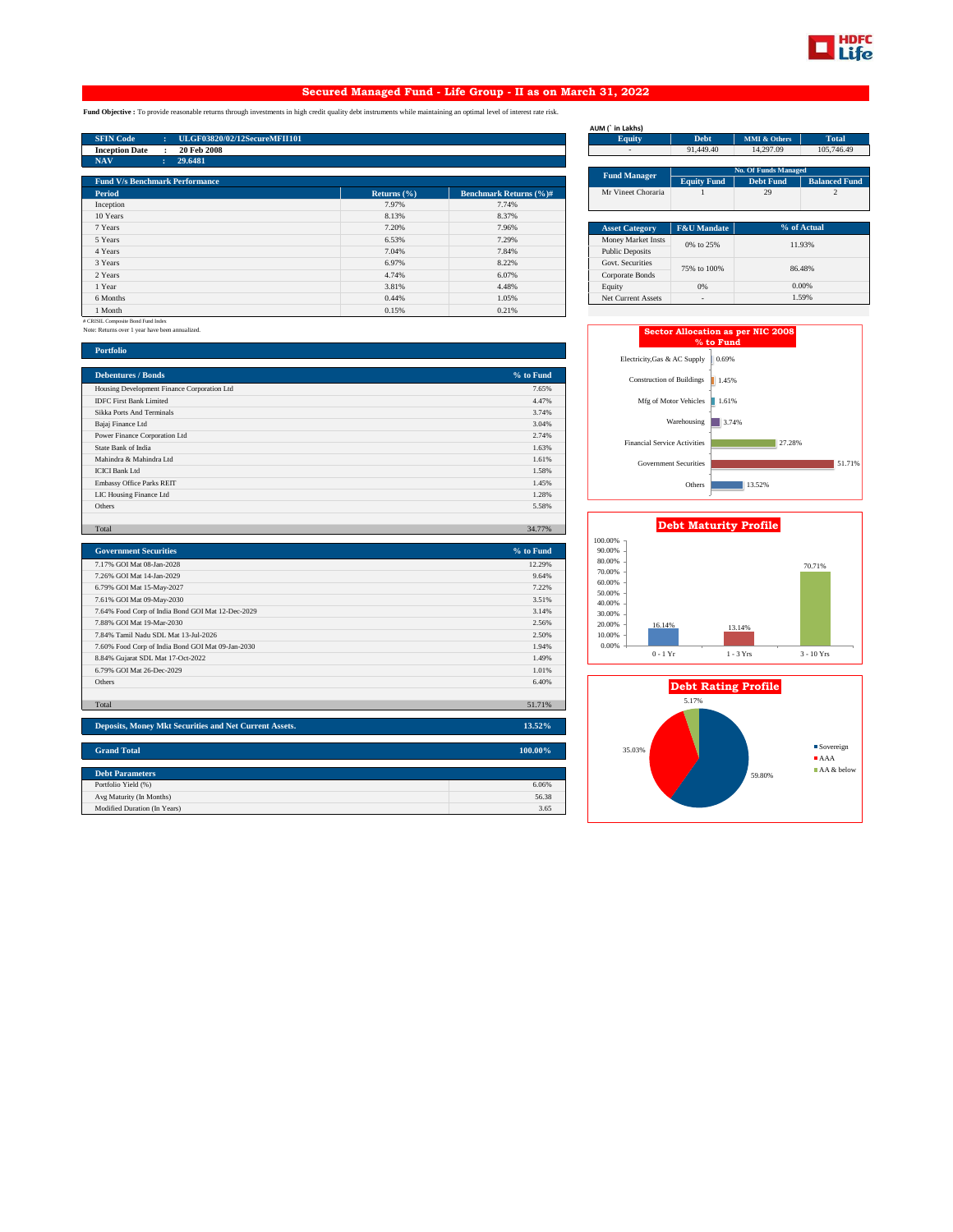

### **Stable Managed Fund - Life Group - II as on March 31, 2022**

Fund Objective : To generate optimal returns for investors through short term investments in high credit quality securities so as to keep interest rate risks low and provide safety of capital over the medium term horizon.

| <b>SFIN Code</b>                      | ULGF03720/02/12StableMFII101 |                 |                               | <b>Equity</b>          | <b>Debt</b>            | <b>MMI &amp; Others</b>     | <b>Total</b>         |
|---------------------------------------|------------------------------|-----------------|-------------------------------|------------------------|------------------------|-----------------------------|----------------------|
| <b>Inception Date</b>                 | 20 Feb 2008                  |                 |                               | $\sim$                 | 1.191.60               | 2,850.26                    | 4,041.86             |
| NAV                                   | 25.011                       |                 |                               |                        |                        |                             |                      |
|                                       |                              |                 |                               | <b>Fund Manager</b>    |                        | <b>No. Of Funds Managed</b> |                      |
| <b>Fund V/s Benchmark Performance</b> |                              |                 |                               |                        | <b>Equity Fund</b>     | <b>Debt Fund</b>            | <b>Balanced Fund</b> |
| Period                                |                              | Returns $(\% )$ | <b>Benchmark Returns (%)#</b> | Mr Kailash Lalwani     | $\overline{2}$         | 13                          | 25                   |
| Inception                             |                              | 6.68%           | 7.44%                         |                        |                        |                             |                      |
| 10 Years                              |                              | 6.40%           | 8.09%                         |                        |                        |                             |                      |
| 7 Years                               |                              | 5.62%           | 7.34%                         | <b>Asset Category</b>  | <b>F&amp;U</b> Mandate |                             | % of Actual          |
| 5 Years                               |                              | 5.26%           | 6.79%                         | Money Market Insts     |                        |                             |                      |
| 4 Years                               |                              | 5.33%           | 6.79%                         | <b>Public Deposits</b> | 100%                   | 100,00%                     |                      |
| 3 Years                               |                              | 4.84%           | 6.34%                         | Govt. Securities       |                        |                             |                      |
| 2 Years                               |                              | 3.81%           | 5.47%                         | Corporate Bonds        |                        |                             |                      |
| 1 Year                                |                              | 3.18%           | 4.49%                         | Equity                 | 0%                     |                             | 0.00%                |
| 6 Months                              |                              | 1.27%           | 2.12%                         |                        |                        |                             |                      |
| 1 Month                               |                              | 0.26%           | 0.41%                         |                        |                        |                             |                      |

| AUM (` in Lakhs)          |                        |                             |                      |  |
|---------------------------|------------------------|-----------------------------|----------------------|--|
| <b>Equity</b>             | <b>Debt</b>            | <b>MMI &amp; Others</b>     | <b>Total</b>         |  |
| $\overline{\phantom{a}}$  | 1.191.60               | 2.850.26                    | 4.041.86             |  |
|                           |                        |                             |                      |  |
| <b>Fund Manager</b>       |                        | <b>No. Of Funds Managed</b> |                      |  |
|                           | <b>Equity Fund</b>     | <b>Debt Fund</b>            | <b>Balanced Fund</b> |  |
| Mr Kailash Lalwani        | $\mathfrak{D}$         | 13                          | 25                   |  |
|                           |                        |                             |                      |  |
|                           |                        |                             |                      |  |
| <b>Asset Category</b>     | <b>F&amp;U</b> Mandate |                             | % of Actual          |  |
| <b>Money Market Insts</b> |                        |                             |                      |  |
| <b>Public Deposits</b>    | 100%                   | 100.00%                     |                      |  |
| Govt. Securities          |                        |                             |                      |  |
|                           |                        |                             |                      |  |

| 1 Month                                                                                                                                                                                                                                                             | 0.26% | 0.41%     |                                        |
|---------------------------------------------------------------------------------------------------------------------------------------------------------------------------------------------------------------------------------------------------------------------|-------|-----------|----------------------------------------|
| # CRISIL Low Duration Debt Index<br>Note: Returns over 1 year have been annualized. The benchmark index of the fund has been changed to CRISIL Low Duration Debt Index w.e.f December 30, 2020. Benchmark returns are computed<br>basis the revised benchmark index |       |           | <b>Sector Allocation</b><br>$%$ to $F$ |
| <b>Portfolio</b>                                                                                                                                                                                                                                                    |       |           | Civil Engineering<br>1.2               |
| <b>Debentures / Bonds</b>                                                                                                                                                                                                                                           |       | % to Fund |                                        |
| HDB Financial Services Ltd                                                                                                                                                                                                                                          |       | 5.57%     | Electricity, Gas & AC Supply           |

| HDB Financial Services Ltd                  | 5.57%     |
|---------------------------------------------|-----------|
| Power Grid Corporation of India Ltd         | 5.56%     |
| Housing Development Finance Corporation Ltd | 5.40%     |
| Larsen & Toubro Ltd                         | 1.27%     |
|                                             |           |
| Total                                       | 17.81%    |
|                                             |           |
| <b>Government Securities</b>                | % to Fund |
| 7.37% GOI Mat 16-April-2023                 | 6.10%     |

| Gsec C-STRIPS Mat 22-Feb-2023 | 3.57% |
|-------------------------------|-------|
| Gsec C-STRIPS Mat 15-Jun-2023 | 1.41% |
| Gsec C-STRIPS Mat 12-Dec-2022 | 0.60% |
|                               |       |
| Total                         | 68%   |

**Deposits, Money Mkt Securities and Net Current Assets. 70.52%**

| <b>Grand Total</b>           | 100.00% |
|------------------------------|---------|
|                              |         |
| <b>Debt Parameters</b>       |         |
| Portfolio Yield (%)          | 4.68%   |
| Avg Maturity (In Months)     | 10.94   |
| Modified Duration (In Years) | 0.88    |





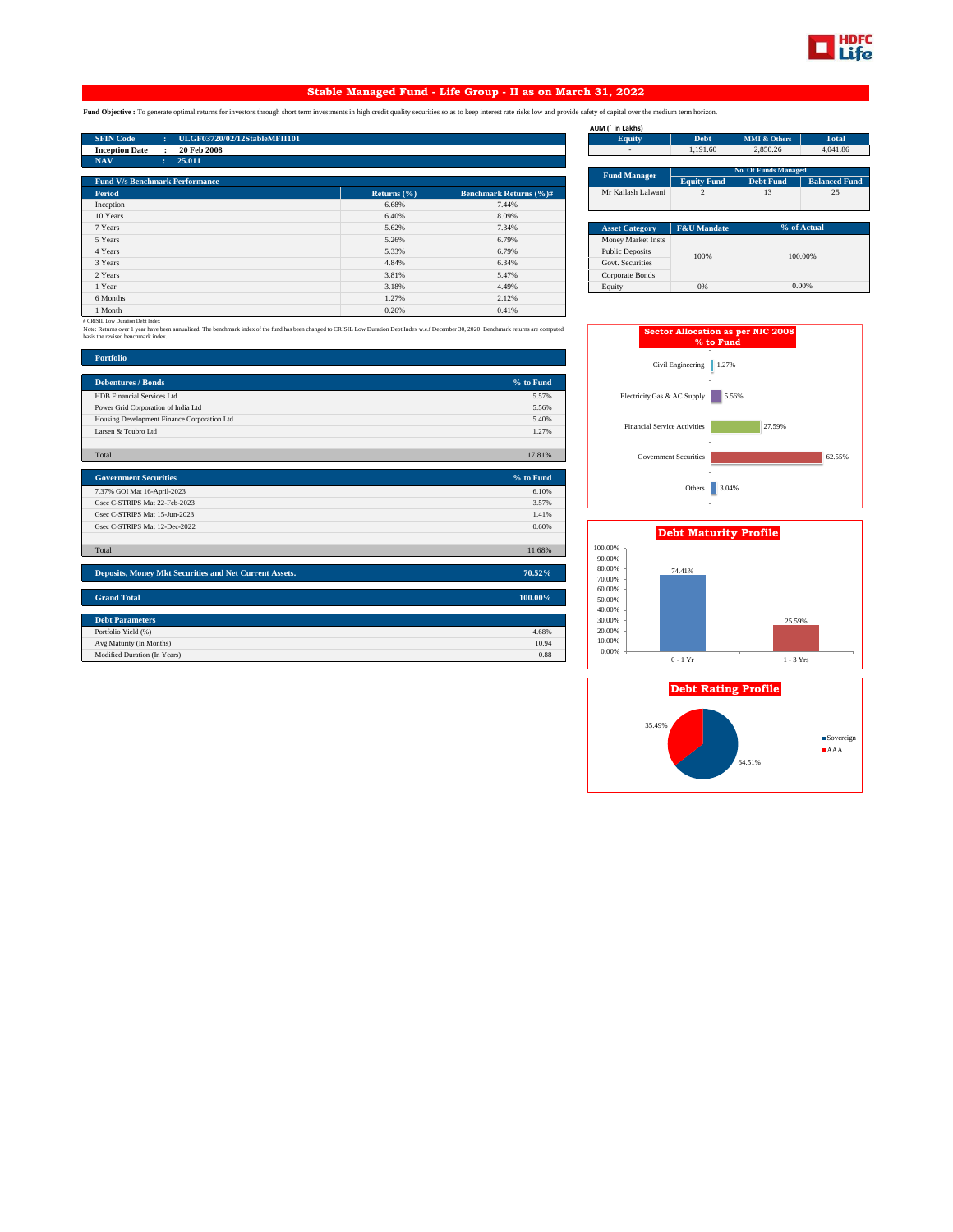

### **Balanced Managed Fund - Pension Group - II as on March 31, 2022**

Fund Objective : To generate long term capital appreciation along with current income from a combined portfolio of equity and debt market instruments. The equity exposure will be between 30%-60%.

| <b>SFIN Code</b><br>ULGF04611/02/12BalncdMFII101 |                 |                               | <b>Equity</b>             | <b>Debt</b>            | <b>MMI &amp; Others</b>     | <b>Total</b>         |
|--------------------------------------------------|-----------------|-------------------------------|---------------------------|------------------------|-----------------------------|----------------------|
| <b>Inception Date</b><br><b>08 Oct 2008</b>      |                 |                               | 286.67                    | 242.71                 | 89.05                       | 618.43               |
| <b>NAV</b><br>$\pm 42.5283$                      |                 |                               |                           |                        |                             |                      |
|                                                  |                 |                               | <b>Fund Manager</b>       |                        | <b>No. Of Funds Managed</b> |                      |
| <b>Fund V/s Benchmark Performance</b>            |                 |                               |                           | <b>Equity Fund</b>     | <b>Debt Fund</b>            | <b>Balanced Fund</b> |
| <b>Period</b>                                    | Returns $(\% )$ | <b>Benchmark Returns (%)#</b> | Mr Kailash Lalwani        | $\overline{2}$         | 13                          | 25                   |
| Inception                                        | 11.67%          | 10.33%                        | Mr Abhishek Agarwal       | $\qquad \qquad =$      | $\sim$                      | 13                   |
| 10 Years                                         | 10.73%          | 10.36%                        |                           |                        |                             |                      |
| 7 Years                                          | 9.23%           | 9.27%                         | <b>Asset Category</b>     | <b>F&amp;U</b> Mandate |                             | % of Actual          |
| 5 Years                                          | 9.62%           | 9.99%                         | <b>Money Market Insts</b> | 0% to 20%              |                             | 13.25%               |
| 4 Years                                          | 10.35%          | 10.60%                        | <b>Public Deposits</b>    |                        |                             |                      |
| 3 Years                                          | 10.77%          | 11.04%                        | Govt. Securities          | 20% to 70%             |                             | 39.25%               |
| 2 Years                                          | 21.28%          | 22.68%                        | Corporate Bonds           |                        |                             |                      |
| 1 Year                                           | 10.24%          | 11.12%                        | Equity                    | 30% to 60%             |                             | 46.35%               |
| 6 Months                                         | $-0.64%$        | 0.18%                         | Net Current Assets        | $\sim$                 |                             | 1.15%                |
| 1 Month                                          | 1.62%           | 1.91%                         |                           |                        |                             |                      |

| <b>Equity</b>           | <b>Deht</b>            | <b>MMI &amp; Others</b>     | <b>Total</b>         |
|-------------------------|------------------------|-----------------------------|----------------------|
| 286.67                  | 242.71                 | 89.05                       | 618.43               |
|                         |                        |                             |                      |
| <b>Fund Manager</b>     |                        | <b>No. Of Funds Managed</b> |                      |
|                         | <b>Equity Fund</b>     | <b>Debt Fund</b>            | <b>Balanced Fund</b> |
| Mr Kailash Lalwani      | $\mathfrak{D}$         | 13                          | 25                   |
| Mr Abhishek Agarwal     |                        |                             | 13                   |
|                         |                        |                             |                      |
|                         |                        |                             |                      |
| <b>Asset Category</b>   | <b>F&amp;U</b> Mandate |                             | % of Actual          |
| Money Market Insts      |                        |                             |                      |
| <b>Public Deposits</b>  | 0% to 20%              |                             | 13.25%               |
| <b>Govt.</b> Securities |                        |                             |                      |
| Corporate Bonds         | 20% to 70%             |                             | 39.25%               |
| Equity                  | 30% to 60%             |                             | 46.35%               |

### # 45% BSE -100 55% CRISIL Composite Bond Fund Index Note: Returns over 1 year have been annualized.

**Portfolio**

| <b>Equity</b>                                                  | % to Fund |
|----------------------------------------------------------------|-----------|
| Reliance Industries Limited                                    | 4.66%     |
| <b>Infosys Limited</b>                                         | 4.05%     |
| HDFC Bank Limited                                              | 2.96%     |
| <b>ICICI</b> Bank Limited                                      | 2.50%     |
| Kotak Mahindra MF - Kotak Banking ETF - Dividend Payout Option | 2.03%     |
| Bharti Airtel Ltd                                              | 1.70%     |
| Tata Consultancy Services Limited                              | 1.31%     |
| Larsen & Toubro Limited                                        | 1.29%     |
| Nippon India ETF Bank Bees                                     | 1.26%     |
| Hindustan Unilever Limited                                     | 1.09%     |
| Bajaj Finance Ltd                                              | 1.09%     |
| Axis Bank Limited                                              | 1.07%     |
| ITC Limited                                                    | 0.99%     |
| SBI Mutual Fund - SBI ETF Private Bank                         | 0.91%     |
| Kotak Mahindra Bank Limited                                    | 0.88%     |
| <b>ICICI Prudential Private Banks ETF</b>                      | 0.73%     |
| <b>HCL Technologies Limited</b>                                | 0.68%     |
| State Bank of India                                            | 0.66%     |
| <b>UltraTech Cement Limited</b>                                | 0.65%     |
| Maruti Suzuki India Ltd.                                       | 0.65%     |
| Asian Paints (India) Ltd                                       | 0.65%     |
| Bajaj Finserv Ltd                                              | 0.63%     |
| <b>ICICI Prudential IT ETF</b>                                 | 0.58%     |
| <b>Tata Steel Limited</b>                                      | 0.55%     |
| <b>Titan Company Limited</b>                                   | 0.52%     |
| Mahindra & Mahindra Ltd.                                       | 0.51%     |
| Others                                                         | 11.75%    |
|                                                                |           |
| Total                                                          | 46.35%    |

| <b>Debentures / Bonds</b>                   | % to Fund |
|---------------------------------------------|-----------|
| Power Grid Corporation of India Ltd         | 3.47%     |
| State Bank of India                         | 3.34%     |
| Housing Development Finance Corporation Ltd | 1.82%     |
| Power Finance Corporation Ltd               | 1.73%     |
| <b>REC</b> Limited                          | 1.73%     |
| LIC Housing Finance Ltd                     | 1.72%     |
| Indian Railway Finance Corporation Ltd      | 1.67%     |
| National Highway Authority Of India         | 1.66%     |
| <b>Sikka Ports And Terminals</b>            | 1.64%     |
|                                             |           |
| Total                                       | 18.78%    |

| <b>Government Securities</b>                      | % to Fund |
|---------------------------------------------------|-----------|
| 7.26% GOI Mat 14-Jan-2029                         | 3.23%     |
| 7.38% Karnataka SDL Mat 27-Sep-2027               | 2.01%     |
| 6.45% GOI Mat 07-Oct-2029                         | 1.73%     |
| 7.59% GOI Mat 20-Mar-2029                         | 1.69%     |
| 7.64% Food Corp of India Bond GOI Mat 12-Dec-2029 | 1.68%     |
| 7.20% Maharashtra SDL Mat 09-Aug-2027             | 1.67%     |
| 6.54% GOI Mat 17-Jan-2032.                        | 1.58%     |
| 6.79% GOI Mat 15-May-2027                         | 1.50%     |
| 8.00% Oil Bond Mat 23-Mar-2026                    | 0.68%     |
| 5.63% GOI Mat 12-Apr-2026                         | 0.54%     |
| <b>Others</b>                                     | 4.14%     |
|                                                   |           |
| Total                                             | 20.46%    |

| Deposits, Money Mkt Securities and Net Current Assets. | 14.40%  |
|--------------------------------------------------------|---------|
|                                                        |         |
| <b>Grand Total</b>                                     | 100.00% |
|                                                        |         |
| <b>Debt Parameters</b>                                 |         |
| Portfolio Yield (%)                                    | 5.70%   |
| Avg Maturity (In Months)                               | 47.56   |
| Modified Duration (In Years)                           | 3.09    |





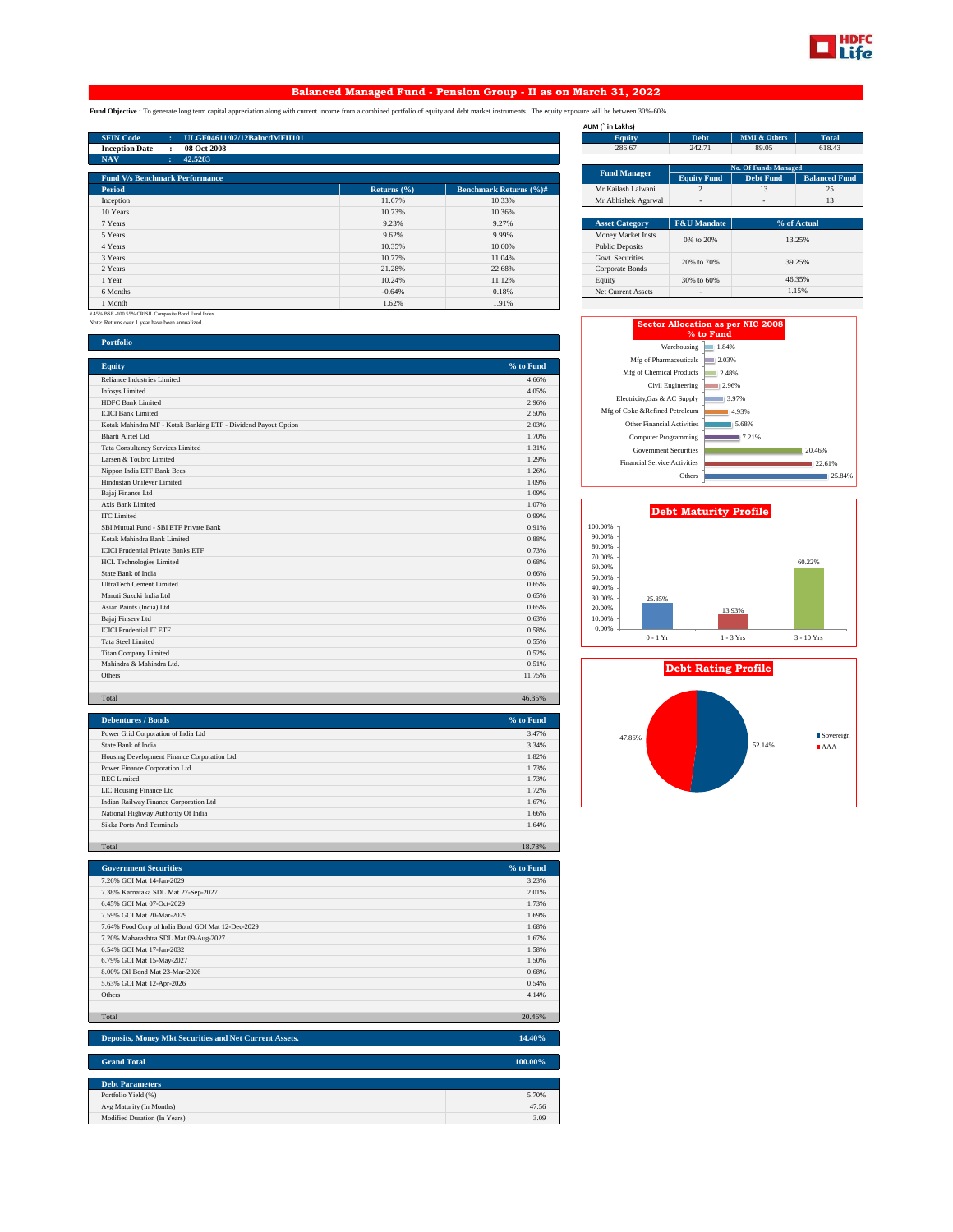

### **Defensive Managed Fund - Pension Group - II as on March 31, 2022**

Fund Objective : To enhance long term returns for a portfolio predominantly invested in fixed income securities by taking a moderate to medium exposure to equity and equity related securities. The equity exposure will be b

|                                                  |                 |                               | ………………………              |                        |                         |                      |
|--------------------------------------------------|-----------------|-------------------------------|------------------------|------------------------|-------------------------|----------------------|
| <b>SFIN Code</b><br>ULGF04511/02/12DefnsvFdII101 |                 |                               | Equity                 | <b>Debt</b>            | <b>MMI &amp; Others</b> | <b>Total</b>         |
| <b>Inception Date</b><br><b>08 Oct 2008</b>      |                 |                               | 8,038.85               | 20.356.44              | 6.526.97                | 34,922.27            |
| <b>NAV</b><br>34.2459                            |                 |                               |                        |                        |                         |                      |
|                                                  |                 |                               | <b>Fund Manager</b>    |                        | No. Of Funds Managed    |                      |
| <b>Fund V/s Benchmark Performance</b>            |                 |                               |                        | <b>Equity Fund</b>     | <b>Debt Fund</b>        | <b>Balanced Fund</b> |
| Period                                           | Returns $(\% )$ | <b>Benchmark Returns (%)#</b> | Mr Kailash Lalwani     | $\mathfrak{D}$         | 13                      | 25                   |
| Inception                                        | 9.66%           | 9.22%                         | Mr Abhishek Agarwal    | $\,$ $\,$              | $\,$                    | 13                   |
| 10 Years                                         | 9.23%           | 9.36%                         |                        |                        |                         |                      |
| 7 Years                                          | 8.18%           | 8.62%                         | <b>Asset Category</b>  | <b>F&amp;U</b> Mandate |                         | % of Actual          |
| 5 Years                                          | 8.01%           | 8.64%                         | Money Market Insts     | 0% to 20%<br>17.34%    |                         |                      |
| 4 Years                                          | 8.52%           | 9.22%                         | <b>Public Deposits</b> |                        |                         |                      |
| 3 Years                                          | 9.17%           | 9.63%                         | Govt. Securities       | 50% to 85%             |                         | 58.29%               |
| 2 Years                                          | 12.83%          | 14.38%                        | Corporate Bonds        |                        |                         |                      |
| 1 Year                                           | 7.16%           | 7.80%                         | Equity                 | 15% to 30%             |                         | 23.02%               |
| 6 Months                                         | $-0.21%$        | 0.62%                         | Net Current Assets     | $\sim$                 |                         | 1.35%                |
| 1 Month                                          | 0.83%           | 1.06%                         |                        |                        |                         |                      |

| <b>Equity</b>           | <b>Debt</b>            | <b>MMI &amp; Others</b>     | <b>Total</b>         |
|-------------------------|------------------------|-----------------------------|----------------------|
| 8.038.85                | 20.356.44              | 6.526.97                    | 34,922.27            |
|                         |                        |                             |                      |
| <b>Fund Manager</b>     |                        | <b>No. Of Funds Managed</b> |                      |
|                         | <b>Equity Fund</b>     | <b>Debt Fund</b>            | <b>Balanced Fund</b> |
| Mr Kailash Lalwani      | $\mathfrak{D}$         | 13                          | 25                   |
| Mr Abhishek Agarwal     | ٠                      | ٠                           | 13                   |
|                         |                        |                             |                      |
| <b>Asset Category</b>   | <b>F&amp;U</b> Mandate |                             | % of Actual          |
|                         | 17.34%                 |                             |                      |
| Money Market Insts      |                        |                             |                      |
| <b>Public Deposits</b>  | 0% to 20%              |                             |                      |
| <b>Govt.</b> Securities |                        |                             |                      |
| Corporate Bonds         | 50% to 85%             |                             | 58.29%               |
| Equity                  | 15% to 30%             |                             | 23.02%               |

**AUM (` in Lakhs)**

### # 22.5% BSE -100 77.5% CRISIL Composite Bond Fund Index Note: Returns over 1 year have been annualized.

| <b>Portfolio</b>                                               |           |
|----------------------------------------------------------------|-----------|
| <b>Equity</b>                                                  | % to Fund |
| Reliance Industries Limited                                    | 2.31%     |
| <b>Infosys Limited</b>                                         | 2.01%     |
| HDFC Bank Limited                                              | 1.47%     |
| <b>ICICI</b> Bank Limited                                      | 1.25%     |
| Kotak Mahindra MF - Kotak Banking ETF - Dividend Payout Option | 1.01%     |
| Bharti Airtel Ltd                                              | 0.84%     |
| <b>Tata Consultancy Services Limited</b>                       | 0.65%     |
| Larsen & Toubro Limited                                        | 0.64%     |
| Nippon India ETF Bank Bees                                     | 0.63%     |
| Bajaj Finance Ltd                                              | 0.55%     |
| Hindustan Unilever Limited                                     | 0.54%     |
| Axis Bank Limited                                              | 0.53%     |
| Others                                                         | 10.57%    |
|                                                                |           |
| Total                                                          | 23.02%    |

| <b>Debentures / Bonds</b>                         | % to Fund |
|---------------------------------------------------|-----------|
| Housing Development Finance Corporation Ltd       | 4.87%     |
| Bajaj Finance Ltd                                 | 3.68%     |
| State Bank of India                               | 3.30%     |
| Hindustan Petroleum Corporation Ltd               | 2.94%     |
| National Bank For Agriculture & Rural Development | 1.96%     |
| Indian Railway Finance Corporation Ltd            | 1.83%     |
| LIC Housing Finance Ltd                           | 1.32%     |
| Export and Import Bank of India                   | 1.31%     |
| Sikka Ports And Terminals                         | 1.23%     |
| Mahindra and Mahindra Financial Services Ltd.     | 1.02%     |
| Others                                            | 5.68%     |
|                                                   |           |

| <b>Government Securities</b>          | % to Fund |
|---------------------------------------|-----------|
| 7.17% GOI Mat 08-Jan-2028             | 5.72%     |
| 6.45% GOI Mat 07-Oct-2029             | 2.79%     |
| 7.26% GOI Mat 14-Jan-2029             | 2.57%     |
| 7.20% Maharashtra SDL Mat 09-Aug-2027 | 2.43%     |
| 6.54% GOI Mat 17-Jan-2032.            | 2.33%     |
| 6.79% GOI Mat 15-May-2027             | 1.89%     |
| Gsec C-STRIPS Mat 26-Oct-2022         | 1.57%     |
| 8.22% Karnataka SDL Mat 09 Dec 2025   | 0.94%     |
| 7.65% Karnataka SDL Mat 29 Nov 2027   | 0.86%     |
| 8.04% Maharashtra SDL Mat 25-Feb-2025 | 0.70%     |
| <b>Others</b>                         | 7.34%     |
|                                       |           |
| Total                                 | 29.15%    |

Total 29.14%

| Deposits, Money Mkt Securities and Net Current Assets. | 18.69%  |
|--------------------------------------------------------|---------|
|                                                        |         |
| <b>Grand Total</b>                                     | 100.00% |
|                                                        |         |
| <b>Debt Parameters</b>                                 |         |
| Portfolio Yield (%)                                    | 5.67%   |
| Avg Maturity (In Months)                               | 46.18   |
| Modified Duration (In Years)                           | 3.01    |

|                                     | Sector Allocation as per NIC 2008<br>% to Fund |
|-------------------------------------|------------------------------------------------|
| Mfg of Pharmaceuticals              | 1.00%                                          |
| Civil Engineering                   | 1.06%                                          |
| Mfg of Chemical Products            | 1.23%                                          |
| Warehousing                         | 1.32%                                          |
| Electricity, Gas & AC Supply        | 1.88%                                          |
| Other Financial Activities          | 2.83%                                          |
| <b>Computer Programming</b>         | 3.58%                                          |
| Mfg of Coke &Refined Petroleum      | 5.74%                                          |
| <b>Financial Service Activities</b> | 27.50%                                         |
| <b>Government Securities</b>        | 29.15%                                         |
| Others                              | 24.70%                                         |



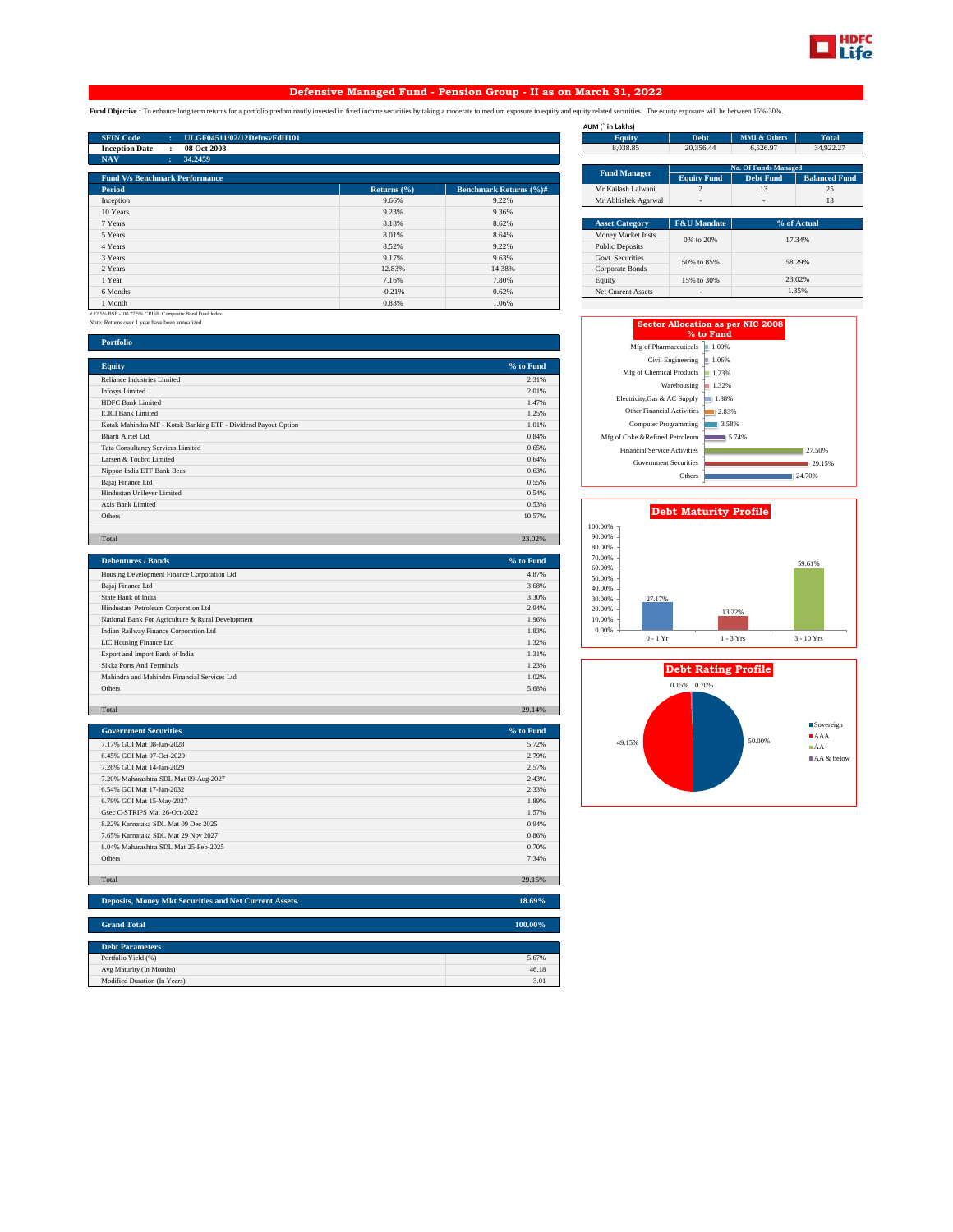

### **Liquid Fund - Pension Group - II as on March 31, 2022**

**Fund Objective :** To deliver returns linked to Money Market levels with minimal interest rate risk and minimal credit risk so as to provide a high level of safety of capital.

| <b>SFIN Code</b><br>ULGF04311/02/12LiquidFdII101 |                 |                               | <b>Equity</b>            | <b>Debt</b>                       | <b>MMI &amp; Others</b>     | <b>Total</b>         |
|--------------------------------------------------|-----------------|-------------------------------|--------------------------|-----------------------------------|-----------------------------|----------------------|
| <b>Inception Date</b><br>08 Oct 2008             |                 |                               | $\overline{\phantom{a}}$ | $\overline{a}$                    | 1,297.35                    | 1,297.35             |
| NAV<br>22.7963                                   |                 |                               |                          |                                   |                             |                      |
|                                                  |                 |                               | <b>Fund Manager</b>      |                                   | <b>No. Of Funds Managed</b> |                      |
| <b>Fund V/s Benchmark Performance</b>            |                 |                               |                          | <b>Equity Fund</b>                | <b>Debt Fund</b>            | <b>Balanced Fund</b> |
| <b>Period</b>                                    | Returns $(\% )$ | <b>Benchmark Returns (%)#</b> | Mr Vineet Choraria       |                                   | 29                          | $\overline{2}$       |
| Inception                                        | 6.28%           | 6.91%                         |                          |                                   |                             |                      |
| 10 Years                                         | 5.63%           | 7.03%                         |                          |                                   |                             |                      |
| 7 Years                                          | 4.65%           | 6.24%                         | <b>Asset Category</b>    | <b>F&amp;U</b> Mandate            |                             | % of Actual          |
| 5 Years                                          | 3.99%           | 5.71%                         | Money Market Insts       | 100%                              |                             |                      |
| 4 Years                                          | 3.81%           | 5.43%                         | <b>Public Deposits</b>   | 100,00%                           |                             |                      |
| 3 Years                                          | 3.33%           | 4.71%                         | Govt. Securities         | 0%                                |                             | 0.00%                |
| 2 Years                                          | 2.53%           | 3.88%                         | Corporate Bonds          |                                   |                             |                      |
| 1 Year                                           | 2.21%           | 3.68%                         | Equity                   | 0%                                |                             | 0.00%                |
| 6 Months                                         | 1.14%           | 1.88%                         |                          |                                   |                             |                      |
| 1 Month                                          | 0.20%           | 0.34%                         |                          |                                   |                             |                      |
| # CRISIL Liquid Fund Index                       |                 |                               |                          |                                   |                             |                      |
| Note: Returns over 1 year have been annualized.  |                 |                               |                          | Sector Allocation as not NIC 2008 |                             |                      |

| <b>Equity</b>          | <b>Debt</b>            | <b>MMI &amp; Others</b>     | <b>Total</b>             |
|------------------------|------------------------|-----------------------------|--------------------------|
|                        | ٠                      | 1.297.35                    | 1.297.35                 |
|                        |                        | <b>No. Of Funds Managed</b> |                          |
| <b>Fund Manager</b>    | <b>Equity Fund</b>     | <b>Debt Fund</b>            | <b>Balanced Fund</b>     |
| Mr Vineet Choraria     |                        | 29                          | $\overline{\mathcal{L}}$ |
| <b>Asset Category</b>  | <b>F&amp;U</b> Mandate |                             | % of Actual              |
| Money Market Insts     |                        |                             | 100.00%                  |
| <b>Public Deposits</b> | 100%                   |                             |                          |
| Govt. Securities       |                        |                             |                          |

|                                     | Sector Allocation as per NIC 2008<br>% to Fund |
|-------------------------------------|------------------------------------------------|
| <b>Financial Service Activities</b> | 3.00%                                          |
| Mfg of Coke &Refined Petroleum      | 8.78%                                          |
| <b>Government Securities</b>        | 84.32                                          |







| <b>Portfolio</b> |  |  |
|------------------|--|--|
|                  |  |  |

| Deposits, Money Mkt Securities and Net Current Assets. | 100.00% |
|--------------------------------------------------------|---------|
| <b>Grand Total</b>                                     | 100.00% |
| <b>Debt Parameters</b>                                 |         |
| Portfolio Yield (%)                                    | 3.88%   |
| Avg Maturity (In Months)                               | 6.23    |
| Modified Duration (In Years)                           | 0.52    |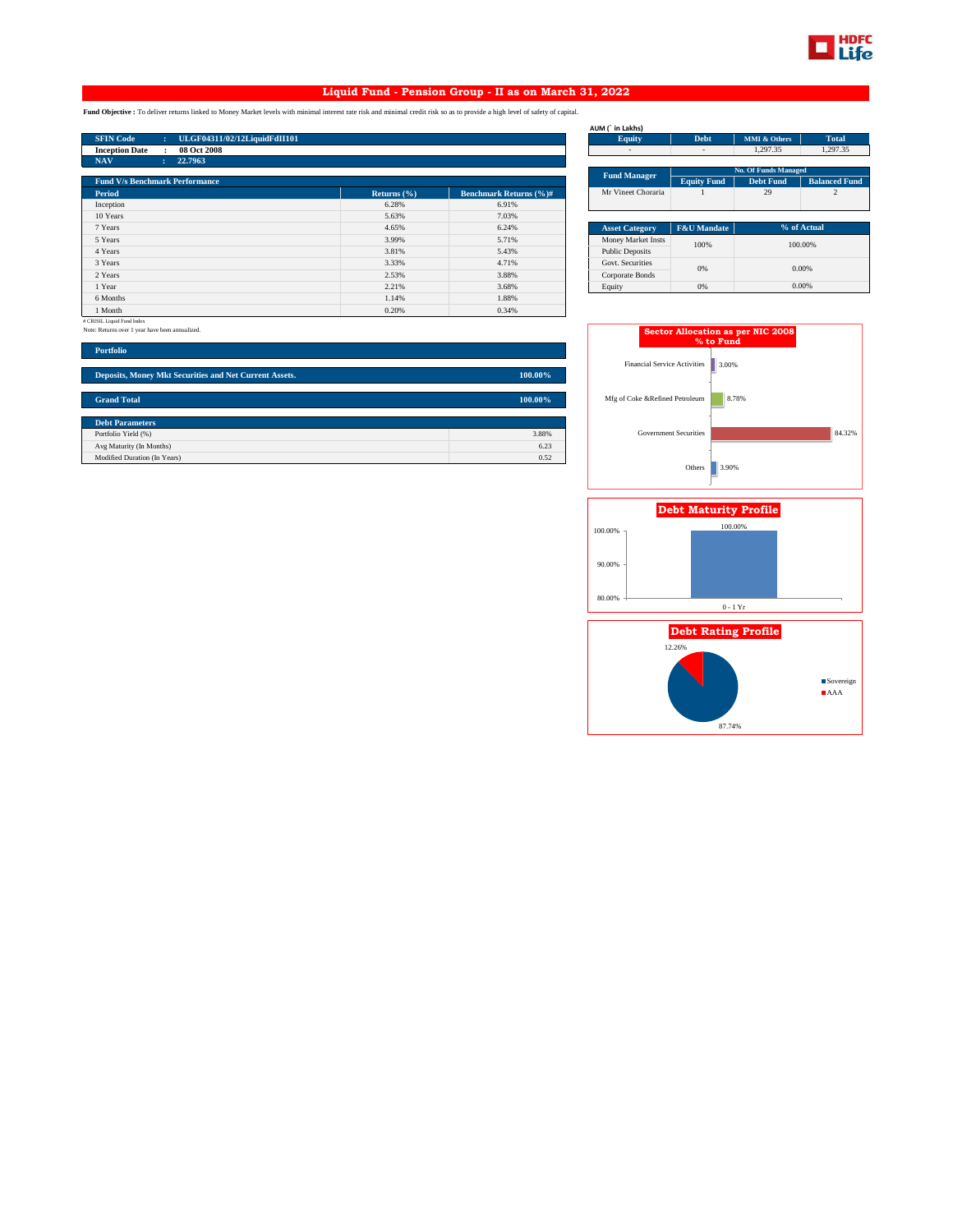

### **Secure Managed Fund - Pension Group - II as on March 31, 2022**

**Fund Objective :** To provide reasonable returns through investments in high credit quality debt instruments while maintaining an optimal level of interest rate risk.

| <b>SFIN Code</b>                      | ULGF04411/02/12SecureMFII101 |             |                               | <b>Equity</b>          | <b>Debt</b>              | <b>MMI &amp; Others</b>     | <b>Total</b>             |
|---------------------------------------|------------------------------|-------------|-------------------------------|------------------------|--------------------------|-----------------------------|--------------------------|
| <b>Inception Date</b>                 | 08 Oct 2008                  |             |                               | $\overline{a}$         | 11.123.82                | 2,286.68                    | 13,410.51                |
| NAV                                   | 29.0874                      |             |                               |                        |                          |                             |                          |
|                                       |                              |             |                               | <b>Fund Manager</b>    |                          | <b>No. Of Funds Managed</b> |                          |
| <b>Fund V/s Benchmark Performance</b> |                              |             |                               |                        | <b>Equity Fund</b>       | <b>Debt Fund</b>            | <b>Balanced Fund</b>     |
| Period                                |                              | Returns (%) | <b>Benchmark Returns (%)#</b> | Mr Vineet Choraria     |                          | 29                          | $\overline{\mathcal{L}}$ |
| Inception                             |                              | 8.16%       | 8.11%                         |                        |                          |                             |                          |
| 10 Years                              |                              | 8.06%       | 8.37%                         |                        |                          |                             |                          |
| 7 Years                               |                              | 7.11%       | 7.96%                         | <b>Asset Category</b>  | <b>F&amp;U</b> Mandate   |                             | % of Actual              |
| 5 Years                               |                              | 6.42%       | 7.29%                         | Money Market Insts     | 0% to 25%                |                             | 14.93%                   |
| 4 Years                               |                              | 6.90%       | 7.84%                         | <b>Public Deposits</b> |                          |                             |                          |
| 3 Years                               |                              | 6.78%       | 8.22%                         | Govt. Securities       | 75% to 100%              |                             | 82.95%                   |
| 2 Years                               |                              | 4.50%       | 6.07%                         | Corporate Bonds        |                          |                             |                          |
| 1 Year                                |                              | 3.38%       | 4.48%                         | Equity                 | 0%                       |                             | 0.00%                    |
| 6 Months                              |                              | 0.03%       | 1.05%                         | Net Current Assets     | $\overline{\phantom{a}}$ |                             | 2.12%                    |
| 1 Month                               |                              | 0.10%       | 0.21%                         |                        |                          |                             |                          |

<sup>#</sup> CRISIL Composite Bond Fund Index Note: Returns over 1 year have been annualized.

| <b>Portfolio</b>                            |           |
|---------------------------------------------|-----------|
| <b>Debentures / Bonds</b>                   | % to Fund |
| Housing Development Finance Corporation Ltd | 7.13%     |
| State Bank of India                         | 3.10%     |
| Bajaj Finance Ltd                           | 3.01%     |
| Power Finance Corporation Ltd               | 2.84%     |
| Mahindra & Mahindra Ltd                     | 2.73%     |
| LIC Housing Finance Ltd                     | 2.04%     |
| Sundaram Finance Ltd                        | 1.73%     |
| Sikka Ports And Terminals                   | 1.58%     |
| <b>IDFC First Bank Limited</b>              | 1.58%     |
| <b>ICICI Bank Ltd</b>                       | 1.57%     |
| Others                                      | 3.64%     |
|                                             |           |

| <b>Government Securities</b>                      | % to Fund |
|---------------------------------------------------|-----------|
| 7.17% GOI Mat 08-Jan-2028                         | 14.99%    |
| 7.26% GOI Mat 14-Jan-2029                         | 12.24%    |
| 6.79% GOI Mat 15-May-2027                         | 5.62%     |
| 7.61% GOI Mat 09-May-2030                         | 3.83%     |
| 7.60% Food Corp of India Bond GOI Mat 09-Jan-2030 | 2.63%     |
| 7.84% Tamil Nadu SDL Mat 13-Jul-2026              | 2.58%     |
| 7.64% Food Corp of India Bond GOI Mat 12-Dec-2029 | 2.25%     |
| 7.88% GOI Mat 19-Mar-2030                         | 1.53%     |
| 8.84% Gujarat SDL Mat 17-Oct-2022                 | 1.51%     |
| 8.85% Maharashtra SDL Mat 03-Oct-2022.            | 0.94%     |
| <b>Others</b>                                     | 3.88%     |
|                                                   |           |
| Total                                             | 51.99%    |

Total 30.96%

| Deposits, Money Mkt Securities and Net Current Assets. | 17.05%     |
|--------------------------------------------------------|------------|
|                                                        |            |
| <b>Grand Total</b>                                     | $100.00\%$ |
|                                                        |            |
| <b>Debt Parameters</b>                                 |            |
| Portfolio Yield (%)                                    | 6.00%      |
| Avg Maturity (In Months)                               | 55.85      |
| Modified Duration (In Years)                           | 3.60       |

**AUM (` in Lakhs)**

| <b>Debt</b>         | <b>MMI &amp; Others</b> | <b>Total</b>                |  |  |
|---------------------|-------------------------|-----------------------------|--|--|
| 11.123.82           | 2.286.68                | 13.410.51                   |  |  |
|                     |                         |                             |  |  |
| <b>Fund Manager</b> |                         |                             |  |  |
| <b>Equity Fund</b>  | <b>Debt Fund</b>        | <b>Balanced Fund</b>        |  |  |
|                     | 29                      |                             |  |  |
|                     |                         |                             |  |  |
|                     |                         | <b>No. Of Funds Managed</b> |  |  |

| <b>Asset Category</b>     | <b>F&amp;U</b> Mandate | % of Actual |  |
|---------------------------|------------------------|-------------|--|
| Money Market Insts        | 0% to 25%              | 14.93%      |  |
| <b>Public Deposits</b>    |                        |             |  |
| Govt. Securities          | 75% to 100%            | 82.95%      |  |
| Corporate Bonds           |                        |             |  |
| Equity                    | 0%                     | 0.00%       |  |
| <b>Net Current Assets</b> | ۰                      | 2.12%       |  |





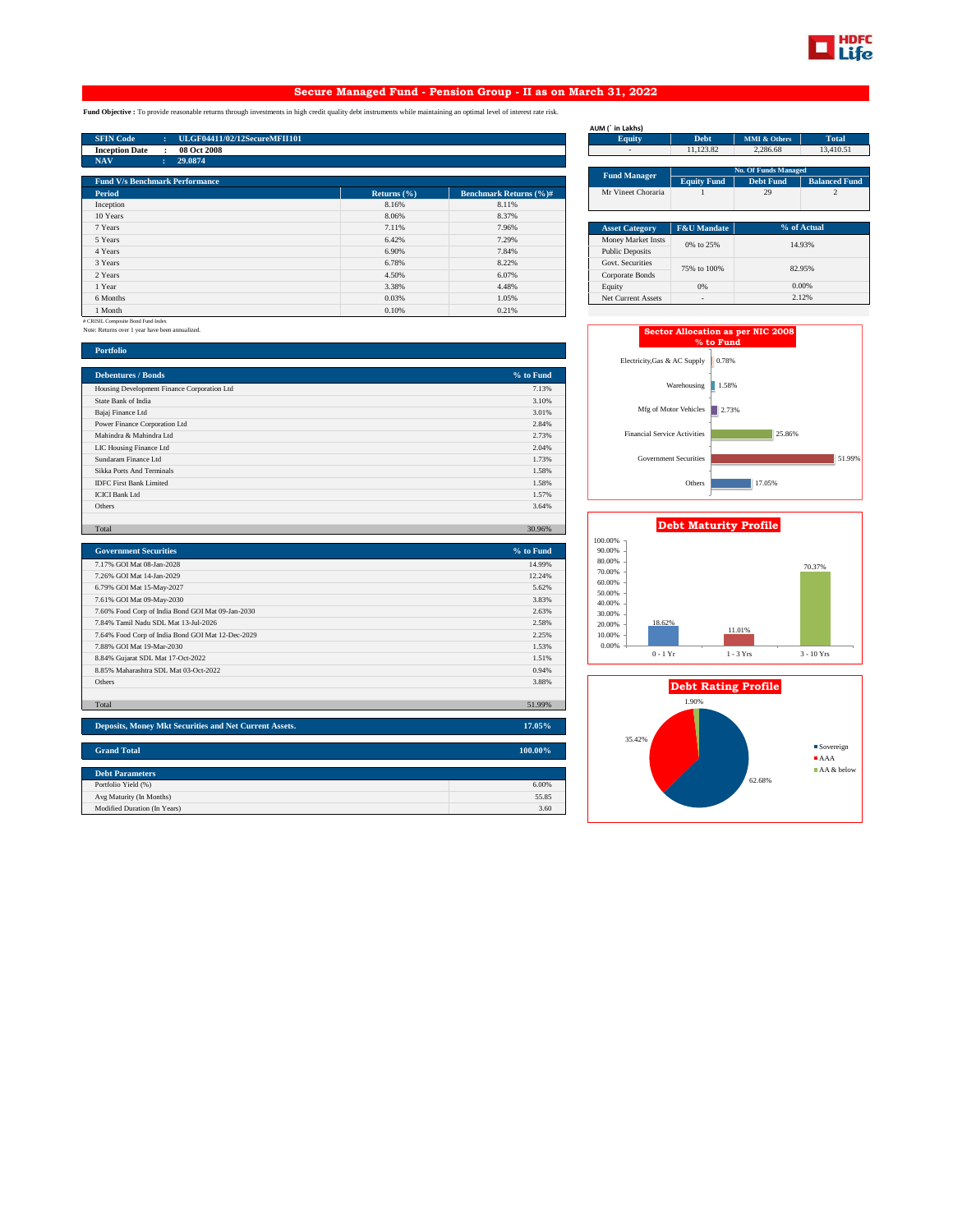

### **Stable Managed Fund - Pension Group - II as on March 31, 2022**

Fund Objective : To generate optimal returns for investors through short term investments in high credit quality securities so as to keep interest rate risks low and provide safety of capital over the medium term horizon.

| <b>SFIN Code</b><br>ULGF04811/02/12StableMFII101 |                 |                               | <b>Equity</b>          | <b>Debt</b>        | <b>MMI &amp; Others</b>     | <b>Total</b>         |
|--------------------------------------------------|-----------------|-------------------------------|------------------------|--------------------|-----------------------------|----------------------|
| <b>Inception Date</b><br><b>08 Oct 2008</b>      |                 |                               | $\sim$                 | 1.423.42           | 1.897.43                    | 3.320.84             |
| NAV<br>23.9227                                   |                 |                               |                        |                    |                             |                      |
|                                                  |                 |                               | <b>Fund Manager</b>    |                    | <b>No. Of Funds Managed</b> |                      |
| <b>Fund V/s Benchmark Performance</b>            |                 |                               |                        | <b>Equity Fund</b> | <b>Debt Fund</b>            | <b>Balanced Fund</b> |
| Period                                           | Returns $(\% )$ | <b>Benchmark Returns (%)#</b> | Mr Kailash Lalwani     | $\overline{c}$     | 13                          | 25                   |
| Inception                                        | 6.67%           | 7.45%                         |                        |                    |                             |                      |
| 10 Years                                         | 6.41%           | 8.09%                         |                        |                    |                             |                      |
| 7 Years                                          | 5.62%           | 7.34%                         | <b>Asset Category</b>  | F&U Mandate        |                             | % of Actual          |
| 5 Years                                          | 5.31%           | 6.79%                         | Money Market Insts     |                    |                             |                      |
| 4 Years                                          | 5.41%           | 6.79%                         | <b>Public Deposits</b> | 100%               |                             | 100,00%              |
| 3 Years                                          | 4.89%           | 6.34%                         | Govt. Securities       |                    |                             |                      |
| 2 Years                                          | 3.91%           | 5.47%                         | Corporate Bonds        |                    |                             |                      |
| 1 Year                                           | 3.15%           | 4.49%                         | Equity                 | 0%                 |                             | 0.00%                |
| 6 Months                                         | 1.28%           | 2.12%                         |                        |                    |                             |                      |
| 1 Month                                          | 0.28%           | 0.41%                         |                        |                    |                             |                      |

| <b>Equity</b>          | <b>Debt</b>              | <b>MMI &amp; Others</b>     | <b>Total</b>         |
|------------------------|--------------------------|-----------------------------|----------------------|
|                        | 1.423.42                 | 1.897.43                    | 3.320.84             |
|                        |                          | <b>No. Of Funds Managed</b> |                      |
| <b>Fund Manager</b>    | <b>Equity Fund</b>       | <b>Debt Fund</b>            | <b>Balanced Fund</b> |
| Mr Kailash Lalwani     | $\overline{\mathcal{L}}$ | 13                          | 25                   |
| <b>Asset Category</b>  | <b>F&amp;U</b> Mandate   |                             | % of Actual          |
| Money Market Insts     |                          |                             |                      |
|                        | 100.00%                  |                             |                      |
| <b>Public Deposits</b> | 100%                     |                             |                      |









| 6 Months                                                                                                                                                                                                                                                            | 1.28% | 2.12%     |
|---------------------------------------------------------------------------------------------------------------------------------------------------------------------------------------------------------------------------------------------------------------------|-------|-----------|
| 1 Month                                                                                                                                                                                                                                                             | 0.28% | 0.41%     |
| # CRISIL Low Duration Debt Index<br>Note: Returns over 1 year have been annualized. The benchmark index of the fund has been changed to CRISIL Low Duration Debt Index w.e.f December 30, 2020. Benchmark returns are computed<br>basis the revised benchmark index |       |           |
| <b>Portfolio</b>                                                                                                                                                                                                                                                    |       |           |
| <b>Debentures / Bonds</b>                                                                                                                                                                                                                                           |       | % to Fund |
| HDB Financial Services Ltd.                                                                                                                                                                                                                                         |       | 6.79%     |
| Power Grid Corporation of India Ltd                                                                                                                                                                                                                                 |       | 5.98%     |
| Housing Development Finance Corporation Ltd                                                                                                                                                                                                                         |       | 2.09%     |
|                                                                                                                                                                                                                                                                     |       |           |

Total 14.86%

| <b>Government Securities</b>                                  | % to Fund |
|---------------------------------------------------------------|-----------|
| 7.37% GOI Mat 16-April-2023                                   | 13.15%    |
| 8.63% Tamil Nadu SDL Mat 09-Jan-2023                          | 5.14%     |
| 8.89% Tamil Nadu SDL Mat 05-Dec-2022                          | 3.41%     |
| Gsec C-STRIPS Mat 15-Jun-2023                                 | 2.52%     |
| Gsec C-STRIPS Mat 22-Feb-2023                                 | 2.03%     |
| Gsec C-STRIPS Mat 15-Dec-2022.                                | 1.75%     |
|                                                               |           |
| Total                                                         | 28.01%    |
|                                                               |           |
| <b>Deposits, Money Mkt Securities and Net Current Assets.</b> | 57.14%    |

| Grand Total | $100.00\%$ |
|-------------|------------|
|             |            |

| <b>Debt Parameters</b>       |       |
|------------------------------|-------|
| Portfolio Yield (%)          | 4.65% |
| Avg Maturity (In Months)     | 10.98 |
| Modified Duration (In Years) | 0.88  |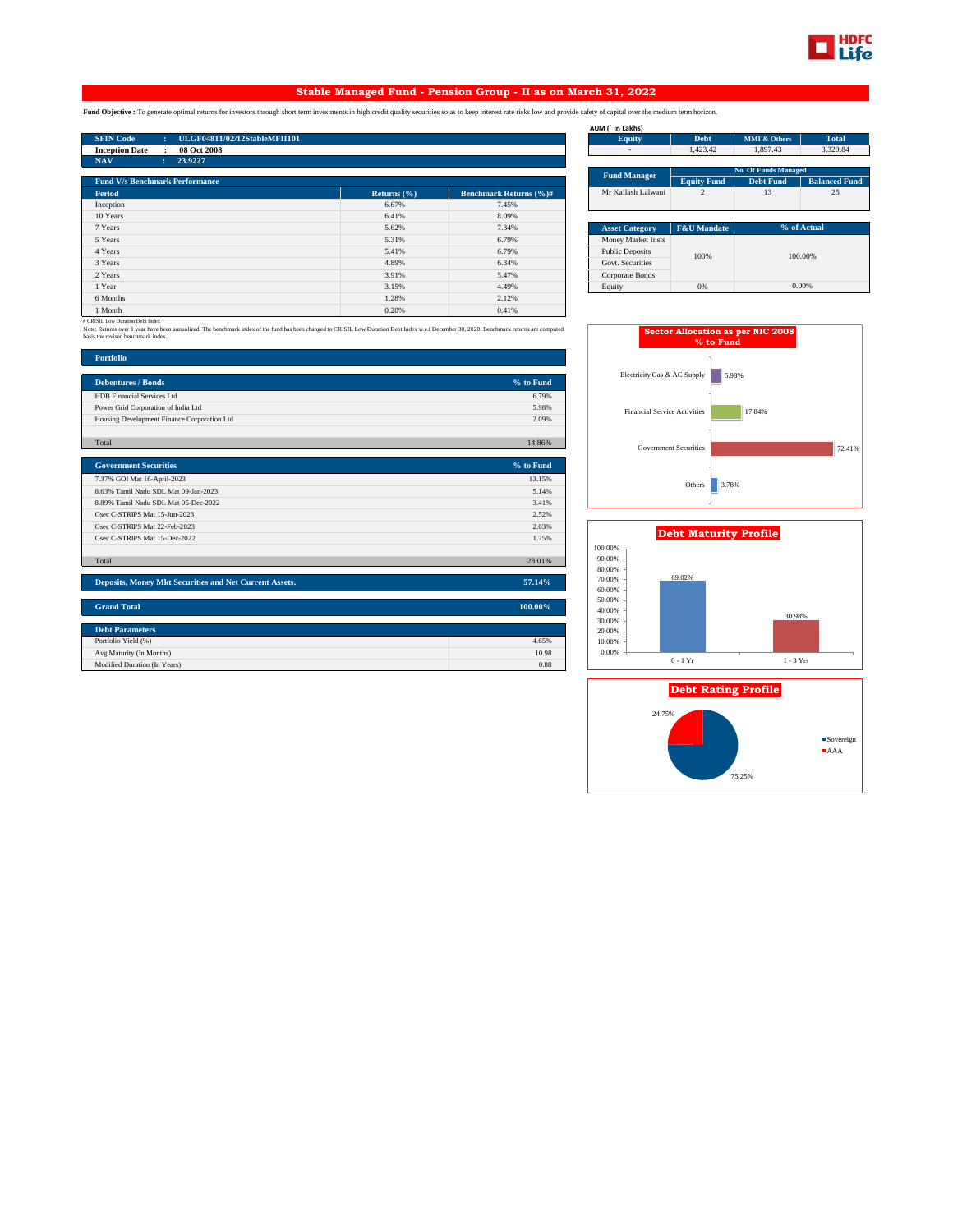

### **Balanced Managed Fund - Defined Benefit Group as on March 31, 2022**

Fund Objective : To generate long term capital appreciation along with current income from a combined portfolio of equity and debt market instruments. The equity exposure will be between 30%-60%.

| <b>SFIN Code</b>                      | ULGF01128/03/05BalancedMF101 |                 |                               | <b>Equity</b>             | <b>Debt</b>            | <b>MMI &amp; Others</b> | <b>Total</b>         |
|---------------------------------------|------------------------------|-----------------|-------------------------------|---------------------------|------------------------|-------------------------|----------------------|
| <b>Inception Date</b>                 | 28 Mar 2005                  |                 |                               | 365.08                    | 441.80                 | 31.69                   | 838.57               |
| <b>NAV</b>                            | 146.2814                     |                 |                               |                           |                        |                         |                      |
|                                       |                              |                 |                               | <b>Fund Manager</b>       |                        | No. Of Funds Managed    |                      |
| <b>Fund V/s Benchmark Performance</b> |                              |                 |                               |                           | <b>Equity Fund</b>     | <b>Debt Fund</b>        | <b>Balanced Fund</b> |
| <b>Period</b>                         |                              | Returns $(\% )$ | <b>Benchmark Returns (%)#</b> | Mr Kailash Lalwani        | 2                      | 13                      | 25                   |
| Inception                             |                              | 12.55%          | 10.14%                        | Mr Abhishek Agarwal       | $\qquad \qquad =$      | $\sim$                  | 13                   |
| 10 Years                              |                              | 11.47%          | 10.36%                        |                           |                        |                         |                      |
| 7 Years                               |                              | 10.04%          | 9.27%                         | <b>Asset Category</b>     | <b>F&amp;U</b> Mandate |                         | % of Actual          |
| 5 Years                               |                              | 10.55%          | 9.99%                         | <b>Money Market Insts</b> | 0% to 5%               |                         | 2.39%                |
| 4 Years                               |                              | 11.50%          | 10.60%                        | <b>Public Deposits</b>    | 0% to 15%              |                         | 0.00%                |
| 3 Years                               |                              | 11.87%          | 11.04%                        | Govt. Securities          | 20% to 70%             |                         | 52.69%               |
| 2 Years                               |                              | 22.23%          | 22.68%                        | Corporate Bonds           |                        |                         |                      |
| 1 Year                                |                              | 10.76%          | 11.12%                        | Equity                    | 30% to 60%             |                         | 43.54%               |
| 6 Months                              |                              | 0.05%           | 0.18%                         | Net Current Assets        | $\sim$                 |                         | 1.39%                |
| 1 Month                               |                              | 1.67%           | 1.91%                         |                           |                        |                         |                      |

| <b>Equity</b>               | <b>Debt</b>            | <b>MMI &amp; Others</b> | <b>Total</b>         |  |
|-----------------------------|------------------------|-------------------------|----------------------|--|
| 365.08                      | 441.80                 | 31.69                   | 838.57               |  |
| <b>No. Of Funds Managed</b> |                        |                         |                      |  |
| <b>Fund Manager</b>         | <b>Equity Fund</b>     | <b>Debt Fund</b>        | <b>Balanced Fund</b> |  |
| Mr Kailash Lalwani          | 2                      | 13                      | 25                   |  |
| Mr Abhishek Agarwal         |                        |                         | 13                   |  |
|                             |                        |                         |                      |  |
|                             |                        |                         |                      |  |
| <b>Asset Category</b>       | <b>F&amp;U</b> Mandate |                         | % of Actual          |  |
| Money Market Insts          | 0% to 5%               |                         | 2.39%                |  |
| <b>Public Deposits</b>      | 0% to 15%              |                         | 0.00%                |  |
| Govt. Securities            |                        |                         |                      |  |
| Corporate Bonds             | 20% to 70%             |                         | 52.69%               |  |

### # 45% BSE -100 55% CRISIL Composite Bond Fund Index Note: Returns over 1 year have been annualized.

| <b>Portfolio</b>                                               |           |
|----------------------------------------------------------------|-----------|
| <b>Equity</b>                                                  | % to Fund |
| Reliance Industries Limited                                    | 4.37%     |
| <b>Infosys Limited</b>                                         | 3.81%     |
| HDFC Bank Limited                                              | 2.84%     |
| <b>ICICI</b> Bank Limited                                      | 2.38%     |
| Kotak Mahindra MF - Kotak Banking ETF - Dividend Payout Option | 1.93%     |
| Bharti Airtel Ltd                                              | 1.59%     |
| Larsen & Toubro Limited                                        | 1.23%     |
| Tata Consultancy Services Limited                              | 1.22%     |
| Nippon India ETF Bank Bees                                     | 1.20%     |
| Bajaj Finance Ltd                                              | 1.04%     |
| Hindustan Unilever Limited                                     | 1.03%     |
| Axis Bank Limited                                              | 1.02%     |
| ITC Limited                                                    | 0.93%     |
| SBI Mutual Fund - SBI ETF Private Bank                         | 0.87%     |
| Kotak Mahindra Bank Limited                                    | 0.78%     |
| <b>ICICI Prudential Private Banks ETF</b>                      | 0.69%     |
| <b>HCL Technologies Limited</b>                                | 0.64%     |
| State Bank of India                                            | 0.62%     |
| <b>UltraTech Cement Limited</b>                                | 0.61%     |
| Maruti Suzuki India Ltd.                                       | 0.61%     |
| Asian Paints (India) Ltd                                       | 0.61%     |
| Bajaj Finserv Ltd                                              | 0.59%     |
| <b>ICICI Prodential IT ETF</b>                                 | 0.55%     |
| Tata Steel Limited                                             | 0.51%     |
| Others                                                         | 11.86%    |
|                                                                |           |
| Total                                                          | 43.54%    |

| <b>Debentures / Bonds</b>              | % to Fund |
|----------------------------------------|-----------|
| Power Grid Corporation of India Ltd    | 6.46%     |
| Nuclear Power Corporation of India Ltd | 3.91%     |
| State Bank of India                    | 3.78%     |
| Power Finance Corporation Ltd          | 2.55%     |
| <b>Sikka Ports And Terminals</b>       | 2.53%     |
| LIC Housing Finance Ltd                | 1.27%     |
|                                        |           |
| Total                                  | 20.50%    |

| <b>Government Securities</b>          | % to Fund |
|---------------------------------------|-----------|
| 7.72% GOI Mat 25-May-2025             | 8.84%     |
| 7.40% GOI Mat 09-Sep-2035             | 5.10%     |
| Gsec C-STRIPS Mat 15-Jun-2022         | 4.73%     |
| 7.59% GOI Mat 20-Mar-2029             | 4.37%     |
| 7.37% GOI Mat 16-April-2023           | 3.82%     |
| 7.42% Maharashtra SDL Mat 11-May-2022 | 2.99%     |
| 8.15% GOI Mat 24-Nov-2026             | 1.24%     |
| 6.45% GOI Mat 07-Oct-2029             | 0.82%     |
| 7.16% GOI Mat 20-May-2023             | 0.24%     |
| 7.26% GOI Mat 14-Jan-2029             | 0.04%     |
|                                       |           |
| Total                                 | 32.19%    |

| Deposits, Money Mkt Securities and Net Current Assets. | 3.78%   |  |
|--------------------------------------------------------|---------|--|
| <b>Grand Total</b>                                     | 100.00% |  |
| <b>Debt Parameters</b>                                 |         |  |
| Portfolio Yield (%)                                    | 5.54%   |  |
| Avg Maturity (In Months)                               | 46.81   |  |
| Modified Duration (In Years)                           | 2.91    |  |





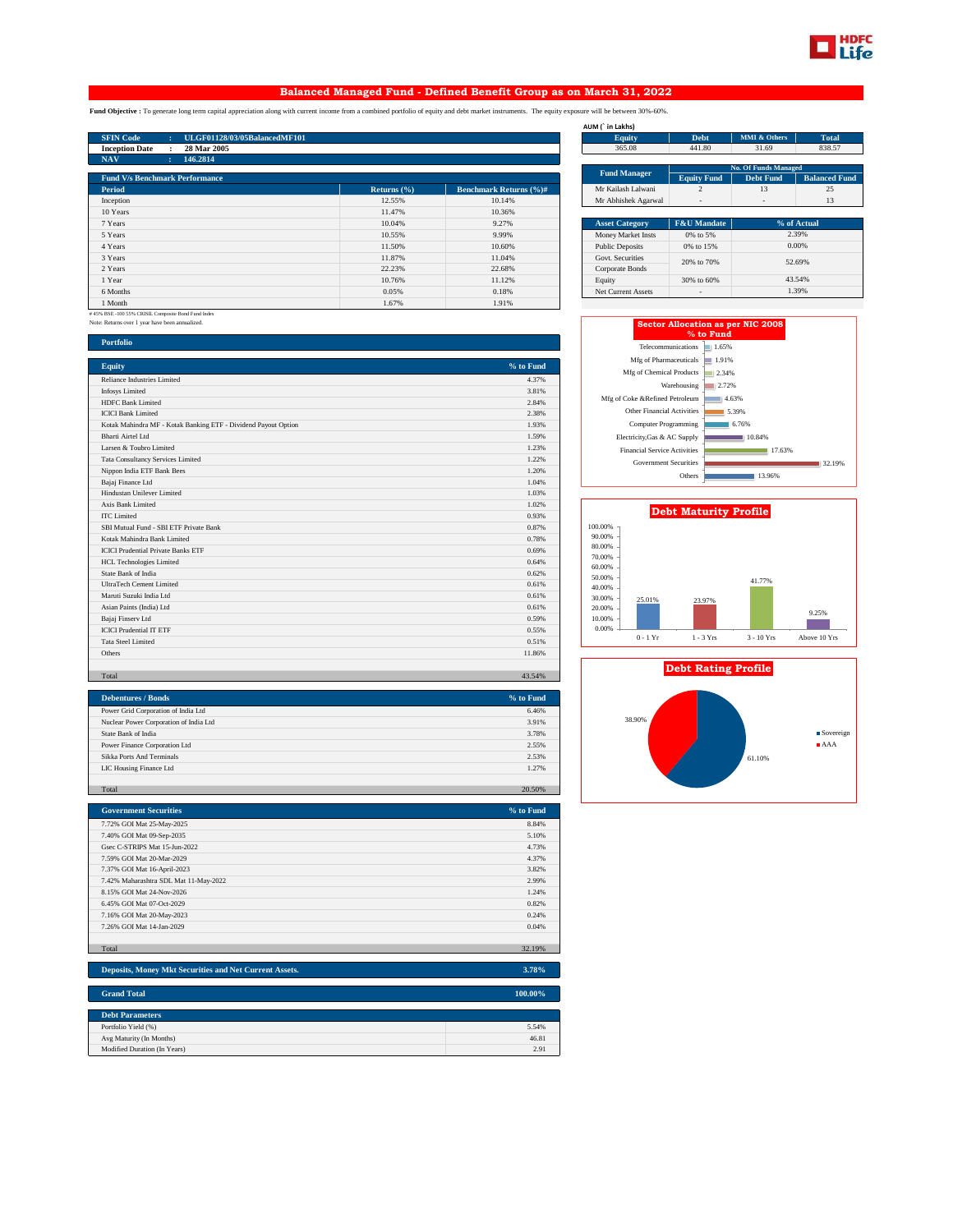

### **Defensive Managed Fund - Defined Benefit Group as on March 31, 2022**

Fund Objective : To enhance long term returns for a portfolio predominantly invested in fixed income securities by taking a moderate to medium exposure to equity and equity related securities. The equity exposure will be b

|                                       |                              |                 |                               | AUIVI (III LAKIIS)     |                          |                             |                      |
|---------------------------------------|------------------------------|-----------------|-------------------------------|------------------------|--------------------------|-----------------------------|----------------------|
| <b>SFIN Code</b>                      | ULGF01028/03/05DefensiveF101 |                 |                               | <b>Equity</b>          | <b>Debt</b>              | <b>MMI &amp; Others</b>     | <b>Total</b>         |
| <b>Inception Date</b>                 | 28 Mar 2005                  |                 |                               | 40.18                  | 125.15                   | 8.95                        | 174.29               |
| NAV                                   | 102.2772                     |                 |                               |                        |                          |                             |                      |
|                                       |                              |                 |                               | <b>Fund Manager</b>    |                          | <b>No. Of Funds Managed</b> |                      |
| <b>Fund V/s Benchmark Performance</b> |                              |                 |                               |                        | <b>Equity Fund</b>       | <b>Debt Fund</b>            | <b>Balanced Fund</b> |
| <b>Period</b>                         |                              | Returns $(\% )$ | <b>Benchmark Returns (%)#</b> | Mr Kailash Lalwani     | $\overline{2}$           | 13                          | 25                   |
| Inception                             |                              | 10.13%          | 8.72%                         | Mr Nishit Dholakia     | 3                        | $\sim$                      | 16                   |
| 10 Years                              |                              | 9.84%           | 9.36%                         |                        |                          |                             |                      |
| 7 Years                               |                              | 9.10%           | 8.62%                         | <b>Asset Category</b>  | <b>F&amp;U</b> Mandate   |                             | % of Actual          |
| 5 Years                               |                              | 9.07%           | 8.64%                         | Money Market Insts     | 0% to 5%                 |                             | 3.04%                |
| 4 Years                               |                              | 9.40%           | 9.22%                         | <b>Public Deposits</b> | 0% to 15%                |                             | 0.00%                |
| 3 Years                               |                              | 9.79%           | 9.63%                         | Govt. Securities       | 50% to 85%               |                             | 71.81%               |
| 2 Years                               |                              | 14.19%          | 14.38%                        | Corporate Bonds        |                          |                             |                      |
| 1 Year                                |                              | 8.41%           | 7.80%                         | Equity                 | 15% to 30%               |                             | 23.05%               |
| 6 Months                              |                              | 0.67%           | 0.62%                         | Net Current Assets     | $\overline{\phantom{a}}$ |                             | 2.10%                |
| 1 Month                               |                              | 0.96%           | 1.06%                         |                        |                          |                             |                      |

| 40.18               |                                                                |                             |        |  |
|---------------------|----------------------------------------------------------------|-----------------------------|--------|--|
|                     | 125.15                                                         | 8.95                        | 174.29 |  |
|                     |                                                                | <b>No. Of Funds Managed</b> |        |  |
| <b>Fund Manager</b> | <b>Debt Fund</b><br><b>Equity Fund</b><br><b>Balanced Fund</b> |                             |        |  |
| Mr Kailash Lalwani  |                                                                | 13                          | 25     |  |
| Mr Nishit Dholakia  |                                                                | ۰                           | 16     |  |

**AUM (` in Lakhs)**

| Money Market Insts        | 0% to 5%                 | 3.04%  |  |
|---------------------------|--------------------------|--------|--|
| <b>Public Deposits</b>    | 0% to 15%                | 0.00%  |  |
| Govt. Securities          | 50% to 85%               | 71.81% |  |
| Corporate Bonds           |                          |        |  |
| Equity                    | 15% to 30%               | 23.05% |  |
| <b>Net Current Assets</b> | $\overline{\phantom{a}}$ | 2.10%  |  |

### # 22.5% BSE -100 77.5% CRISIL Composite Bond Fund Index Note: Returns over 1 year have been annualized.

| <b>Portfolio</b>                  |           |
|-----------------------------------|-----------|
|                                   |           |
| <b>Equity</b>                     | % to Fund |
| <b>Infosys Limited</b>            | 2.46%     |
| Reliance Industries Limited       | 2.40%     |
| <b>HDFC Bank Limited</b>          | 2.05%     |
| <b>ICICI</b> Bank Limited         | 1.97%     |
| Tata Consultancy Services Limited | 1.07%     |
| Bajaj Finance Ltd                 | 1.04%     |
| Axis Bank Limited                 | 0.85%     |
| Kotak Mahindra Bank Limited       | 0.81%     |
| Larsen & Toubro Limited           | 0.77%     |
| <b>ITC</b> Limited                | 0.76%     |
| <b>Bharti Airtel Ltd</b>          | 0.69%     |
| <b>Vedant Fashions Limited</b>    | 0.60%     |
| Mahindra & Mahindra Ltd.          | 0.55%     |
| Hindustan Unilever Limited        | 0.51%     |
| Others                            | 6.52%     |
|                                   |           |
| Total                             | 23.05%    |

| <b>Debentures / Bonds</b>              | % to Fund |
|----------------------------------------|-----------|
| National Highway Authority Of India    | 5.90%     |
| Hindustan Petroleum Corporation Ltd    | 5.90%     |
| LIC Housing Finance Ltd                | 5.90%     |
| National Thermal Power Corporation Ltd | 4.59%     |
| International Finance Corporation      | 1.91%     |
|                                        |           |
| Total                                  | 24.20%    |

| <b>Government Securities</b>          | % to Fund |
|---------------------------------------|-----------|
| 7.72% GOI Mat 25-May-2025             | 15.06%    |
| 7.40% GOI Mat 09-Sep-2035             | 4.75%     |
| 6.79% GOI Mat 26-Dec-2029             | 4.20%     |
| 6.45% GOI Mat 07-Oct-2029             | 3.94%     |
| 7.26% GOI Mat 14-Jan-2029             | 3.55%     |
| 7.59% GOI Mat 20-Mar-2029             | 3.31%     |
| 8.60% GOI Mat 02-Jun-2028             | 3.15%     |
| 6.84% GOI Mat 19-Dec-2022             | 2.92%     |
| 7.90% Tamil Nadu Uday Mat 22-Mar-2027 | 1.36%     |
| 8.02% Tamil Nadu Uday Mat 22-Mar-2025 | 1.36%     |
| <b>Others</b>                         | 4.02%     |
|                                       |           |
| Total                                 | 47.61%    |

| Deposits, Money Mkt Securities and Net Current Assets. | 5.14%   |
|--------------------------------------------------------|---------|
|                                                        |         |
| <b>Grand Total</b>                                     | 100.00% |
|                                                        |         |
| <b>Debt Parameters</b>                                 |         |
| Portfolio Yield (%)                                    | 5.95%   |
| Avg Maturity (In Months)                               | 55.95   |
| Modified Duration (In Years)                           | 3.52    |

| <b>Sector Allocation as per NIC 2008</b><br>% to Fund |        |  |
|-------------------------------------------------------|--------|--|
| Mfg of Tobacco Products                               | 0.76%  |  |
| Mfg of Motor Vehicles                                 | 0.89%  |  |
| Mfg of Pharmaceuticals                                | 0.94%  |  |
| Mfg of Chemical Products                              | 1.31%  |  |
| <b>Computer Programming</b>                           | 3.66%  |  |
| Electricity, Gas & AC Supply                          | 4.81%  |  |
| Civil Engineering                                     | 6.68%  |  |
| Mfg of Coke &Refined Petroleum                        | 8.67%  |  |
| <b>Financial Service Activities</b>                   | 15.41% |  |
| <b>Government Securities</b>                          | 47.61% |  |
| Others                                                | 9.27%  |  |